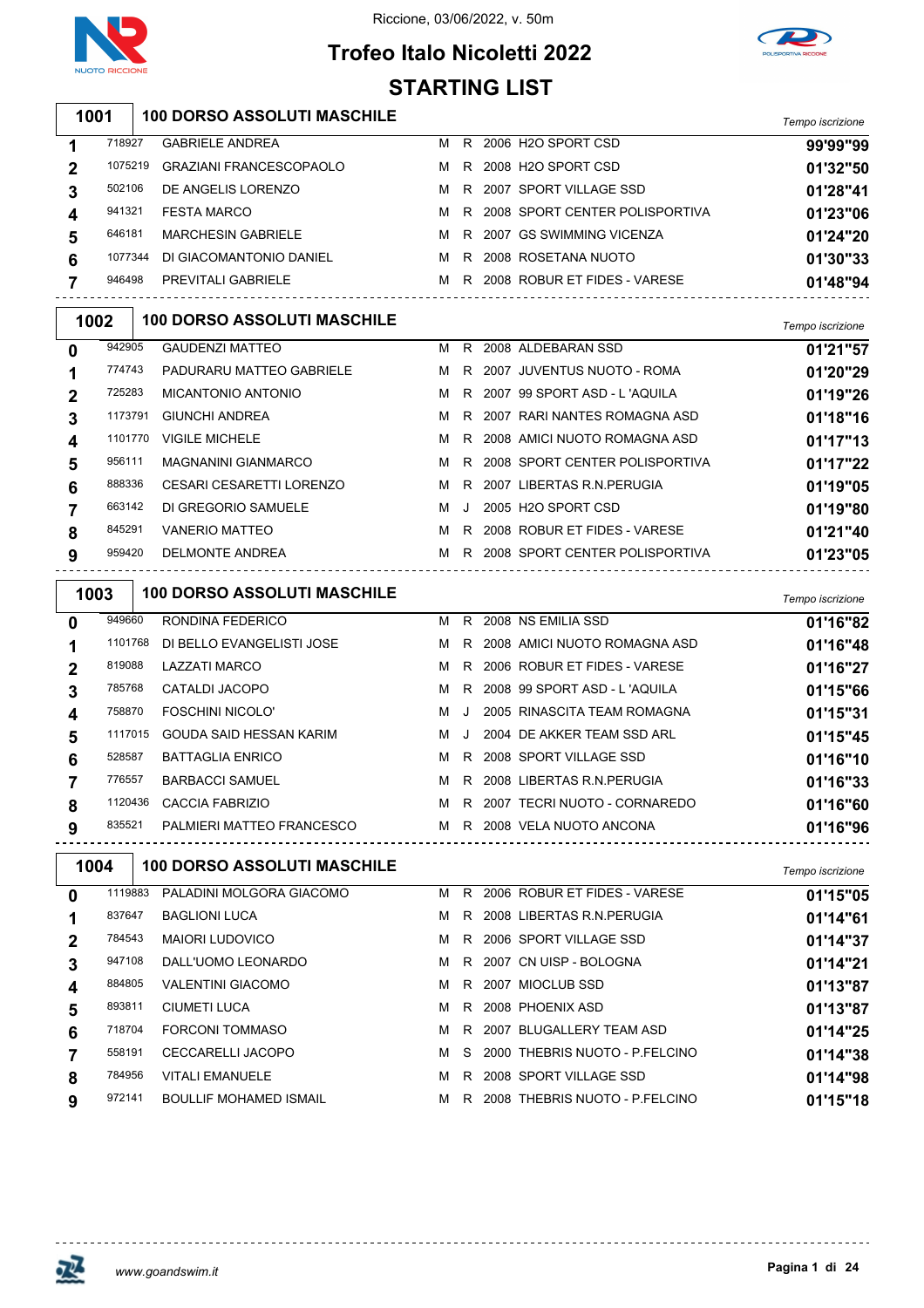



## **Trofeo Italo Nicoletti 2022 STARTING LIST**

| 1005 | 100 DORSO ASSOLUTI MASCHILE | Tempo iscrizione |
|------|-----------------------------|------------------|
|      |                             |                  |

| $\mathbf 0$  | 799654 | <b>SANTORO LINO</b>       | м | R. | 2008 HIDRO SPORT SSD ARL     | 01'13"07 |
|--------------|--------|---------------------------|---|----|------------------------------|----------|
| 1            | 947164 | <b>FERRARI FRANCESCO</b>  | м | R. | 2007 IMOLANUOTO              | 01'13"04 |
| $\mathbf{2}$ | 702676 | PASQUINUCCI RICCARDO      | м |    | 2004 SWEET TEAM MODENA ASD   | 01'12"49 |
| 3            | 946695 | <b>TORREGGIANI DAVIDE</b> | M | R. | 2006 SPORT VILLAGE SSD       | 01'12"28 |
| 4            | 878524 | <b>STAGNI SIMONE</b>      | м |    | R 2007 NS EMILIA SSD         | 01'11"92 |
| 5            | 885037 | OSMANI LORENZO            | M |    | R 2006 VELA NUOTO ANCONA     | 01'11"92 |
| 6            | 830654 | VANERIO TOMMASO           | м | R. | 2006 ROBUR ET FIDES - VARESE | 01'12"41 |
| 7            | 905840 | CALISTRI EDOARDO          | м | R. | 2007 IMOLANUOTO              | 01'12"76 |
| 8            | 856654 | D'AMICO LORENZO           |   |    | M R 2008 S.G.T. SPORT SSD    | 01'13"07 |
| 9            | 877419 | RAGAINI FILIPPO           | м | R. | 2006 SPORT VILLAGE SSD       | 01'13"43 |
|              |        |                           |   |    |                              |          |

| 1006         |         | <b>100 DORSO ASSOLUTI MASCHILE</b> |   |              |          |                                     | Tempo iscrizione |
|--------------|---------|------------------------------------|---|--------------|----------|-------------------------------------|------------------|
| $\mathbf{0}$ | 877880  | PRENGA VALTER                      | м | R.           |          | 2007 PRESIDENT BOLOGNA              | 01'11"72         |
|              | 1014555 | <b>GIULIANI SAMUELE</b>            | м |              |          | R 2008 VELA NUOTO ANCONA            | 01'11"45         |
| $\mathbf 2$  | 900473  | DEI ROCINI PAOLO                   | м |              |          | R 2007 CENTRO NUOTO CEPAGATTI       | 01'11"17         |
| 3            | 887926  | PISATURO ANTONIO                   | м |              |          | R 2008 H2O SPORT CSD                | 01'11"07         |
| 4            | 816646  | PIZZETTI SAMUELE                   | м |              |          | R 2006 SKY LINE NUOTO - C.PUSTER    | 01'10"76         |
| 5            | 685898  | <b>TELO' GIACOMO</b>               | м |              |          | C 2003 ALDEBARAN SSD                | 01'10"91         |
| 6            | 662349  | <b>FLORIO EMANUELE</b>             | м | $\mathbf{J}$ |          | 2005 H2O SPORT CSD                  | 01'11"10         |
|              | 834376  | RUGGIERO ALESSIO                   | м |              |          | R 2007 PRIMAVERA CAMPUS APRILIA SSD | 01'11"37         |
| 8            | 852791  | ROBERTI LUCA                       | м | R.           | 2008 SDS |                                     | 01'11"61         |
| 9            | 875202  | <b>TORELLI GIACOMO</b>             | м |              |          | R 2007 SPORT CENTER POLISPORTIVA    | 01'11"78         |

| 1007           |         | <b>100 DORSO ASSOLUTI MASCHILE</b> |   |    |                               | Tempo iscrizione |
|----------------|---------|------------------------------------|---|----|-------------------------------|------------------|
| 0              | 946500  | <b>VERMIGLIO FLAVIO ROBERTO</b>    | м | R. | 2008 ROBUR ET FIDES - VARESE  | 01'10"47         |
|                | 804379  | QUARTIGLIA NINO                    | м | R. | 2007 ROSETANA NUOTO           | 01'09"97         |
| $\overline{2}$ | 623358  | <b>MARINUCCI FRANCESCO</b>         | м | R. | 2007 SPORT VILLAGE SSD        | 01'09"60         |
| 3              | 946521  | <b>MOSCATELLI CHRISTIAN</b>        | м |    | 2005 HEAVEN DUE SSD           | 01'09"46         |
| 4              | 1011071 | DE SANCTIS RICCARDO                | м |    | R 2008 CN UISP - BOLOGNA      | 01'09"27         |
| 5              | 711781  | <b>VERDIGI TOMMASO</b>             | м | R  | 2007 NUOTO PIOMBINO           | 01'09"40         |
| 6              | 823459  | DA RIN LORENZO                     | м |    | 2005 DE AKKER TEAM SSD ARL    | 01'09"50         |
|                | 735872  | LIBERTONE EDOARDO ANTONIO          | м | R. | 2008 EMMEDUE SSD              | 01'09"62         |
| 8              | 893047  | AMATO BRUNO                        | м | R  | 2007 SWIM PROJECT VENAFRO ASD | 01'10"39         |
| 9              | 836011  | <b>MANFREDINI MARCELLO</b>         | м | R  | 2008 CANOTTIERI BALDESIO      | 01'10"67         |
|                |         |                                    |   |    |                               |                  |

| <b>100 DORSO ASSOLUTI MASCHILE</b><br>1008                                       | Tempo iscrizione |
|----------------------------------------------------------------------------------|------------------|
| COTUGNO GIACOMO<br>2007 TECRI NUOTO - CORNAREDO<br>1120439<br>R<br>м<br>0        | 01'09"23         |
| 1009422<br>2008 RARI NANTES ROMAGNA ASD<br>URBINI ANDREA<br>м<br>R.              | 01'09"12         |
| 704912<br><b>RONCONI GABRIELE</b><br>2006 JUVENTUS NUOTO - ROMA<br>м<br>R.<br>2  | 01'08"75         |
| 2006 PRESIDENT BOLOGNA<br>816865<br>ROCCHETTA MARTINO<br>м<br>R.<br>3            | 01'08"53         |
| 819384<br><b>CARLINI FILIPPO</b><br>2006 POL COMUNALE RICCIONE<br>м<br>R.<br>4   | 01'08"43         |
| 2007 LIBERTAS R.N. PERUGIA<br>837675<br>POSTORONCA DIMITRII<br>м<br>R.<br>5      | 01'08"46         |
| 874934<br>VANZOLINI RICCARDO<br>м<br>2007 ALDEBARAN SSD<br>R.<br>6               | 01'08"56         |
| 876707<br><b>PAGANELLI RICCARDO</b><br>м<br>2007 IMOLANUOTO<br>R.                | 01'09"03         |
| 944834<br><b>BETTELLI LEONARDO</b><br>2007 SWEET TEAM MODENA ASD<br>м<br>R.<br>8 | 01'09"21         |
| 538369<br><b>LUZI GIOVANNI</b><br>2007 SPORT VILLAGE SSD<br>м<br>R.<br>9         | 01'09"25         |

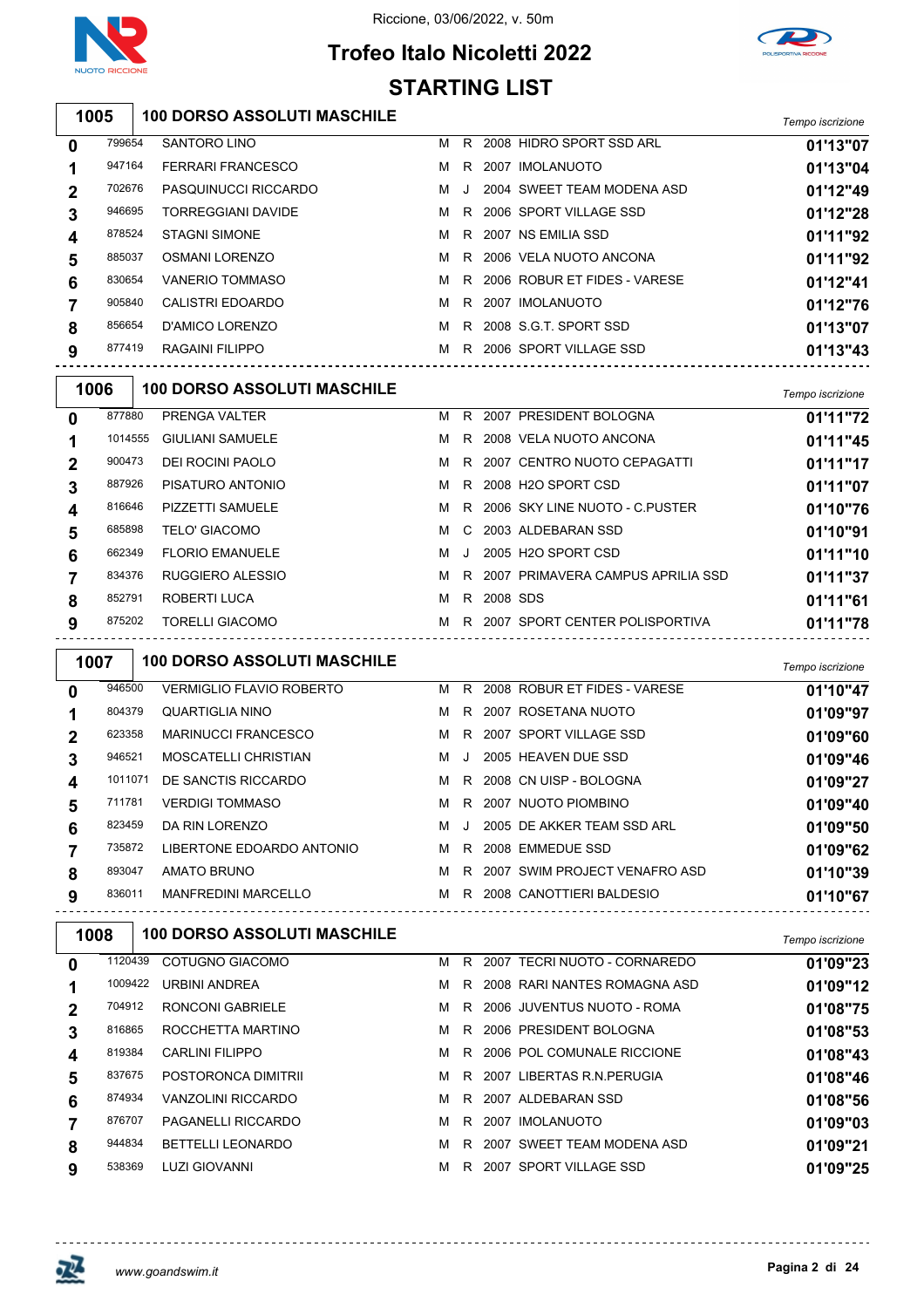



## **Trofeo Italo Nicoletti 2022 STARTING LIST**

| 1009 | 100 DORSO ASSOLUTI MASCHILE | Tempo iscrizione |
|------|-----------------------------|------------------|
|      |                             |                  |

| 0           | 1119884 | PAGANI FABIO            | м | R.    | 2007 ROBUR ET FIDES - VARESE    | 01'08"38 |
|-------------|---------|-------------------------|---|-------|---------------------------------|----------|
|             | 708180  | INGROSSO GIOVANNI PIO   | M | R.    | 2006 OLIMPICA SALENTINA ASD     | 01'08"22 |
| $\mathbf 2$ | 819311  | <b>SWENNEN LIAM</b>     | м | R.    | 2006 DE AKKER TEAM SSD ARL      | 01'08"07 |
| 3           | 710488  | <b>PUTTINI GABRIELE</b> | M | R.    | 2007 NUOTO PIOMBINO             | 01'07"42 |
| 4           | 730478  | EVANGELISTA GABRIELE    | M | R.    | 2008 PINGUINO NUOTO - AVEZZANO  | 01'07"35 |
| 5           | 697024  | CALI BRUNO              | M | . . I | 2004 HEAVEN DUE SSD             | 01'07"38 |
| 6           | 712916  | LANZI MAURIZIO          | м | R.    | 2007 S.G.T. SPORT SSD           | 01'07"48 |
|             | 782139  | <b>TROFINO GIACOMO</b>  | м | R.    | 2006 H <sub>2</sub> O SPORT CSD | 01'08"13 |
| 8           | 884020  | ROMAGNOLI MATTIA        | м | R     | 2006 CN UISP - BOLOGNA          | 01'08"28 |
| 9           | 710480  | <b>CARLI MANUEL</b>     | м | R     | 2006 NUOTO PIOMBINO             | 01'08"41 |
|             |         |                         |   |       |                                 |          |

|              | 1010   | <b>100 DORSO ASSOLUTI MASCHILE</b> |   |         |                                   | Tempo iscrizione |
|--------------|--------|------------------------------------|---|---------|-----------------------------------|------------------|
| $\mathbf{0}$ | 890366 | CAVINA GIACOMO                     | м | R       | 2006 CN UISP - BOLOGNA            | 01'07"23         |
|              | 817109 | <b>MAGRI CRISTIAN</b>              | м | R.      | 2006 RINASCITA TEAM ROMAGNA       | 01'07"15         |
| $\mathbf 2$  | 946765 | <b>MELE RICCARDO</b>               | м | R.      | 2007 IMOLANUOTO                   | 01'06"82         |
| 3            | 953790 | <b>SPITALER PAUL</b>               | м | R       | 2008 SSV BOZEN                    | 01'06"64         |
| 4            | 955619 | ROMEGGIO ALESSIO                   | м |         | R 2007 DE AKKER TEAM SSD ARL      | 01'06"27         |
| 5            | 848558 | RIGHETTI LORENZO                   | м |         | R 2008 S.G.T. SPORT SSD           | 01'06"54         |
| 6            | 690905 | KINZNER JAKOB                      | м | $\cdot$ | 2004 BRESSANONE NUOTO             | 01'06"75         |
|              | 945090 | LAMONACA FRANCESCO                 | м | R       | 2008 RARI NANTES ROMAGNA ASD      | 01'07"15         |
| 8            | 628451 | <b>CLAZZER FABIANO</b>             | м | R.      | 2006 PRIMAVERA CAMPUS APRILIA SSD | 01'07"20         |
| 9            | 580208 | <b>TONDIN SEBASTIANO</b>           | м | R       | 2007 NUOTATORI TRENTINI           | 01'07"31         |
|              |        |                                    |   |         |                                   |                  |

| 1011 |         | <b>100 DORSO ASSOLUTI MASCHILE</b> |   |       |                              | Tempo iscrizione |
|------|---------|------------------------------------|---|-------|------------------------------|------------------|
| 0    | 691959  | ANDREONI MATTEO                    | м | . J . | 2005 SPORT VILLAGE SSD       | 01'06"24         |
|      | 695727  | <b>BEVILACQUA THOMAS</b>           | м | J     | 2004 SSV BOZEN               | 01'06"02         |
| 2    | 824271  | PINTO ALESSANDRO                   | м | R.    | 2006 SPORT VILLAGE SSD       | 01'05"77         |
| 3    | 773266  | CIARLEGLIO ALESSANDRO              | м |       | R 2007 BUONCONSIGLIO NUOTO   | 01'05"44         |
| 4    | 946830  | <b>DEB TOMMASO</b>                 | м |       | R 2008 MIOCLUB SSD           | 01'05"33         |
| 5    | 1011069 | <b>BORSARI NICOLO'</b>             | м |       | R 2008 CN UISP - BOLOGNA     | 01'05"34         |
| 6    | 822207  | <b>MAYR NICOLAS</b>                | м | R.    | 2006 SSV BOZEN               | 01'05"68         |
|      | 444078  | <b>CANESI GABRIELE</b>             | м | S.    | 2000 ROBUR ET FIDES - VARESE | 01'05"85         |
| 8    | 645846  | MACALUSO GABRIELE CARMELO          | м | - J   | 2005 OLYMPIAPALERMO ASD      | 01'06"18         |
| 9    | 704484  | <b>BACHER JAN</b>                  | м | . . 1 | 2004 BRESSANONE NUOTO        | 01'06"26         |

| 1012 |         | <b>100 DORSO ASSOLUTI MASCHILE</b> |   |              |                                | Tempo iscrizione |
|------|---------|------------------------------------|---|--------------|--------------------------------|------------------|
| 0    | 879782  | <b>MANDACHE EDUARD</b>             | м | R            | 2007 CUS FERRARA ASD           | 01'05"18         |
|      | 656316  | CAZZARO' ANDREA                    | м |              | 2004 MEDITERRANEO SPORT SSD    | 01'04"88         |
| 2    | 578263  | <b>GUARESI GIANLUCA</b>            | м | $\mathbf{I}$ | 2004 OLYMPIAPALERMO ASD        | 01'04"79         |
| 3    | 815523  | ROLLI DARIO                        | м | R.           | 2006 DE AKKER TEAM SSD ARL     | 01'04"63         |
| 4    | 1068754 | PAGANI LUCA                        | м | J.           | 2005 ROBUR ET FIDES - VARESE   | 01'04"42         |
| 5    | 817108  | DONZELLINI FILIPPO                 | м | R.           | 2006 RINASCITA TEAM ROMAGNA    | 01'04"53         |
| 6    | 818417  | ROTELLI LUCA                       | м | R            | 2006 SPORT CENTER POLISPORTIVA | 01'04"70         |
|      | 804259  | COCO JORDAN                        | м | R.           | 2006 H2O SPORT CSD             | 01'04"83         |
| 8    | 785031  | ALLEGRINI FILIPPO                  | м |              | 2004 HEAVEN DUE SSD            | 01'05"18         |
| 9    | 590712  | <b>STECCONI GIOVANNI</b>           | м |              | 2005 VELA NUOTO ANCONA         | 01'05"32         |
|      |         |                                    |   |              |                                |                  |

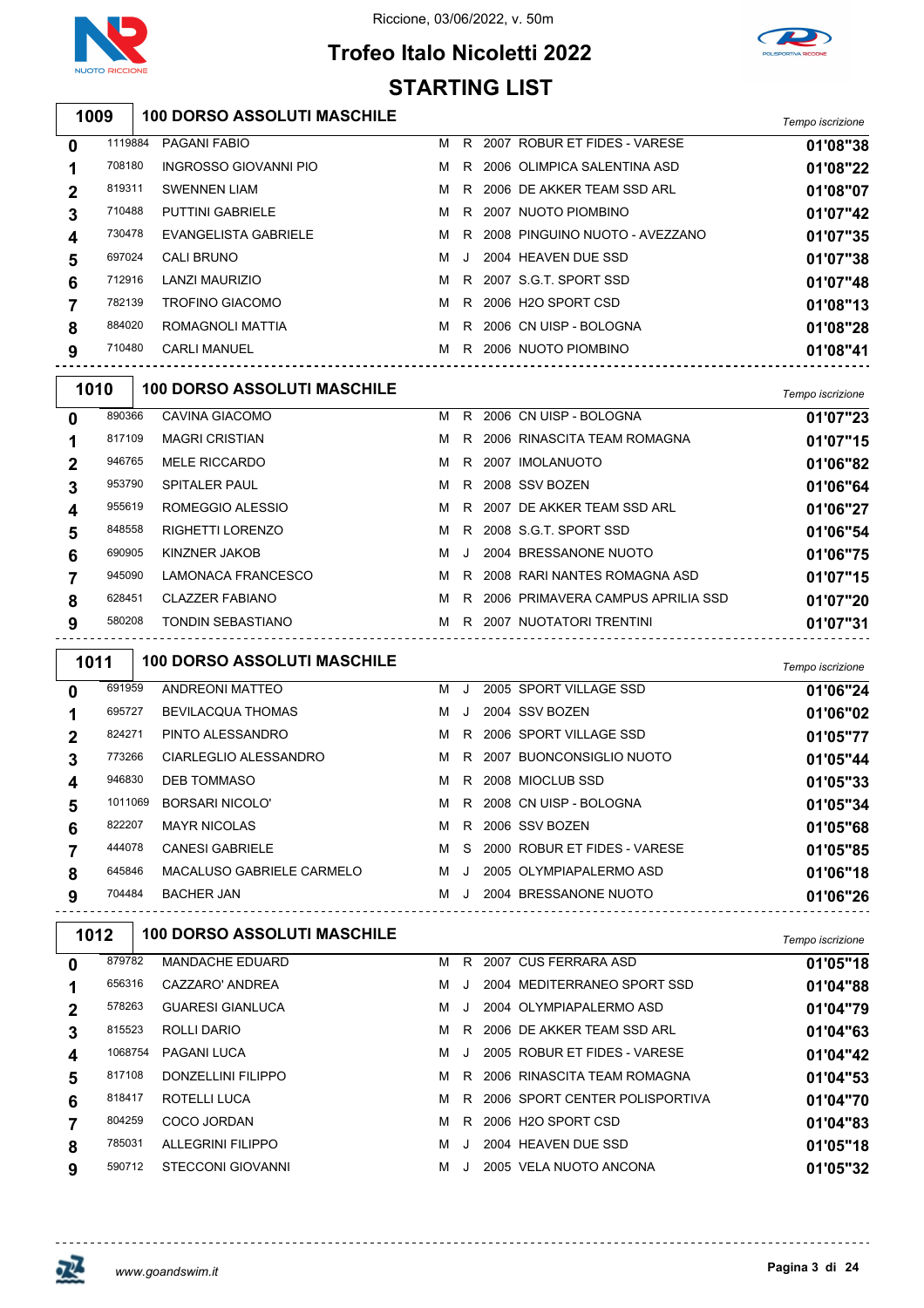

 $\sqrt{2}$ 

#### Riccione, 03/06/2022, v. 50m





# **STARTING LIST**

| 100 DORSO ASSOLUTI MASCHILE | Tempo iscrizione |
|-----------------------------|------------------|
|                             |                  |

| $\mathbf 0$    | 817839 | <b>GIORDANO ANTONIO</b>   | м | R   | 2006 SPORT CENTER POLISPORTIVA | 01'04"14 |
|----------------|--------|---------------------------|---|-----|--------------------------------|----------|
| 1              | 673952 | <b>BASILE JACOPO</b>      | м | J   | 2005 H2O SPORT CSD             | 01'03"84 |
| $\overline{2}$ | 453226 | PIRIA LORENZO             | м | C.  | 2002 ARCA TEAM ASD             | 01'03"31 |
| 3              | 559753 | <b>TOBEL ROBIN</b>        | M |     | C 2002 ROBUR ET FIDES - VARESE | 01'03"15 |
| 4              | 623430 | <b>MONTAGNI GABRIELE</b>  | M |     | 2004 CANOTTIERI BALDESIO       | 01'03"10 |
| 5              | 696333 | SANTUCCI FEDERICO         | м | - C | 2003 JUVENTUS NUOTO - ROMA     | 01'03"12 |
| 6              | 846667 | <b>GRAMMA SERGIO</b>      | м | R.  | 2007 CNAT 99 AMICI DEL NUOTO   | 01'03"18 |
| $\overline{7}$ | 853081 | <b>MORO FEDERICO</b>      | м |     | R 2007 TEAM VENETO ASD         | 01'03"49 |
| 8              | 775654 | <b>BEVILACQUA PATRICK</b> | м | R.  | 2007 SSV BOZEN                 | 01'03"89 |
| 9              | 600860 | DI RITO FEDERICO          | м | J.  | 2005 EMMEDUE SSD               | 01'04"39 |
|                |        |                           |   |     |                                |          |

| 1014             |        | <b>100 DORSO ASSOLUTI MASCHILE</b> |   |         |          |                                   | Tempo iscrizione |
|------------------|--------|------------------------------------|---|---------|----------|-----------------------------------|------------------|
| $\mathbf{0}$     | 631492 | <b>ZUCCARI ZENO</b>                | M | C.      |          | 2002 HEAVEN DUE SSD               | 01'03"08         |
| 1                | 761754 | <b>BORTOLI TOMMASO</b>             | м |         |          | 2005 BRESSANONE NUOTO             | 01'02"97         |
| $\overline{2}$   | 572567 | DE CAROLIS FRANCESCO               | м |         |          | 2005 PRIMAVERA CAMPUS APRILIA SSD | 01'02"92         |
| 3                | 829978 | <b>ZINGARO EMANUELE</b>            | м | R.      |          | 2006 ROBUR ET FIDES - VARESE      | 01'02"86         |
| $\boldsymbol{4}$ | 533041 | <b>IANIERI DANIELE</b>             | м |         |          | 2005 EMMEBI SHARK SWIM TEAM AS    | 01'02"71         |
| 5                | 582747 | <b>COLONNA MIRKO</b>               | м | R.      |          | 2006 NUOTATORI PUGLIESI ASD       | 01'02"74         |
| 6                | 890379 | SAVIGNI MATTEO                     | м | R.      |          | 2006 DE AKKER TEAM SSD ARL        | 01'02"87         |
| $\overline{7}$   | 585387 | <b>MASONI MATTEO MARIA</b>         | м | $\cdot$ | 2004 SDS |                                   | 01'02"95         |
| 8                | 955072 | CASSANELLI JACOPO                  | м |         |          | 2005 TECRI NUOTO - CORNAREDO      | 01'03"07         |
| 9                | 767001 | <b>BRAVACCINI LUCA</b>             | м |         |          | 2005 POL COMUNALE RICCIONE        | 01'03"09         |

| 1015 |        | <b>100 DORSO ASSOLUTI MASCHILE</b> |   |              |                                | Tempo iscrizione |
|------|--------|------------------------------------|---|--------------|--------------------------------|------------------|
| 0    | 828260 | <b>BRUSCHI NICOLA</b>              | м | R.           | 2006 NUOTO CLUB 2000 FAENZA    | 01'02"67         |
|      | 559734 | <b>VEZZINI ANDREA</b>              | м |              | C 2002 ROBUR ET FIDES - VARESE | 01'02"44         |
| 2    | 524879 | CAZZATO FEDERICO                   | м | . . 1        | 2005 OLIMPICA SALENTINA ASD    | 01'02"24         |
| 3    | 952843 | ROMAGNOLI MANUELE                  | м |              | R 2007 CN UISP - BOLOGNA       | 01'02"06         |
| 4    | 766628 | CAGGIA ANDREA KAROL                | м | $\mathbf{J}$ | 2005 RARI NANTES ROMAGNA ASD   | 01'01"88         |
| 5    | 627056 | <b>SANTO DARIO</b>                 | м | R.           | 2006 NUOTO PIOMBINO            | 01'02"00         |
| 6    | 758728 | TOBEL MATTEO                       | м | . . 1        | 2005 ROBUR ET FIDES - VARESE   | 01'02"23         |
|      | 815509 | <b>MANDATO ANDREA</b>              | м | $\cdot$      | 2004 DE AKKER TEAM SSD ARL     | 01'02"42         |
| 8    | 723233 | <b>PRAMPOLINI VALTER</b>           | м | . . 1        | 2004 SWEET TEAM MODENA ASD     | 01'02"48         |
| 9    | 687020 | CONTE ALESSANDRO GIOVANNI          | м | - 1          | 2004 TECRI NUOTO - CORNAREDO   | 01'02"70         |

| 1016 | <b>100 DORSO ASSOLUTI MASCHILE</b> |                                                                                                  |           |                | Tempo iscrizione                                                                                                                                                                                                                                                      |
|------|------------------------------------|--------------------------------------------------------------------------------------------------|-----------|----------------|-----------------------------------------------------------------------------------------------------------------------------------------------------------------------------------------------------------------------------------------------------------------------|
|      | PINCA PIETRO                       | м                                                                                                | J         |                | 01'01"81                                                                                                                                                                                                                                                              |
|      | <b>GALLI EMANUELE</b>              | м                                                                                                | J.        |                | 01'01"58                                                                                                                                                                                                                                                              |
|      | <b>BOMBARDA SIMONE</b>             | м                                                                                                |           |                | 01'01"39                                                                                                                                                                                                                                                              |
|      | <b>MINARELLI GIAN MARCO</b>        | м                                                                                                |           |                | 01'01"17                                                                                                                                                                                                                                                              |
|      | D'AGOSTINO ALESSIO                 | м                                                                                                |           |                | 01'01"06                                                                                                                                                                                                                                                              |
|      | <b>TRAVASONI GABRIELE</b>          | м                                                                                                |           |                | 01'01"13                                                                                                                                                                                                                                                              |
|      | <b>SUARDI MARCO</b>                | м                                                                                                | R.        |                | 01'01"38                                                                                                                                                                                                                                                              |
|      | <b>SILVERI SIMONE</b>              | м                                                                                                | $\cdot$ . |                | 01'01"57                                                                                                                                                                                                                                                              |
|      | ALESSANDRIA DOMENICO               | м                                                                                                |           |                | 01'01"67                                                                                                                                                                                                                                                              |
|      | COLI LORENZO                       | м                                                                                                | $\cdot$   |                | 01'01"82                                                                                                                                                                                                                                                              |
|      |                                    | 759261<br>519558<br>831093<br>885786<br>867261<br>524259<br>625061<br>653681<br>466072<br>524708 |           | R.<br>R.<br>S. | 2004 CUS FERRARA ASD<br>2004 LIBERTAS R.N. PERUGIA<br>2006 DE AKKER TEAM SSD ARL<br>R 2007 SAVENA NUOTO TEAM<br>2007 EMMEDUE SSD<br>2001 CN UISP - BOLOGNA<br>2006 CANOTTIERI BALDESIO<br>2005 TEAM VENETO ASD<br>C 2002 OLYMPIAPALERMO ASD<br>2004 SPORT VILLAGE SSD |

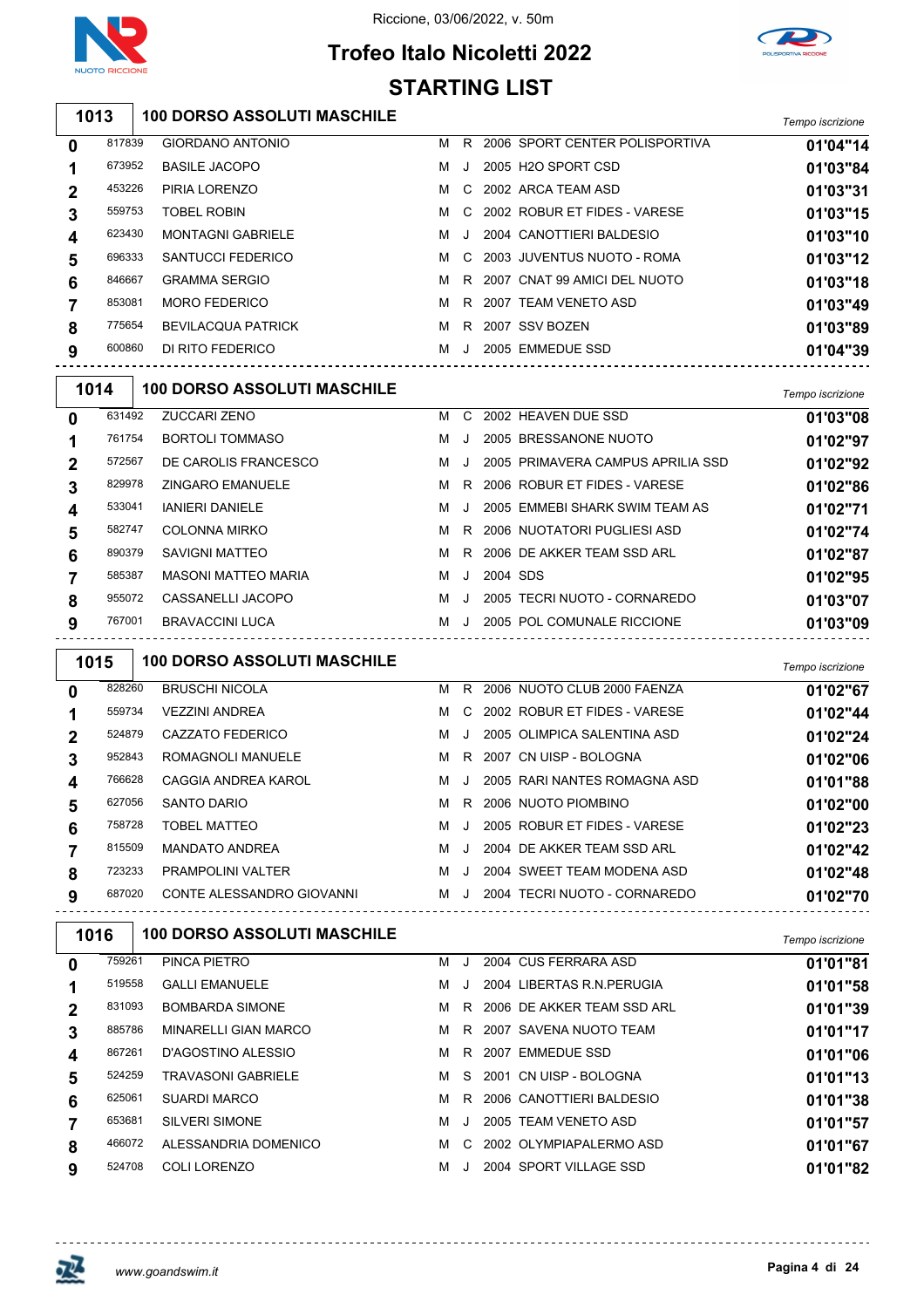



## **Trofeo Italo Nicoletti 2022 STARTING LIST**

**100 DORSO ASSOLUTI MASCHILE** *Tempo iscrizione*

| $\bf{0}$ | 513302 | <b>MENEGATTI NICOLA</b>       | м   | S.        | 2001 SPORT VILLAGE SSD        | 01'00"59 |
|----------|--------|-------------------------------|-----|-----------|-------------------------------|----------|
|          | 816783 | BARALDI CARLO ALBERTO         | м   | R.        | 2006 NS EMILIA SSD            | 00'59"88 |
|          | 457736 | NAVARRI ALBERTO               | M   |           | C 2002 FERRARANUOTO ASD       | 00'58"95 |
| 3        | 403486 | <b>MESTRONI FEDERICO</b>      | M   |           | S 1999 ARCA TEAM ASD          | 00'57"80 |
| 4        | 948578 | <b>HARABAGIU DAVIDE MARIA</b> | NJ. |           | 2004 CANOTTIERI TEVERE REMO   | 00'55"20 |
| 5        | 500938 | LUPI SAMUELE                  | M   |           | S 2001 DE AKKER TEAM SSD ARL  | 00'57"67 |
| 6        | 581210 | YOUSEF GIOVANNI               | M   | C.        | 2003 HEAVEN DUE SSD           | 00'58"37 |
|          | 397293 | <b>GUAZZAROTTI PIETRO</b>     | м   | C.        | 2002 VELA NUOTO ANCONA        | 00'59"55 |
| 8        | 673679 | <b>AGOSTINI DANIEL</b>        | M   | R.        | 2006 HIDRO SPORT SSD ARL      | 01'00"28 |
| 9        | 690715 | FORNARO MASSIMILIANO          | M   | $\cdot$ . | 2005 PALLANUOTO TOLENTINO ASD | 01'01"04 |
|          |        |                               |     |           |                               |          |

| 1018        |        | <b>100 DORSO ASSOLUTI MASCHILE</b> |   |         |          |                                 | Tempo iscrizione |
|-------------|--------|------------------------------------|---|---------|----------|---------------------------------|------------------|
| $\mathbf 0$ | 767578 | <b>BAYUMI KARIM</b>                | м |         |          | 2004 CN UISP - BOLOGNA          | 01'00"52         |
|             | 536907 | TREVISI ALESSANDRO                 | м |         |          | 2005 EMMEDUE SSD                | 00'59"78         |
| $\mathbf 2$ | 82571  | <b>MORGIA MAURIZIO</b>             | м | S.      |          | 1995 HEAVEN DUE SSD             | 00'58"91         |
| 3           | 563244 | <b>VALENTI THOMAS</b>              | м |         |          | C 2002 POL COMUNALE RICCIONE    | 00'57"76         |
| 4           | 34143  | <b>MILLI MATTEO</b>                | м | S.      |          | 1989 IN SPORT RANE ROSSE        | 00'54"10         |
| 5           | 455347 | <b>CASTELLAN RENATO</b>            | м |         |          | C 2002 NUOTO CL.AZZURRA 91 - BO | 00'57"35         |
| 6           | 564843 | CANDELORO LORENZO                  | м |         |          | 2005 CENTRO NUOTO CEPAGATTI     | 00'57"95         |
|             | 590694 | LAUDATO CHRISTIAN                  | м | $\cdot$ | 2004 SDS |                                 | 00'59"52         |
| 8           | 510104 | <b>BRUSA FRANCESCO</b>             | м |         |          | S 2001 CN UISP - BOLOGNA        | 01'00"23         |
| 9           | 949991 | <b>DESIDERIO LUCA</b>              | м | R.      |          | 2007 NS EMILIA SSD              | 01'00"92         |

|   | 1019   | <b>100 DORSO ASSOLUTI MASCHILE</b>       |   |         |            |                               | Tempo iscrizione |
|---|--------|------------------------------------------|---|---------|------------|-------------------------------|------------------|
| 0 | 693216 | DE MAIO DANIELE                          | м | $\cdot$ |            | 2004 HEAVEN DUE SSD           | 01'00"30         |
| 1 | 719748 | NASONI MATTEO                            | м | $\cdot$ |            | 2005 NS MARCHE SSD            | 00'59"68         |
| 2 | 757064 | ROSSI LEONARDO                           | м | $\cdot$ |            | 2005 POL COMUNALE RICCIONE    | 00'58"37         |
| 3 | 397093 | <b>MOTTARAN LUCA</b>                     | м | S.      |            | 1999 CUS FERRARA ASD          | 00'57"71         |
| 4 | 49700  | <b>MORA LORENZO</b>                      | м |         |            | S 1998 GS VV F. FIAMME ROSSE  | 00'52"93         |
| 5 | 403491 | <b>DEANO MARCO</b>                       | м |         |            | S 2000 ARCA TEAM ASD          | 00'56"71         |
| 6 | 270295 | <b>MANCINI ALESSIO</b>                   | м |         |            | S 2001 SPOLETO NUOTO          | 00'57"95         |
|   | 592588 | <b>TORNARI ANDREA</b>                    | м | J       |            | 2004 HEAVEN DUE SSD           | 00'59"07         |
| 8 | 591916 | <b>FEBBRARO GABRIELE</b>                 | м |         |            | C 2003 NUOTATORI PUGLIESI ASD | 01'00"02         |
| 9 | 718920 | D'ADAMO SIMONE                           | м |         | R 2006 SDS |                               | 01'00"63         |
|   | 1020   | <b>50 STILE LIBERO ASSOLUTI MASCHILE</b> |   |         |            |                               | Tempo iscrizione |

| . |        |                            |     |                                        | i empo iscrizione |
|---|--------|----------------------------|-----|----------------------------------------|-------------------|
|   |        | 1000968 LUCARELLI CRISTIAN |     | M S 1970 FINP - ASD POL. COM. RICCIONE | 01'05"00          |
|   |        | 1002828 REGGIANI ANDREA    | NJ. | 2003 FINP - ASD POL. COM. RICCIONE     | 00'41"12          |
|   |        | 1002213 MARIANI ENRICO     |     | M S 1959 FINP - ASD POL. COM. RICCIONE | 00'59"50          |
|   | 878524 | STAGNI SIMONE              |     | M R 2007 NS EMILIA SSD                 | 99'99"99          |



-------------

 $- - - - - - -$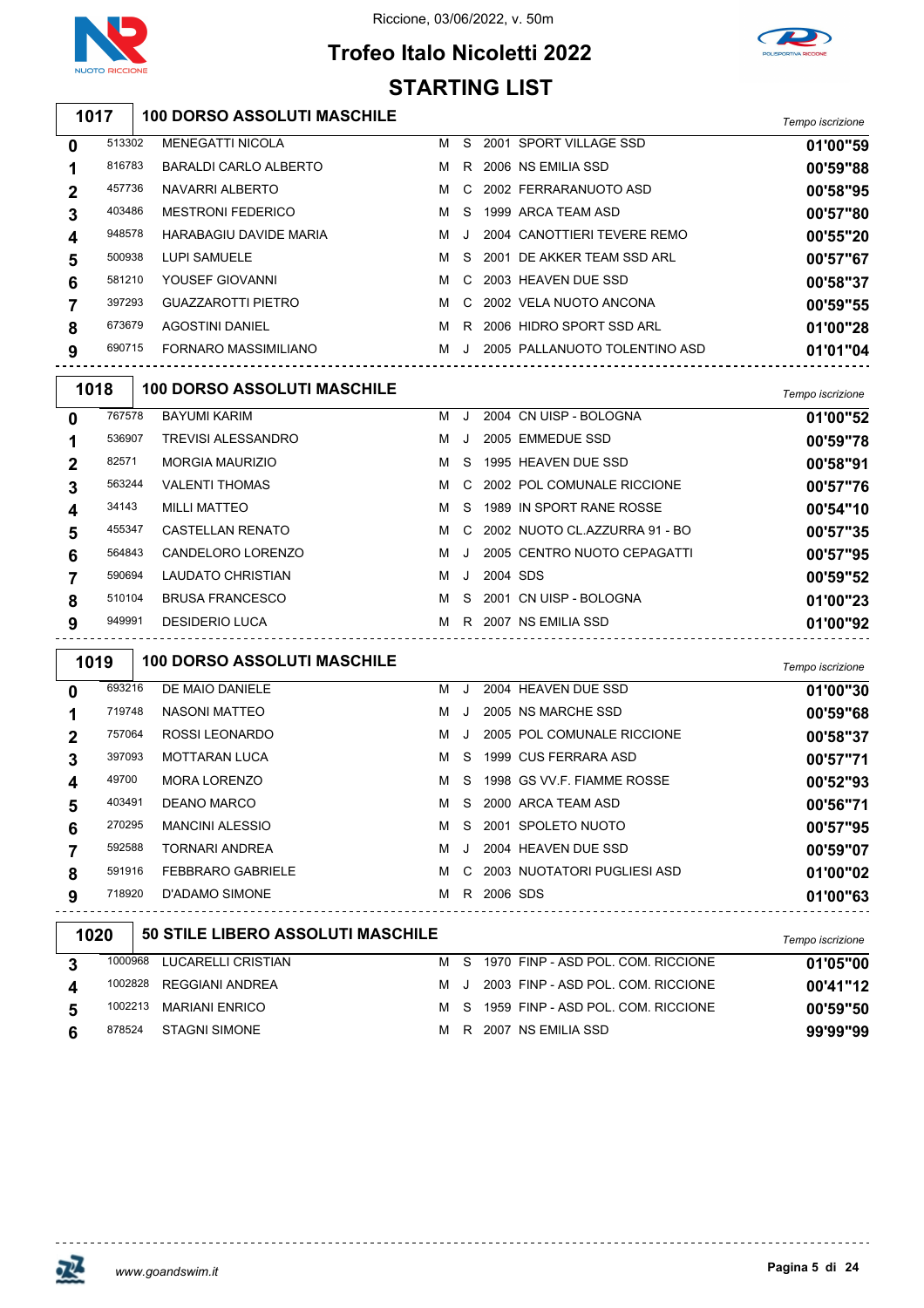

# **Trofeo Italo Nicoletti 2022**

**STARTING LIST**



#### **50 STILE LIBERO ASSOLUTI MASCHILE** *Tempo iscrizione* BERNINI GIULIO M S 1990 FINP - ASD POL. COM. RICCIONE **00'36"01** FAGIOLI LORENZO M S 1989 FINP - ASD POL. COM. RICCIONE **00'35"04** DE LUCA ANDREA M R 2008 HEAVEN DUE SSD **00'34"37** NORI ANDREA M R 2007 AMICI NUOTO ROMAGNA ASD **00'34"20** GRAZIANI FRANCESCOPAOLO M R 2008 H2O SPORT CSD **00'34"07** 849577 CANULLI CLAUDIO **MR** 2008 H2O SPORT CSD **00'34"10**  ANDRONICO VALERIO M R 2007 HEAVEN DUE SSD **00'34"30** TUCCI ANTONIO M R 2008 H2O SPORT CSD **00'34"70** 820461 COCCHI KEVIN **M** J 2005 SWEET TEAM MODENA ASD **00'35"13**  MANCONI SIMONE M R 2007 THEBRIS NUOTO - P.FELCINO **00'39"28 50 STILE LIBERO ASSOLUTI MASCHILE** *Tempo iscrizione*

|   | .       |                              |   |    |          |                                | <i>i</i> empo iscrizione |
|---|---------|------------------------------|---|----|----------|--------------------------------|--------------------------|
| 0 | 849593  | <b>IRANO CHRISTIAN</b>       | м | R. |          | 2007 H2O SPORT CSD             | 00'33"71                 |
|   | 862276  | <b>SCARANO TEEJAY</b>        | м | R. | 2008 SDS |                                | 00'33"62                 |
|   | 790109  | <b>SGARBOSSA PIERGIORGIO</b> | M |    |          | R 2008 CENTRO NUOTO ROSA 'SSD  | 00'33"25                 |
|   | 894383  | <b>MASTROMAURO DAVIDE</b>    | м |    |          | R 2008 ROSETANA NUOTO          | 00'33"05                 |
| 4 | 878149  | <b>BAGNASCO GIULIO</b>       | м |    |          | R 2007 TECRI NUOTO - CORNAREDO | 00'32"91                 |
| 5 | 1016562 | PICCINNO MIRKO               | M |    |          | R 2007 ACCADEMIA NUOTO MARINO  | 00'32"98                 |
| 6 | 1028171 | <b>MOLINO CARLO</b>          | м |    |          | R 2006 AOSTA NUOTO             | 00'33"24                 |
|   | 826575  | DE MATTHAEIS RICCARDO        | м | R. |          | 2006 HEAVEN DUE SSD            | 00'33"25                 |
| 8 | 1077344 | DI GIACOMANTONIO DANIEL      | м | R. |          | 2008 ROSETANA NUOTO            | 00'33"63                 |
| 9 | 502106  | DE ANGELIS LORENZO           | м |    |          | R 2007 SPORT VILLAGE SSD       | 00'34"01                 |

| 1023        |         | 50 STILE LIBERO ASSOLUTI MASCHILE |   |              |                                         | Tempo iscrizione |
|-------------|---------|-----------------------------------|---|--------------|-----------------------------------------|------------------|
| $\bf{0}$    | 880743  | <b>TESTA TIZIANO</b>              | M | R.           | 2008 SKY LINE NUOTO - C PUSTER          | 00'32"68         |
|             | 799654  | SANTORO LINO                      | M |              | R 2008 HIDRO SPORT SSD ARL              | 00'32"40         |
| $\mathbf 2$ | 925176  | NATALICCHI TOMMASO MARIA          | M |              | R 2007 THEBRIS NUOTO - P.FELCINO        | 00'32"04         |
| 3           | 1000778 | <b>MARINELLI MICHELE</b>          | M |              | S 1995 FINP - ACQUA TEAM SENIGALLIA ASD | 00'31"70         |
| 4           | 1101770 | <b>VIGILE MICHELE</b>             | M |              | R 2008 AMICI NUOTO ROMAGNA ASD          | 00'31"66         |
| 5           | 950237  | <b>BUSETTI MARCO</b>              | м | R.           | 2008 SSV BOZEN                          | 00'31"70         |
| 6           | 821520  | PERTESANA MATTIA                  | M | $\mathbf{J}$ | 2005 CENTRO NUOTO CEPAGATTI             | 00'31"75         |
|             | 662303  | <b>CENSI RICCARDO</b>             |   |              | M R 2007 PINGUINO NUOTO - AVEZZANO      | 00'32"11         |
| 8           | 714356  | BABUCCI LEONARDO                  | M | R.           | 2007 LIBERTAS R.N.PERUGIA               | 00'32"52         |
| 9           | 952894  | <b>KRESHPA BEXHET</b>             | M |              | R 2008 CNAT 99 AMICI DEL NUOTO          | 00'32"74         |

| 1024 |         | <b>50 STILE LIBERO ASSOLUTI MASCHILE</b> |   |    |          |                                 | Tempo iscrizione |
|------|---------|------------------------------------------|---|----|----------|---------------------------------|------------------|
| 0    | 1078920 | <b>CICCARELLI FABIO</b>                  | м | R. |          | 2007 HEAVEN DUE SSD             | 00'31"53         |
|      | 1128993 | <b>VITTORINI PIETRO</b>                  | м | R. | 2007     | <b>HEAVEN DUE SSD</b>           | 00'31"43         |
| 2    | 893047  | AMATO BRUNO                              | м |    |          | R 2007 SWIM PROJECT VENAFRO ASD | 00'31"30         |
| 3    | 924210  | <b>MARRA DAVIDE</b>                      | м | R. | 2008 SDS |                                 | 00'31"23         |
| 4    | 856637  | <b>SELVAGGI YURI</b>                     | м |    |          | R 2008 S.G.T. SPORT SSD         | 00'31"19         |
| 5    | 1173791 | <b>GIUNCHI ANDREA</b>                    | м | R  |          | 2007 RARI NANTES ROMAGNA ASD    | 00'31"22         |
| 6    | 728215  | <b>MERLOTTI PATRIZIO</b>                 | м | R. |          | 2007 ROSETANA NUOTO             | 00'31"25         |
|      | 731015  | <b>LAURIOLA FRANCESCO</b>                | м | R  |          | 2006 SPORT VILLAGE SSD          | 00'31"33         |
| 8    | 642574  | <b>OLZI MATTIA</b>                       | м | R  |          | 2008 CANOTTIERI BALDESIO        | 00'31"46         |
| 9    | 946783  | STINZIANI FRANCESCO PIO                  | м | R. | 2007     | <b>HIDRO SPORT SSD ARL</b>      | 00'31"58         |

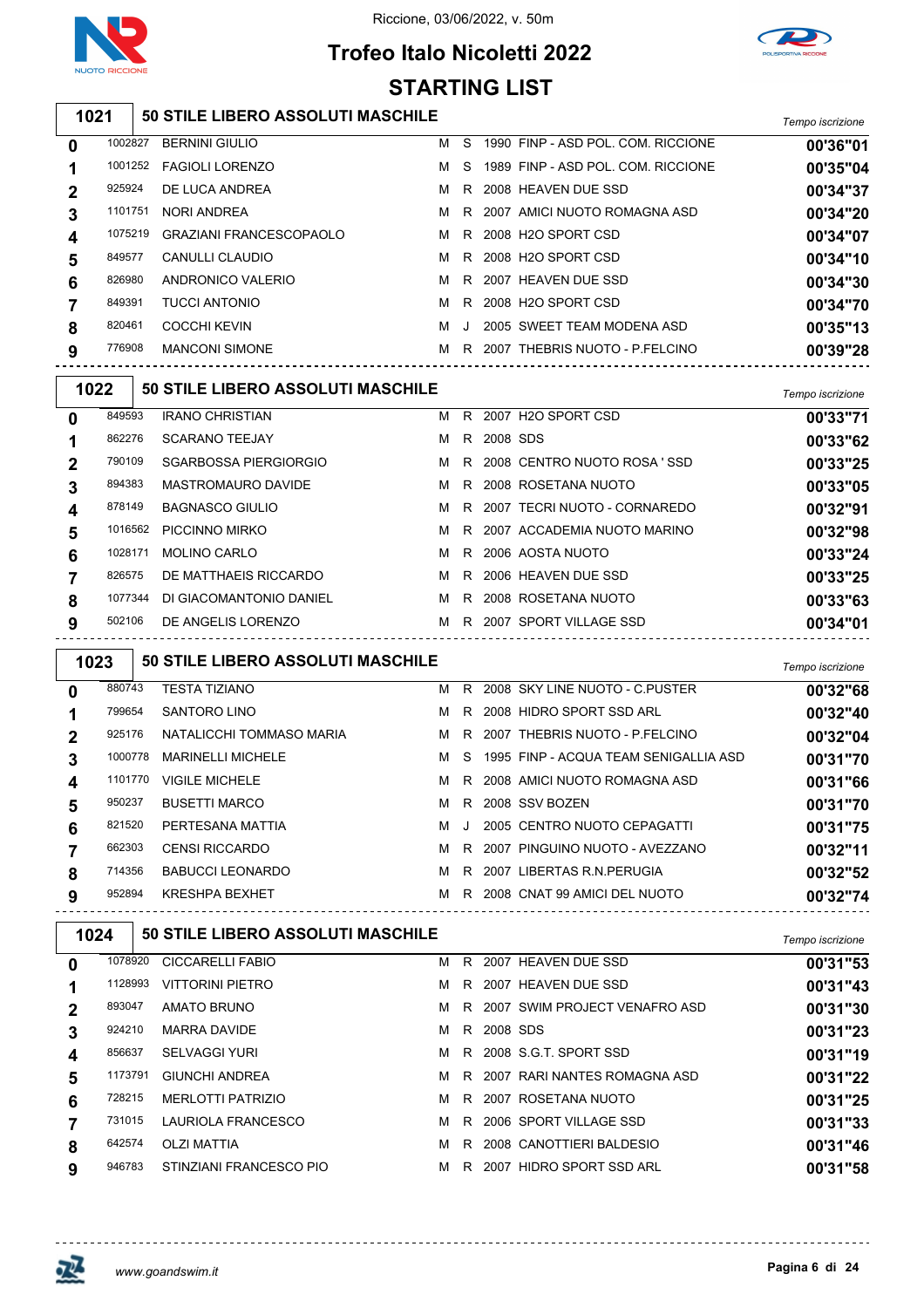

## **Trofeo Italo Nicoletti 2022 STARTING LIST**



#### **50 STILE LIBERO ASSOLUTI MASCHILE** *Tempo iscrizione*

| 0 | 849355  | <b>CENTILLO JACOPO</b>    | м | R  | 2007 H2O SPORT CSD             | 00'30"90 |
|---|---------|---------------------------|---|----|--------------------------------|----------|
|   | 1101768 | DI BELLO EVANGELISTI JOSE | м | R. | 2008 AMICI NUOTO ROMAGNA ASD   | 00'30"86 |
| 2 | 1043702 | <b>MANNI TOMMASO</b>      | м | J  | 2005 ACCADEMIA NUOTO MARINO    | 00'30"82 |
| 3 | 784539  | <b>PELLEGRINI LORIS</b>   | м | R. | 2006 SPORT VILLAGE SSD         | 00'30"67 |
| 4 | 877004  | <b>HUEBER ELIA</b>        | м | R. | 2007 POL COMUNALE RICCIONE     | 00'30"58 |
| 5 | 730448  | DE FOGLIO RUBEN           | м | R. | 2008 PINGUINO NUOTO - AVEZZANO | 00'30"64 |
| 6 | 1101779 | ZABBERONI ANDREA          | м | R. | 2006 AMICI NUOTO ROMAGNA ASD   | 00'30"75 |
|   | 725283  | MICANTONIO ANTONIO        | м | R  | 2007 99 SPORT ASD - L'AQUILA   | 00'30"85 |
| 8 | 1185096 | <b>MONTALTI GIANNI</b>    | м | R. | 2006 AMICI NUOTO ROMAGNA ASD   | 00'30"89 |
| 9 | 725823  | COCCIA LEONARDO RAOUL     | м | R  | 2008 NUOTO CLUB GIULIANOVA ASD | 00'31"06 |
|   |         |                           |   |    |                                |          |

| 1026         |         | 50 STILE LIBERO ASSOLUTI MASCHILE |   |   |                                | Tempo iscrizione |
|--------------|---------|-----------------------------------|---|---|--------------------------------|------------------|
| $\mathbf{0}$ | 958130  | <b>COLAONE MATTEO</b>             | M |   | R 2007 SSV LEIFERS SCHWIMMEN   | 00'30"54         |
| 1            | 887926  | PISATURO ANTONIO                  | м |   | R 2008 H2O SPORT CSD           | 00'30"33         |
| $\mathbf{2}$ | 686886  | <b>VALERI EDOARDO</b>             | м | J | 2004 TECRI NUOTO - CORNAREDO   | 00'30"30         |
| 3            | 784956  | <b>VITALI EMANUELE</b>            | м |   | R 2008 SPORT VILLAGE SSD       | 00'30"19         |
| 4            | 826577  | PIETRINFERNI ANDREA               | M |   | R 2006 HEAVEN DUE SSD          | 00'30"18         |
| 5            | 784546  | LIGNOLA PIETRO                    | M |   | R 2007 SPORT VILLAGE SSD       | 00'30"18         |
| 6            | 1120436 | CACCIA FABRIZIO                   | M |   | R 2007 TECRI NUOTO - CORNAREDO | 00'30"20         |
|              | 782974  | FINOCCHIO MATTEO                  | м |   | R 2007 S.G.T. SPORT SSD        | 00'30"31         |
| 8            | 774743  | PADURARU MATTEO GABRIELE          | M |   | R 2007 JUVENTUS NUOTO - ROMA   | 00'30"45         |
| 9            | 732081  | AMINOLESLAMI SAM                  | M |   | R 2007 S.G.T. SPORT SSD        | 00'30"55         |
|              |         |                                   |   |   |                                |                  |

| 1027 |         | <b>50 STILE LIBERO ASSOLUTI MASCHILE</b> |   |  |                                    | Tempo iscrizione |
|------|---------|------------------------------------------|---|--|------------------------------------|------------------|
| 0    | 982167  | DI CIANO MARCO                           |   |  | M R 2007 CLUB AQUATICO PESCARA SSD | 00'30"09         |
|      | 956114  | <b>VALMORI GIACOMO</b>                   |   |  | M R 2007 SPORT CENTER POLISPORTIVA | 00'30"04         |
| 2    | 942911  | <b>TELO' FILIPPO</b>                     | M |  | R 2008 ALDEBARAN SSD               | 00'29"77         |
| 3    | 519078  | <b>RISPOLI ALESSANDRO</b>                |   |  | M S 2001 SSD SORRENTO INFINITY ARL | 00'29"73         |
| 4    | 946979  | <b>CANDIDO SERGIO</b>                    |   |  | M R 2008 DE AKKER TEAM SSD ARL     | 00'29"63         |
| 5    | 1010478 | <b>GIANNI TOMMASO</b>                    |   |  | M R 2008 HEAVEN DUE SSD            | 00'29"67         |
| 6    | 856171  | <b>RUSSO EMANUELE</b>                    |   |  | M R 2008 OLIMPIONICA SSD           | 00'29"75         |
|      | 1138846 | <b>APOLLONIO MATTIA</b>                  |   |  | M R 2006 BLUGALLERY TEAM ASD       | 00'29"90         |
| 8    | 1136211 | <b>MEZZINI MATTEO</b>                    | M |  | R 2007 SAVENA NUOTO TEAM           | 00'30"05         |
| 9    | 784543  | <b>MAIORI LUDOVICO</b>                   | M |  | R 2006 SPORT VILLAGE SSD           | 00'30"14         |

| 1028        |         | 50 STILE LIBERO ASSOLUTI MASCHILE |   |         |          |                              | Tempo iscrizione |
|-------------|---------|-----------------------------------|---|---------|----------|------------------------------|------------------|
| 0           | 825157  | CARDINALI LEONARDO                | м | R.      |          | 2006 CNAT 99 AMICI DEL NUOTO | 00'29"62         |
|             | 1174824 | POTALIVO GIANLUCA                 | м | J       | 2004 SDS |                              | 00'29"58         |
| $\mathbf 2$ | 818200  | <b>RICCIOTTI SAMUELE</b>          | м | R.      |          | 2007 VELA NUOTO ANCONA       | 00'29"47         |
| 3           | 838326  | TORTORICI NICOLO' PIO             | м | $\cdot$ |          | 2005 OLYMPIAPALERMO ASD      | 00'29"38         |
| 4           | 947068  | CUCCHI GUIDO                      | м | R.      |          | 2008 CANOTTIERI BALDESIO     | 00'29"30         |
| 5           | 1016885 | <b>PIACENTE GABRIELE</b>          | м | R.      |          | 2007 HEAVEN DUE SSD          | 00'29"33         |
| 6           | 884153  | <b>MOSCA FEDERICO</b>             | м | R.      |          | 2006 MIOCLUB SSD             | 00'29"38         |
|             | 884091  | <b>ACCARDI MATTEO</b>             | м | R       |          | 2006 ROBUR ET FIDES - VARESE | 00'29"50         |
| 8           | 882130  | <b>PALMIERI EMANUELE</b>          | м | R.      |          | 2008 HIDRO SPORT SSD ARL     | 00'29"61         |
| 9           | 884122  | GAGLIARDI GIACOMO CARLO           | м | R       | 2007     | ROBUR ET FIDES - VARESE      | 00'29"63         |

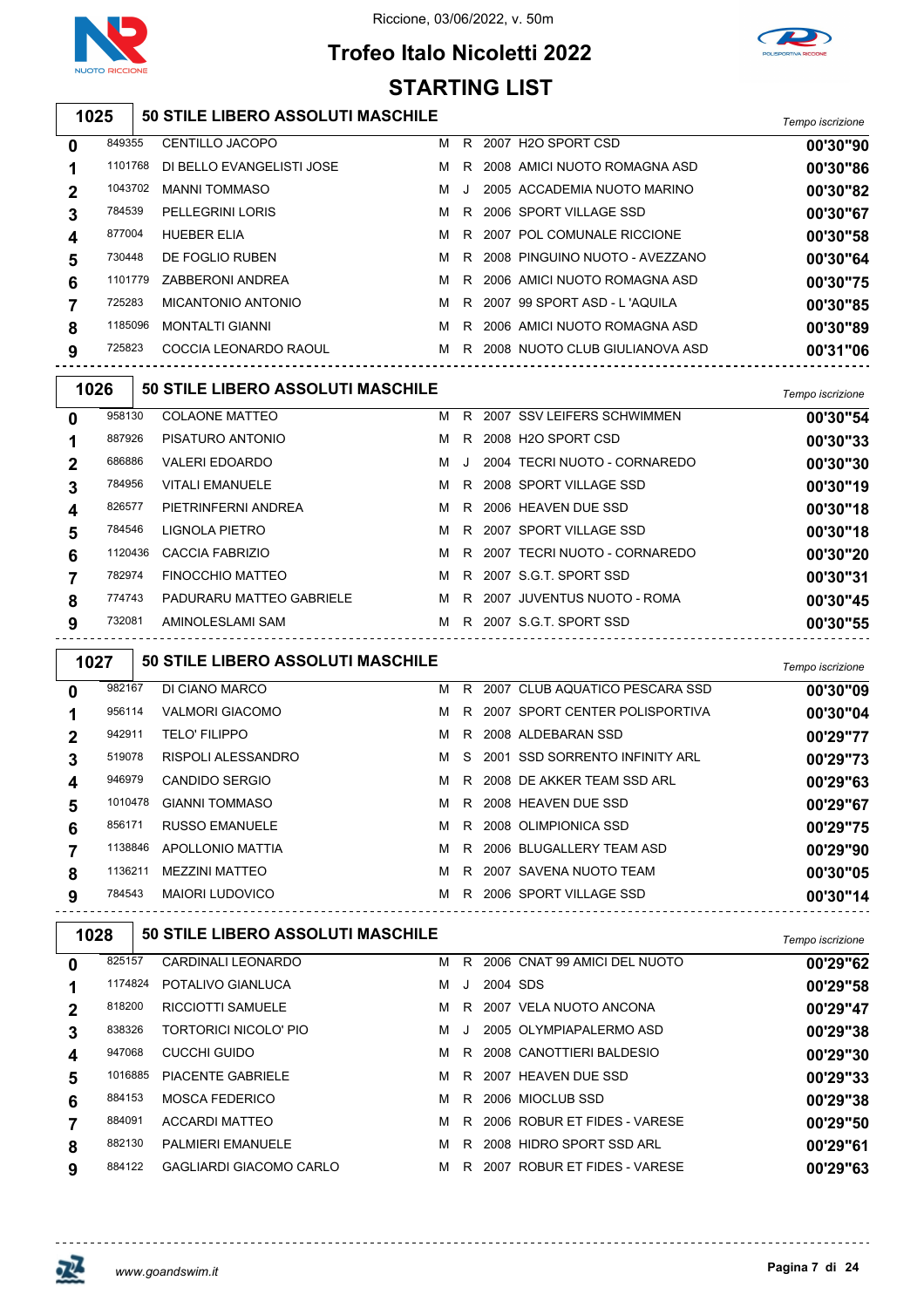

## **Trofeo Italo Nicoletti 2022 STARTING LIST**



## **50 STILE LIBERO ASSOLUTI MASCHILE** *Tempo iscrizione*

| 0 | 1004041 | <b>CRISTEA LORENZO</b>        | м |         | R 2008 IMOLANUOTO                | 00'29"27 |
|---|---------|-------------------------------|---|---------|----------------------------------|----------|
|   | 1010068 | <b>BRUNI LORENZO</b>          | м |         | R 2008 DE AKKER TEAM SSD ARL     | 00'29"27 |
| 2 | 877419  | RAGAINI FILIPPO               | м |         | R 2006 SPORT VILLAGE SSD         | 00'29"20 |
| 3 | 828913  | DI BACCO VITTORIO             | м |         | R 2006 G.S. FORLI' NUOTO ASD     | 00'29"17 |
| 4 | 627054  | <b>CLEMENTI FRANCESCO</b>     | м |         | R 2006 NUOTO PIOMBINO            | 00'29"16 |
| 5 | 730428  | <b>GIFFI FEDERICO</b>         | м |         | R 2008 PINGUINO NUOTO - AVEZZANO | 00'29"16 |
| 6 | 784845  | CERSAOI DIEGO                 | м |         | R 2007 NUOTO CLUB GIULIANOVA ASD | 00'29"18 |
|   | 528529  | SILVESTRINI LUCA              | м | $\cdot$ | 2004 VELA NUOTO ANCONA           | 00'29"21 |
| 8 | 1086928 | <b>FUSCALDO ANDREA</b>        | м |         | R 2007 ACCADEMIA NUOTO MARINO    | 00'29"27 |
| 9 | 972141  | <b>BOULLIF MOHAMED ISMAIL</b> | м |         | R 2008 THEBRIS NUOTO - P.FELCINO | 00'29"28 |
|   |         |                               |   |         |                                  |          |

| 1030         |        | 50 STILE LIBERO ASSOLUTI MASCHILE |   |     |                                  | Tempo iscrizione |
|--------------|--------|-----------------------------------|---|-----|----------------------------------|------------------|
| $\mathbf{0}$ | 828994 | <b>RENZI GIACOMO</b>              |   |     | M R 2008 BLUGALLERY TEAM ASD     | 00'29"04         |
|              | 946498 | <b>PREVITALI GABRIELE</b>         | м | R.  | 2008 ROBUR ET FIDES - VARESE     | 00'28"94         |
| 2            | 558191 | <b>CECCARELLI JACOPO</b>          | M |     | S 2000 THEBRIS NUOTO - P.FELCINO | 00'28"87         |
| 3            | 820543 | FRABETTI MATTIA                   | м |     | R 2006 G.S. FORLI' NUOTO ASD     | 00'28"84         |
| 4            | 663142 | DI GREGORIO SAMUELE               | M | - J | 2005 H2O SPORT CSD               | 00'28"79         |
| 5            | 877005 | SASSATELLI DAVIDE                 | M |     | R 2007 IMOLANUOTO                | 00'28"84         |
| 6            | 952726 | <b>FERRERI VALERIO</b>            | м | J   | 2005 HEAVEN DUE SSD              | 00'28"86         |
|              | 710822 | OTTAVIANI ANDREA                  |   |     | M R 2008 99 SPORT ASD - L'AQUILA | 00'28"88         |
| 8            | 826560 | <b>RICCARDI DANIEL</b>            | м | R.  | 2006 IMOLANUOTO                  | 00'29"01         |
| 9            | 718944 | OBINU VINCENZO PAOLO              | M |     | R 2007 NUOTATORI TRENTINI        | 00'29"13         |

| 1031         |         | <b>50 STILE LIBERO ASSOLUTI MASCHILE</b> |   |         |                                    | Tempo iscrizione |
|--------------|---------|------------------------------------------|---|---------|------------------------------------|------------------|
| $\mathbf{0}$ | 963586  | <b>FABRIZI CLAUDIO</b>                   | м | R.      | 2008 HEAVEN DUE SSD                | 00'28"76         |
|              | 876707  | PAGANELLI RICCARDO                       | м | R.      | 2007 IMOLANUOTO                    | 00'28"73         |
|              | 816177  | <b>CRISTIANI GIULIO</b>                  | м | R.      | 2006 TECRI NUOTO - CORNAREDO       | 00'28"65         |
| 3            | 912014  | <b>COLETTA TOMMASO</b>                   | м | R.      | 2007 AOSTA NUOTO                   | 00'28"61         |
| 4            | 853113  | SAVOIA MATTIA                            | м | R.      | 2007 AOSTA NUOTO                   | 00'28"57         |
| 5            | 876879  | NOFERINI MATTEO                          | м | $\cdot$ | 2005 IMOLANUOTO                    | 00'28"59         |
| 6            | 520189  | GIAMBERARDINI VALERIO                    | м | $\cdot$ | 2005 ASD DIMENSIONE NUOTO L'AQUILA | 00'28"64         |
|              | 888393  | PAIOLI MATTEO                            | м | R.      | 2007 SWEET TEAM MODENA ASD         | 00'28"71         |
| 8            | 758877  | <b>TARRONI FILIPPO</b>                   | м |         | 2005 RINASCITA TEAM ROMAGNA        | 00'28"76         |
| 9            | 1014555 | <b>GIULIANI SAMUELE</b>                  | м | R.      | 2008 VELA NUOTO ANCONA             | 00'28"78         |

| 1032        |         | <b>50 STILE LIBERO ASSOLUTI MASCHILE</b> | Tempo iscrizione |         |          |                             |          |
|-------------|---------|------------------------------------------|------------------|---------|----------|-----------------------------|----------|
| 0           | 588274  | <b>FAVALE FRANCESCO</b>                  | м                | $\cdot$ |          | 2004 MEDITERRANEO SPORT SSD | 00'28"56 |
|             | 877935  | <b>VIVI FEDERICO</b>                     | м                | R.      |          | 2007 NS EMILIA SSD          | 00'28"49 |
| $\mathbf 2$ | 918602  | MOSANER SAMUEL KAILASH                   | м                |         |          | R 2008 NUOTATORI TRENTINI   | 00'28"46 |
| 3           | 900802  | GIAMMARINO LORENZO                       | м                | R       |          | 2006 CENTRO NUOTO CEPAGATTI | 00'28"43 |
| 4           | 1009008 | COSTANTINO ANDI FRANCISCO                | м                | R.      | 2006 SDS |                             | 00'28"42 |
| 5           | 740778  | DI VICO LORENZO                          | м                |         |          | 2005 HIDRO SPORT SSD ARL    | 00'28"43 |
| 6           | 1145138 | D'ANIELLO MARCO                          | м                | S.      |          | 1998 MEDITERRANEO SPORT SSD | 00'28"46 |
|             | 735872  | LIBERTONE EDOARDO ANTONIO                | м                | R       |          | 2008 EMMEDUE SSD            | 00'28"46 |
| 8           | 1178306 | PESCANTE RICCARDO                        | м                | R.      |          | 2006 ACCADEMIA NUOTO MARINO | 00'28"53 |
| 9           | 801600  | <b>MASCILONGO ANTONY</b>                 | м                | R       |          | 2007 H2O SPORT CSD          | 00'28"56 |

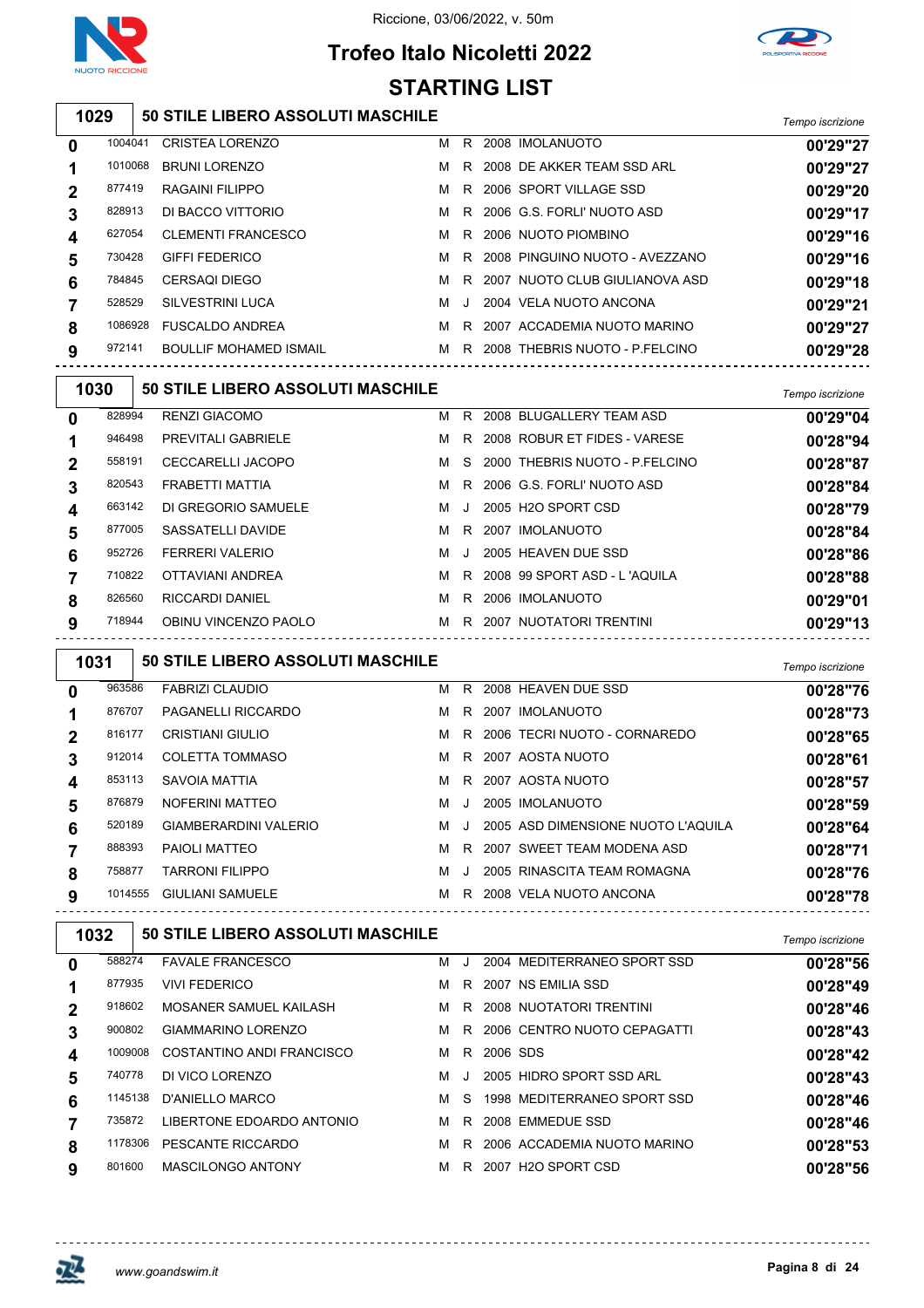

# **Trofeo Italo Nicoletti 2022**



#### **50 STILE LIBERO ASSOLUTI MASCHILE** *Tempo iscrizione* LUCIANI EDOARDO M J 2004 NUOTO CLUB GIULIANOVA ASD **00'28"39** GAZZOLA ANDREA M R 2008 TECRI NUOTO - CORNAREDO **00'28"39** MUCCIOLA FEDERICO M R 2008 S.G.T. SPORT SSD **00'28"37** PALADINI MOLGORA GIACOMO M R 2006 ROBUR ET FIDES - VARESE **00'28"29** MOSCATELLI FRANCESCO M J 2005 HEAVEN DUE SSD **00'28"28** PASQUINUCCI RICCARDO M J 2004 SWEET TEAM MODENA ASD **00'28"29 STARTING LIST**

 GALEAZZI NICCOLO' M R 2006 NUOTO PIOMBINO **00'28"31** NUZIALE ALDO M R 2008 PLAY OFF SSD **00'28"38** 

 OBERRAUCH PAUL M R 2008 SSV LEIFERS SCHWIMMEN **00'28"39** PALADINI FILIPPO M R 2008 NS MARCHE SSD **00'28"39**

**50 STILE LIBERO ASSOLUTI MASCHILE** *Tempo iscrizione*

|                  |         |                           |   |         |                               | <i><b>Fempo ISCHZIONE</b></i> |
|------------------|---------|---------------------------|---|---------|-------------------------------|-------------------------------|
| $\mathbf 0$      | 1041845 | <b>MIANI ROBERTO</b>      | м | R.      | 2008 S.G.T. SPORT SSD         | 00'28"27                      |
| 1                | 789384  | <b>MARZOCCHI MARCO</b>    | м |         | R 2008 VELA NUOTO ANCONA      | 00'28"24                      |
| $\mathbf{2}$     | 787003  | <b>MANCINI RICCARDO</b>   | м | $\cdot$ | 2005 CNAT 99 AMICI DEL NUOTO  | 00'28"19                      |
| 3                | 1128912 | RADO ROBERTO              | м |         | R 2006 HEAVEN DUE SSD         | 00'28"14                      |
| $\boldsymbol{4}$ | 949547  | ALDRIGHETTI BIAGIO        | м |         | R 2008 NUOTATORI TRENTINI     | 00'28"13                      |
| 5                | 662864  | DEGL'INNOCENTI EDOARDO    | м |         | R 2007 CENTRO NUOTO CEPAGATTI | 00'28"13                      |
| 6                | 996310  | <b>TUFANO MICHELE</b>     | м |         | R 2008 CENTRO NUOTO CEPAGATTI | 00'28"18                      |
| $\overline{7}$   | 659801  | <b>IANIERI LUCA</b>       | м |         | R 2006 CENTRO NUOTO CEPAGATTI | 00'28"20                      |
| 8                | 646181  | <b>MARCHESIN GABRIELE</b> | м |         | R 2007 GS SWIMMING VICENZA    | 00'28"26                      |
| 9                | 538369  | LUZI GIOVANNI             | м |         | R 2007 SPORT VILLAGE SSD      | 00'28"28                      |
|                  |         |                           |   |         |                               |                               |

| 1035         |         | <b>50 STILE LIBERO ASSOLUTI MASCHILE</b> |   |    |                                | Tempo iscrizione |
|--------------|---------|------------------------------------------|---|----|--------------------------------|------------------|
| $\mathbf{0}$ | 801599  | <b>BUCIARDINI CHRISTIAN</b>              | м |    | R 2007 H2O SPORT CSD           | 00'28"11         |
| 1            | 553432  | AMATORI DAVIDE                           | м |    | R 2007 SPORT VILLAGE SSD       | 00'27"98         |
| $\mathbf 2$  | 730379  | MOROSINI MATTIA                          | м |    | 2005 VELA NUOTO ANCONA         | 00'27"97         |
| 3            | 43076   | DELLAROSA FEDERICO                       | м | S. | 1992 DLF NUOTO RIMINI          | 00'27"94         |
| 4            | 580150  | <b>TRENTINAGLIA IVAN</b>                 | м |    | R 2007 NUOTATORI TRENTINI      | 00'27"91         |
| 5            | 704912  | <b>RONCONI GABRIELE</b>                  | м |    | R 2006 JUVENTUS NUOTO - ROMA   | 00'27"93         |
| 6            | 730032  | <b>THERY JEREMY</b>                      | м |    | R 2008 99 SPORT ASD - L'AQUILA | 00'27"96         |
|              | 882124  | <b>GASBARRINO MICHELE PIO</b>            | м |    | R 2008 HIDRO SPORT SSD ARL     | 00'27"97         |
| 8            | 1119884 | PAGANI FABIO                             | м | R. | 2007 ROBUR ET FIDES - VARESE   | 00'28"10         |
| 9            | 718062  | PIERMATTEI LUCA                          | м |    | 2004 PALLANUOTO TOLENTINO ASD  | 00'28"12         |
|              |         |                                          |   |    |                                |                  |

| 1036        |         | <b>50 STILE LIBERO ASSOLUTI MASCHILE</b> |   |    |                                   | Tempo iscrizione |
|-------------|---------|------------------------------------------|---|----|-----------------------------------|------------------|
| $\bf{0}$    | 1101625 | AMADORI WILLIAM                          | м | R. | 2006 AMICI NUOTO ROMAGNA ASD      | 00'27"87         |
|             | 1009422 | URBINI ANDREA                            | м | R. | 2008 RARI NANTES ROMAGNA ASD      | 00'27"82         |
| $\mathbf 2$ | 623358  | <b>MARINUCCI FRANCESCO</b>               | м |    | R 2007 SPORT VILLAGE SSD          | 00'27"78         |
| 3           | 879159  | <b>GRUPPIONI GIANLUCA</b>                | м |    | R 2007 NS EMILIA SSD              | 00'27"75         |
| 4           | 947118  | <b>VANINI ELIA</b>                       | м | R  | 2007 CN UISP - BOLOGNA            | 00'27"69         |
| 5           | 649867  | <b>MENCARELLI LORENZO</b>                | м | J  | 2005 THEBRIS NUOTO - P.FELCINO    | 00'27"69         |
| 6           | 776808  | <b>CANCELLOTTI GABRIELE</b>              | м | R. | 2007 THEBRIS NUOTO - P.FELCINO    | 00'27"77         |
|             | 795167  | DI DEO NICOLO'                           | м | R. | 2006 CENTRO NUOTO CEPAGATTI       | 00'27"80         |
| 8           | 731017  | RAGAINI YURI                             | м | R  | 2008 SPORT VILLAGE SSD            | 00'27"87         |
| 9           | 684685  | MONTALBANO ALESSANDRO                    | м |    | 2005 PRIMAVERA CAMPUS APRILIA SSD | 00'27"90         |



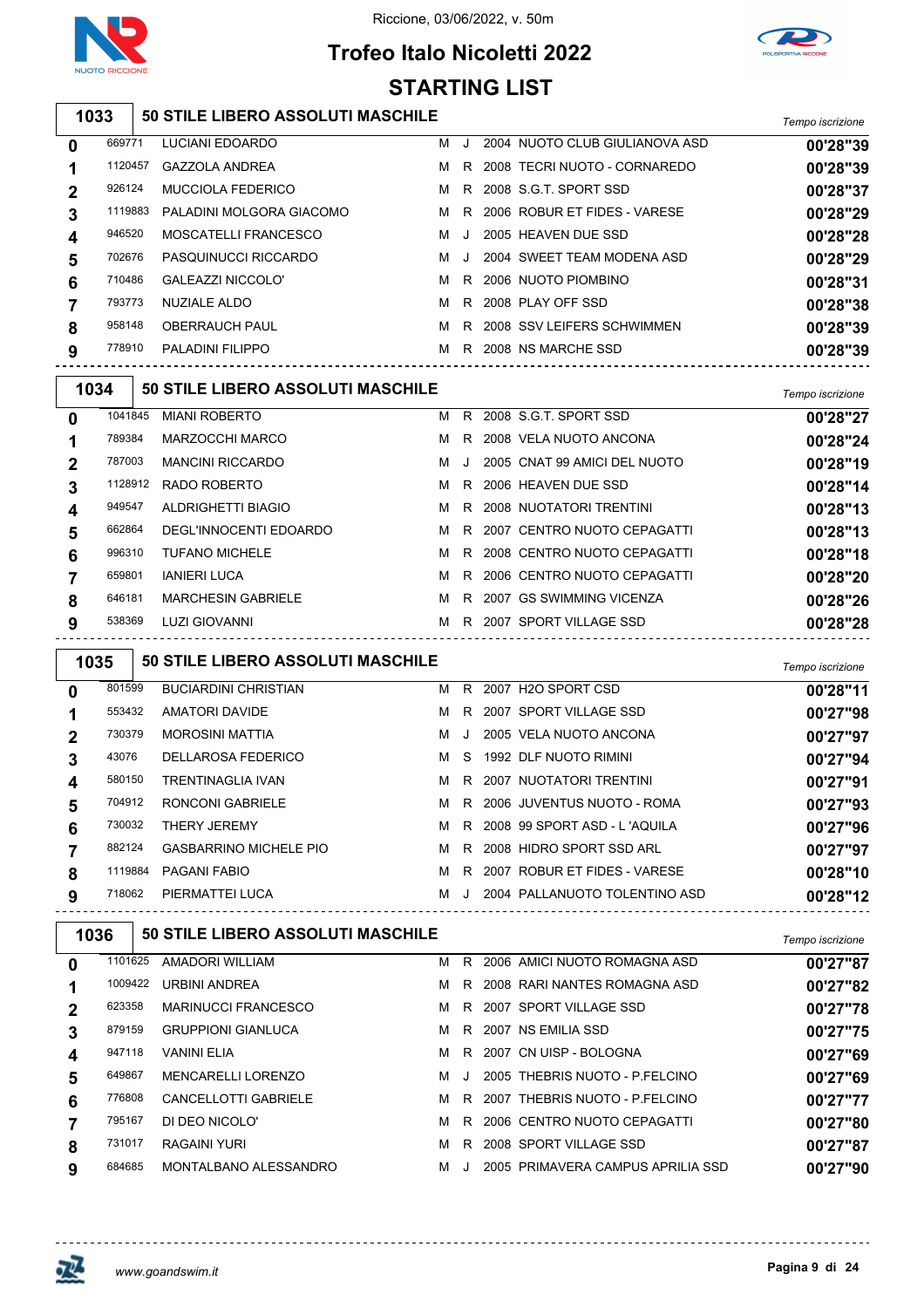

## **Trofeo Italo Nicoletti 2022 STARTING LIST**



## **50 STILE LIBERO ASSOLUTI MASCHILE** *Tempo iscrizione*

| 0 | 770016  | DHAMO MISHEL           | м | R       |      | 2007 BLUGALLERY TEAM ASD     | 00'27"65 |
|---|---------|------------------------|---|---------|------|------------------------------|----------|
|   | 893563  | <b>MITRINI DANIEL</b>  | м | $\cdot$ |      | 2005 RARI NANTES ROMAGNA ASD | 00'27"65 |
| 2 | 804379  | QUARTIGLIA NINO        | м | R.      |      | 2007 ROSETANA NUOTO          | 00'27"62 |
| 3 | 945052  | ROMAGNOLI NICOLA       | м |         |      | R 2008 G.S. FORLI' NUOTO ASD | 00'27"61 |
|   | 606802  | ERBEIA NICOLO'         | м |         |      | R 2006 PHOENIX ASD           | 00'27"59 |
| 5 | 773117  | PETACCIATO JACOPO      | м | $\cdot$ |      | 2005 HIDRO SPORT SSD ARL     | 00'27"60 |
| 6 | 720898  | DI MUZIO FRANCESCO     | м | R.      |      | 2007 CENTRO NUOTO CEPAGATTI  | 00'27"61 |
|   | 1046333 | <b>BASILE GABRIELE</b> | м | $\cdot$ |      | 2004 CLUB L 'AQUILA NUOTO    | 00'27"64 |
| 8 | 688223  | SANDROLINI STEFANO     | м | $\cdot$ |      | 2004 SAVENA NUOTO TEAM       | 00'27"65 |
| 9 | 715122  | ANDRISANI FRANCESCO    | м | R       | 2007 | MEDITERRANEO SPORT SSD       | 00'27"69 |
|   |         |                        |   |         |      |                              |          |

| 1038         |         | <b>50 STILE LIBERO ASSOLUTI MASCHILE</b> |   |    |                                  | Tempo iscrizione |
|--------------|---------|------------------------------------------|---|----|----------------------------------|------------------|
| $\mathbf{0}$ | 786144  | <b>FALASCONI GIOELE</b>                  | м |    | 2004 POL COMUNALE RICCIONE       | 00'27"58         |
|              | 623356  | <b>MARINUCCI FEDERICO</b>                | м | R. | 2007 SPORT VILLAGE SSD           | 00'27"55         |
| $\mathbf 2$  | 785030  | <b>GOBBETTI MATTEO</b>                   | м |    | R 2006 NS MARCHE SSD             | 00'27"51         |
| 3            | 955621  | ZACCHI LUCA                              | м |    | R 2007 CN UISP - BOLOGNA         | 00'27"49         |
| 4            | 1051517 | <b>BASSI MATTIA</b>                      | M |    | R 2006 SPORT CENTER POLISPORTIVA | 00'27"47         |
| 5            | 941293  | STEFANIZZI MATTEO                        | M |    | R 2006 RARI NANTES ROMAGNA ASD   | 00'27"48         |
| 6            | 924870  | FARINA STEFANO ANDREA                    | M |    | R 2007 PINGUINO NUOTO - AVEZZANO | 00'27"51         |
|              | 819903  | <b>CERRATO PIETRO</b>                    | M |    | R 2006 AOSTA NUOTO               | 00'27"55         |
| 8            | 804259  | COCO JORDAN                              | м | R. | 2006 H2O SPORT CSD               | 00'27"57         |
| 9            | 887313  | <b>MARINELLI DIEGO</b>                   | M |    | R 2007 CNAT 99 AMICI DEL NUOTO   | 00'27"59         |

| 1039        |         | <b>50 STILE LIBERO ASSOLUTI MASCHILE</b> |   |              |                                   | Tempo iscrizione |
|-------------|---------|------------------------------------------|---|--------------|-----------------------------------|------------------|
| 0           | 889073  | <b>TUDINO KRISTIAN</b>                   | м |              | R 2007 IL GABBIANO SSD LADISPOLI  | 00'27"47         |
|             | 899025  | DI FRANGIA EMANUELE                      | м |              | R 2006 SWIM PROJECT VENAFRO ASD   | 00'27"32         |
| $\mathbf 2$ | 827337  | <b>FANI ENEA</b>                         | м | R.           | 2006 SSV BOZEN                    | 00'27"29         |
| 3           | 817730  | <b>BIANCHI MATTHIAS</b>                  | м |              | R 2006 SSV LEIFERS SCHWIMMEN      | 00'27"26         |
| 4           | 839150  | PICCININI FEDERICO                       | м |              | R 2007 PINGUINO NUOTO - AVEZZANO  | 00'27"24         |
| 5           | 839455  | BONFANTE NICOLO'                         | м |              | R 2008 FERRARANUOTO ASD           | 00'27"25         |
| 6           | 615240  | PAOLINO FRANCESCO                        | м | $\cdot$ .    | 2005 PRIMAVERA CAMPUS APRILIA SSD | 00'27"27         |
|             | 703201  | <b>MANDATO LEONARDO</b>                  | м | $\mathbf{I}$ | 2005 HEAVEN DUE SSD               | 00'27"30         |
| 8           | 804322  | SACCHETTA ALESSANDRO                     | м | R.           | 2007 EMMEDUE SSD                  | 00'27"32         |
| 9           | 1007754 | <b>BENFENATI EDOARDO</b>                 | м |              | R 2007 NUOTO CLUB GIULIANOVA ASD  | 00'27"47         |
|             |         |                                          |   |              |                                   |                  |

| 1040 |         | <b>50 STILE LIBERO ASSOLUTI MASCHILE</b> | Tempo iscrizione |        |          |                                |          |
|------|---------|------------------------------------------|------------------|--------|----------|--------------------------------|----------|
| 0    | 799734  | BERTOLDO ANTONIO                         | м                | R.     |          | 2008 HIDRO SPORT SSD ARL       | 00'27"23 |
|      | 706831  | <b>GIULI MARCO</b>                       | м                |        |          | 2004 HEAVEN DUE SSD            | 00'27"21 |
| 2    | 652843  | BAGLIVO ANTHONY JOHN                     | м                | $\Box$ |          | 2005 NUOTATORI PUGLIESI ASD    | 00'27"19 |
| 3    | 673951  | DE GREGORIO GABRIELE                     | м                | R.     |          | 2006 H2O SPORT CSD             | 00'27"18 |
| 4    | 718915  | <b>BATTISTA EMANUELE RENATO</b>          | M                | R.     | 2007 SDS |                                | 00'27"14 |
| 5    | 1140621 | NAPOLEONE NICOLO'                        | м                | R.     |          | 2008 CLUB L 'AQUILA NUOTO      | 00'27"16 |
| 6    | 946768  | <b>BOLOGNESI ANDREA</b>                  | м                | R.     | 2007     | <b>IMOLANUOTO</b>              | 00'27"19 |
|      | 748792  | CASUBALDO FEDERICO                       | м                | R.     |          | 2007 THEBRIS NUOTO - P.FELCINO | 00'27"20 |
| 8    | 718065  | PIERMATTEI FLAVIO                        | м                |        |          | 2005 PALLANUOTO TOLENTINO ASD  | 00'27"23 |
| 9    | 560969  | SAMPAOLI TANCREDI                        | м                | C.     |          | 2002 POL COMUNALE RICCIONE     | 00'27"24 |

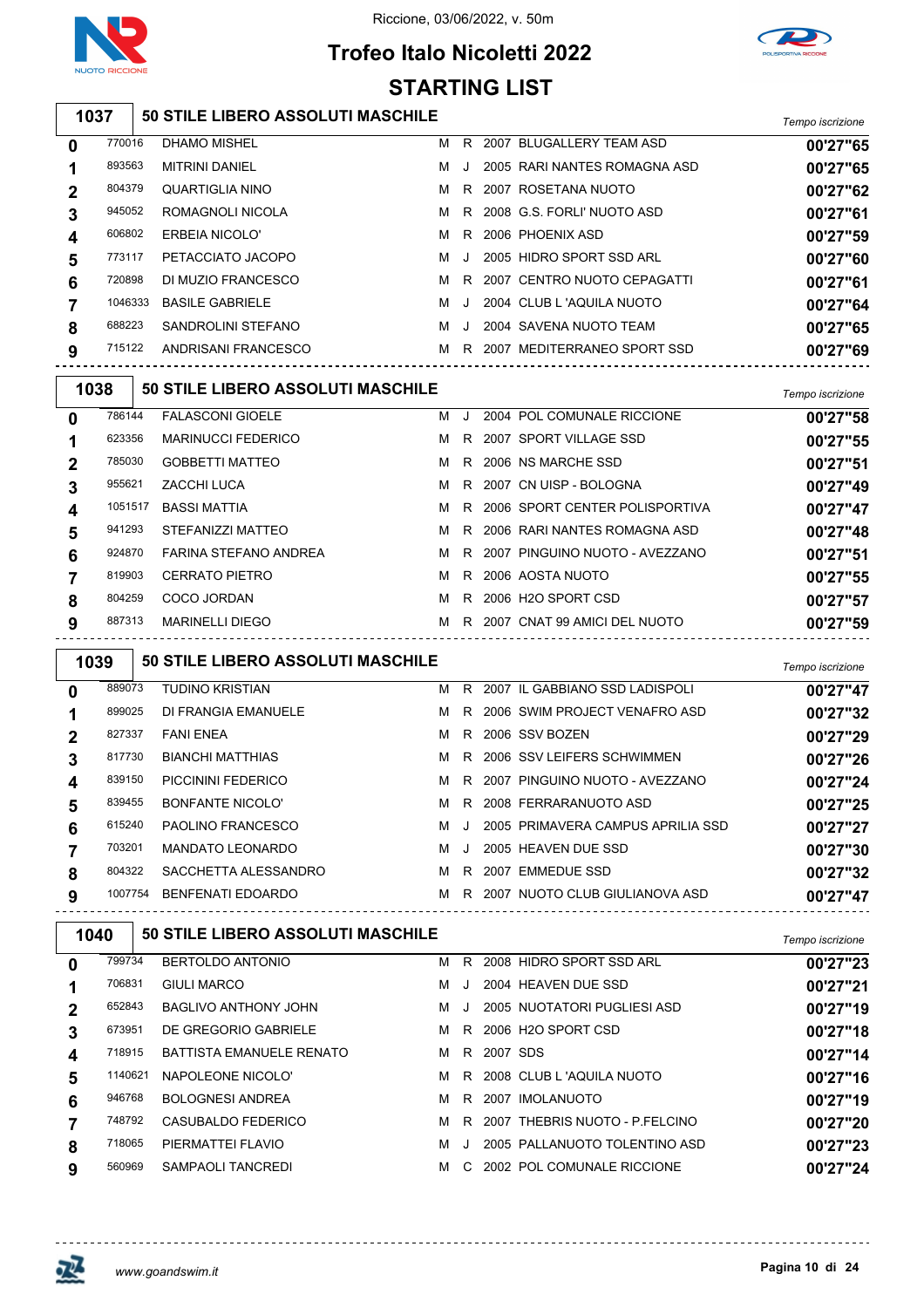

## **Trofeo Italo Nicoletti 2022 STARTING LIST**



#### **50 STILE LIBERO ASSOLUTI MASCHILE** *Tempo iscrizione*

| 0 | 881478 | BENEDETTI LORENZO         | м | R       | 2007 SSV BOZEN                   | 00'27"12 |
|---|--------|---------------------------|---|---------|----------------------------------|----------|
|   | 730478 | EVANGELISTA GABRIELE      | м |         | R 2008 PINGUINO NUOTO - AVEZZANO | 00'27"11 |
| 2 | 853876 | DELL'ORCO VALERIO         | м | R.      | 2006 HEAVEN DUE SSD              | 00'27"10 |
| 3 | 775371 | <b>BERTO TOMMASO</b>      | м | J       | 2005 VELA NUOTO ANCONA           | 00'27"06 |
| 4 | 645846 | MACALUSO GABRIELE CARMELO | м | $\cdot$ | 2005 OLYMPIAPALERMO ASD          | 00'27"05 |
| 5 | 580208 | <b>TONDIN SEBASTIANO</b>  | м | R       | 2007 NUOTATORI TRENTINI          | 00'27"06 |
| 6 | 631537 | FALZONE SALVATORE MATTIA  | м | $\cdot$ | 2005 HEAVEN DUE SSD              | 00'27"06 |
|   | 734684 | CASAGRANDE FILIPPO        | м | J.      | 2005 THEBRIS NUOTO - P FELCINO   | 00'27"11 |
| 8 | 727838 | <b>VENTURA MATTEO</b>     | м | R.      | 2006 SPORT VILLAGE SSD           | 00'27"12 |
| 9 | 709645 | BOCCOLARI FRANCO          | м |         | 2004 BRESSANONE NUOTO            | 00'27"12 |
|   |        |                           |   |         |                                  |          |

| 00'27"02 |
|----------|
|          |
| 00'27"00 |
| 00'26"95 |
| 00'26"94 |
| 00'26"91 |
| 00'26"93 |
| 00'26"94 |
| 00'26"99 |
| 00'27"01 |
| 00'27"02 |
|          |

| 1043 |         | <b>50 STILE LIBERO ASSOLUTI MASCHILE</b> |   |         |                                   | Tempo iscrizione |
|------|---------|------------------------------------------|---|---------|-----------------------------------|------------------|
| 0    | 673952  | <b>BASILE JACOPO</b>                     | м | $\cdot$ | 2005 H2O SPORT CSD                | 00'26"85         |
|      | 947104  | <b>TURCATO FILIPPO</b>                   | м | R.      | 2008 CENTRO NUOTO ROSA 'SSD       | 00'26"81         |
|      | 835635  | CASTRATARO MANUEL                        | м |         | 2005 SWIM PROJECT VENAFRO ASD     | 00'26"79         |
| 3    | 737539  | PANNELLI JACOPO                          | м |         | 2004 PALLANUOTO TOLENTINO ASD     | 00'26"76         |
| 4    | 745271  | PIRCHER GABRIEL                          | м | $\cdot$ | 2005 SSV BOZEN                    | 00'26"74         |
| 5    | 874934  | <b>VANZOLINI RICCARDO</b>                | м | R       | 2007 ALDEBARAN SSD                | 00'26"75         |
| 6    | 684689  | SQUILLACE SIMONE                         | м |         | 2005 PRIMAVERA CAMPUS APRILIA SSD | 00'26"78         |
|      | 1120441 | COTUGNO TOMMASO                          | м | R.      | 2007 TECRI NUOTO - CORNAREDO      | 00'26"81         |
| 8    | 579167  | CONGEDO DAVIDE                           | м | R.      | 2006 LIBERTAS R.N. PERUGIA        | 00'26"84         |
| 9    | 945090  | LAMONACA FRANCESCO                       | м | R.      | 2008 RARI NANTES ROMAGNA ASD      | 00'26"88         |

| 1044        |        | <b>50 STILE LIBERO ASSOLUTI MASCHILE</b> | Tempo iscrizione |         |          |                                    |          |
|-------------|--------|------------------------------------------|------------------|---------|----------|------------------------------------|----------|
| 0           | 987035 | CATELLI ALESSANDRO                       | м                | R.      |          | 2006 HIDRO SPORT SSD ARL           | 00'26"73 |
|             | 816186 | SADDI MATTIA                             | м                | J.      |          | 2005 TECRI NUOTO - CORNAREDO       | 00'26"69 |
| $\mathbf 2$ | 795106 | RINALDI ANGELO ALESSANDRO                | м                | R.      |          | 2006 OLIMPIONICA SSD               | 00'26"65 |
| 3           | 947106 | LASAGNA ALESSIO                          | м                | R.      |          | 2006 CANOTTIERI BALDESIO           | 00'26"63 |
| 4           | 730424 | <b>MASTROIANNI CHRISTIAN</b>             | м                | R.      | 2006 SDS |                                    | 00'26"57 |
| 5           | 691959 | ANDREONI MATTEO                          | м                | J.      |          | 2005 SPORT VILLAGE SSD             | 00'26"62 |
| 6           | 805703 | <b>GIULIANI TOMMASO</b>                  | м                | $\cdot$ |          | 2005 ASD DIMENSIONE NUOTO L'AQUILA | 00'26"64 |
|             | 758871 | <b>GODOLI GIANMARCO</b>                  | м                | $\cdot$ |          | 2005 RINASCITA TEAM ROMAGNA        | 00'26"66 |
| 8           | 943293 | DAMIANI FLAVIO                           | м                | R.      |          | 2006 JUVENTUS NUOTO - ROMA         | 00'26"70 |
| 9           | 834413 | PITONE JACOPO                            | м                | R.      |          | 2008 SSV BOZEN                     | 00'26"73 |

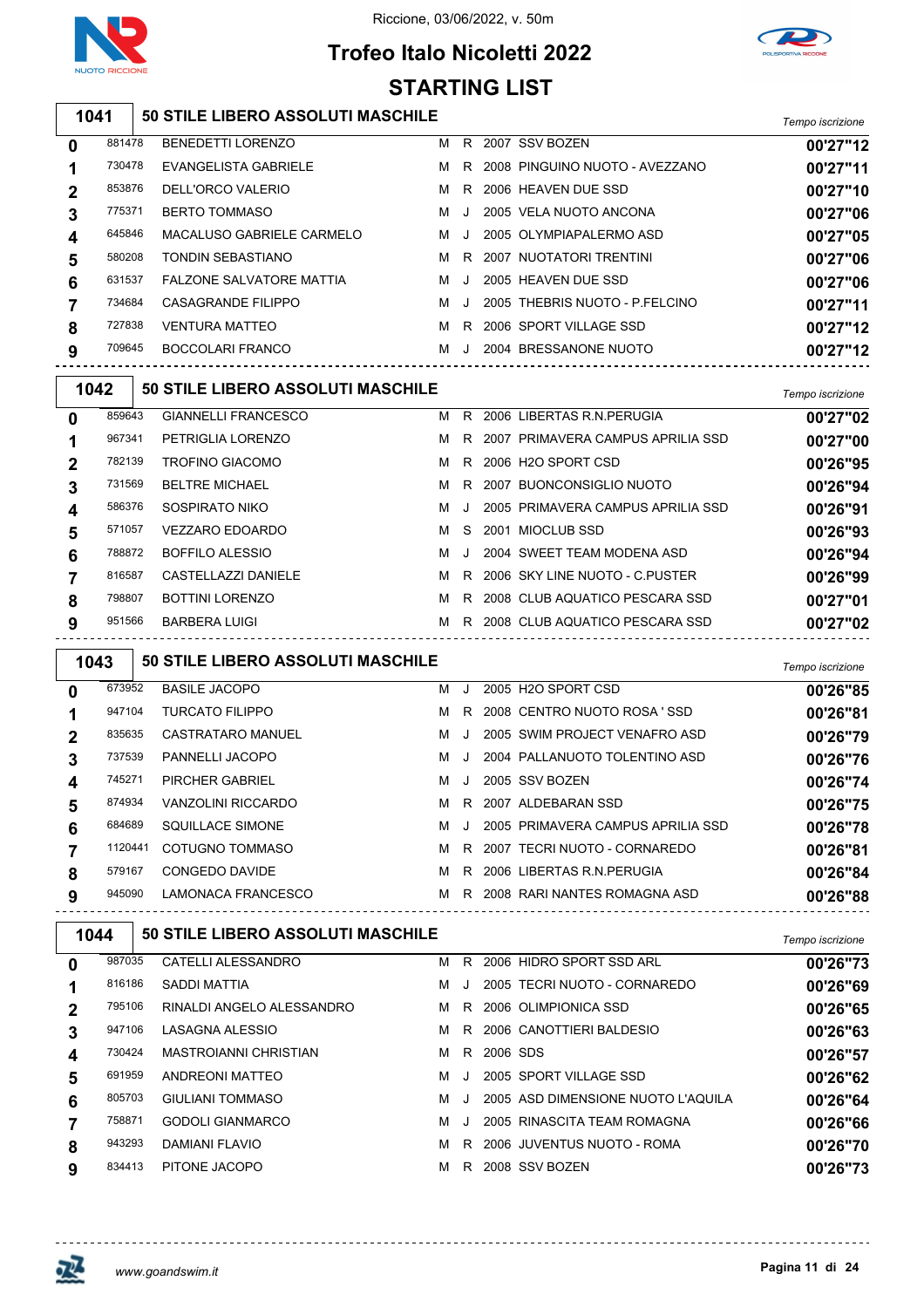

## **Trofeo Italo Nicoletti 2022 STARTING LIST**



#### **50 STILE LIBERO ASSOLUTI MASCHILE** *Tempo iscrizione*

| 0           | 955655 | DISTEFANO FRANCESCO     | м | R.      | 2006 CN UISP - BOLOGNA      | 00'26"56 |
|-------------|--------|-------------------------|---|---------|-----------------------------|----------|
|             | 696539 | <b>ZIN GIACOMO</b>      | м |         | 2005 GS SWIMMING VICENZA    | 00'26"53 |
| $\mathbf 2$ | 816857 | LA ROSA STEFANO         | M | R       | 2006 PRESIDENT BOLOGNA      | 00'26"49 |
| 3           | 640606 | PROTUC DANIEL CRISTIANO | м | $\cdot$ | 2005 BUONCONSIGLIO NUOTO    | 00'26"49 |
| 4           | 773266 | CIARLEGLIO ALESSANDRO   | M | R.      | 2007 BUONCONSIGLIO NUOTO    | 00'26"45 |
| 5           | 645082 | <b>CARTA TOMMASO</b>    | M | R       | 2008 LIBERTAS R.N. PERUGIA  | 00'26"47 |
| 6           | 656316 | CAZZARO' ANDREA         | м | $\cdot$ | 2004 MEDITERRANEO SPORT SSD | 00'26"49 |
|             | 545925 | <b>GARLETTI PAOLO</b>   | м | $\cdot$ | 2004 CANOTTIERI BALDESIO    | 00'26"51 |
| 8           | 631492 | ZUCCARI ZENO            | м | C.      | 2002 HEAVEN DUE SSD         | 00'26"54 |
| 9           | 686976 | MATTEAZZI GIAN MARCO    | M | C.      | 2003 GS SWIMMING VICENZA    | 00'26"56 |
|             |        |                         |   |         |                             |          |

| 1046     |        | 50 STILE LIBERO ASSOLUTI MASCHILE |   |         |                                  | Tempo iscrizione |
|----------|--------|-----------------------------------|---|---------|----------------------------------|------------------|
| $\bf{0}$ | 890285 | CAVEDAL ALESSIO                   | м |         | C 2003 JUVENTUS NUOTO - ROMA     | 00'26"44         |
|          | 848558 | <b>RIGHETTI LORENZO</b>           | м |         | R 2008 S.G.T. SPORT SSD          | 00'26"43         |
| 2        | 877924 | <b>BERTONI SAMUELE</b>            | M |         | R 2007 NS EMILIA SSD             | 00'26"38         |
| 3        | 498288 | PERLA EDOARDO                     | м |         | S 2001 POL COMUNALE RICCIONE     | 00'26"35         |
| 4        | 816827 | <b>FAELLI NICOLA</b>              | м |         | R 2007 SKY LINE NUOTO - C.PUSTER | 00'26"32         |
| 5        | 703276 | GALEAZZI DIEGO                    | м | - J     | 2005 SPORT VILLAGE SSD           | 00'26"34         |
| 6        | 890376 | SAVORANI LORENZO                  | м | R.      | 2006 DE AKKER TEAM SSD ARL       | 00'26"37         |
|          | 590712 | STECCONI GIOVANNI                 | м | J       | 2005 VELA NUOTO ANCONA           | 00'26"43         |
| 8        | 574567 | RIVA MASSIMILIANO                 | м |         | 2005 GS SWIMMING VICENZA         | 00'26"44         |
| 9        | 850162 | COLALILLO MARIO                   | м | $\cdot$ | 2005 HIDRO SPORT SSD ARL         | 00'26"45         |
|          |        |                                   |   |         |                                  |                  |

| 1047     |        | <b>50 STILE LIBERO ASSOLUTI MASCHILE</b> |   |              |                                | Tempo iscrizione |
|----------|--------|------------------------------------------|---|--------------|--------------------------------|------------------|
| $\bf{0}$ | 835562 | DE FABRITIIS EDOARDO                     | м | R.           | 2006 CENTRO NUOTO CEPAGATTI    | 00'26"29         |
|          | 818997 | <b>GIOVANNINI MANUEL</b>                 | м | R.           | 2006 SSV BOZEN                 | 00'26"28         |
|          | 628097 | PORETTI SAMUELE                          | м | C.           | 2003 TECRI NUOTO - CORNAREDO   | 00'26"26         |
| 3        | 646271 | <b>MORICONI LEONARDO</b>                 | M | C.           | 2003 VELA NUOTO ANCONA         | 00'26"25         |
| 4        | 818417 | ROTELLI LUCA                             | м | R.           | 2006 SPORT CENTER POLISPORTIVA | 00'26"22         |
| 5        | 887664 | CARDINALI TOMMASO                        | м | $\mathbf{I}$ | 2005 HEAVEN DUE SSD            | 00'26"24         |
| 6        | 744912 | <b>FINOTTO ANDREA</b>                    | м | $\cdot$      | 2005 SSD STILELIBERO - PREGANZ | 00'26"26         |
|          | 763868 | CALIANDRO GIANLUCA                       | м | R.           | 2007 MEDITERRANEO SPORT SSD    | 00'26"27         |
| 8        | 463793 | <b>CAZZETTA WALTER</b>                   | м | C.           | 2003 CENTRO NUOTO CEPAGATTI    | 00'26"28         |
| 9        | 672306 | EL FATH YOUSSEF                          | м |              | C 2002 SWEET TEAM MODENA ASD   | 00'26"30         |

| 1048        |        | <b>50 STILE LIBERO ASSOLUTI MASCHILE</b> |   |    |                                   | Tempo iscrizione |
|-------------|--------|------------------------------------------|---|----|-----------------------------------|------------------|
| 0           | 105252 | <b>SERPENTE SIMONE</b>                   | м | S. | 2000 LUISS SSD                    | 00'26"19         |
|             | 955623 | <b>ZOLDAN ANDREA</b>                     | м | R. | 2007 CN UISP - BOLOGNA            | 00'26"18         |
| $\mathbf 2$ | 516364 | <b>FEI GIOVANNI</b>                      | м |    | 2005 LIBERTAS R.N. PERUGIA        | 00'26"13         |
|             | 660922 | SURIANO VITO JOE                         | м |    | 2004 NUOTATORI PUGLIESI ASD       | 00'26"12         |
| 4           | 474537 | <b>BOARIA PIETRO</b>                     | м |    | 2004 GS SWIMMING VICENZA          | 00'26"10         |
| 5           | 595689 | SPERANZA GIACOMO                         | м |    | 2005 CENTRO NUOTO CEPAGATTI       | 00'26"11         |
| 6           | 830654 | VANERIO TOMMASO                          | м | R. | 2006 ROBUR ET FIDES - VARESE      | 00'26"12         |
|             | 270004 | <b>ANTONINI LORENZO</b>                  | м | S. | 2000 LUISS SSD                    | 00'26"18         |
| 8           | 806729 | <b>MASSARENTI MARCO</b>                  | м | S. | 1999 PRIMAVERA CAMPUS APRILIA SSD | 00'26"19         |
| 9           | 639248 | <b>FELISARI TOMMASO</b>                  | м | R. | 2006 CANOTTIERI BALDESIO          | 00'26"21         |

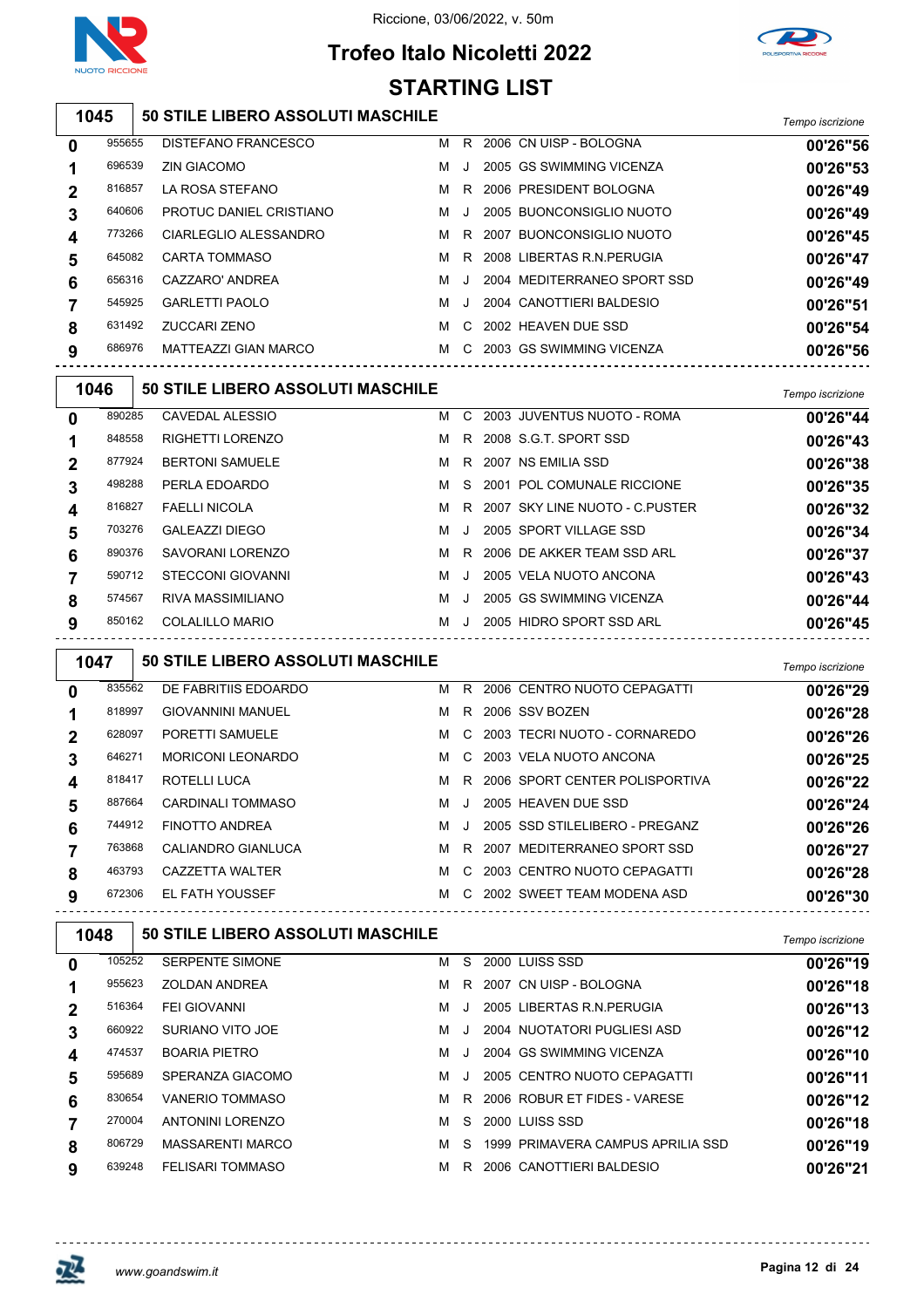

┑

Riccione, 03/06/2022, v. 50m

## **Trofeo Italo Nicoletti 2022 STARTING LIST**



#### **50 STILE LIBERO ASSOLUTI MASCHILE** *Tempo iscrizione*

| 0 | 547624 | <b>IACOVELLI ANTONIO PIO</b> | м | $\cdot$ | 2005 HIDRO SPORT SSD ARL        | 00'26"08 |
|---|--------|------------------------------|---|---------|---------------------------------|----------|
|   | 571038 | <b>BRUGNONI NICOLO'</b>      | м | $\cdot$ | 2004 PALLANUOTO TOLENTINO ASD   | 00'26"07 |
| 2 | 662349 | <b>FLORIO EMANUELE</b>       | м | $\cdot$ | 2005 H <sub>2</sub> O SPORT CSD | 00'26"04 |
| 3 | 807648 | <b>MENESTRINA STEFANO</b>    | м |         | R 2007 BUONCONSIGLIO NUOTO      | 00'26"03 |
| 4 | 560979 | PENASA PIETRO                | м |         | S 2001 RARI NANTES ROMAGNA ASD  | 00'26"00 |
| 5 | 530334 | CALVANO LORENZO              | м |         | C 2003 CLUB L 'AQUILA NUOTO     | 00'26"00 |
| 6 | 660510 | <b>PALMIZI FEDERICO</b>      | м | $\cdot$ | 2004 PALLANUOTO TOLENTINO ASD   | 00'26"04 |
|   | 516773 | <b>VARUTTI ALEX</b>          | м |         | C 2003 ARCA TEAM ASD            | 00'26"04 |
| 8 | 708180 | INGROSSO GIOVANNI PIO        | м | R       | 2006 OLIMPICA SALENTINA ASD     | 00'26"07 |
| 9 | 757072 | <b>RUBINI MARCO</b>          | м |         | R 2007 CANOTTIERI BALDESIO      | 00'26"09 |
|   |        |                              |   |         |                                 |          |

|             | 1050    | 50 STILE LIBERO ASSOLUTI MASCHILE |   |              |                                  | Tempo iscrizione |
|-------------|---------|-----------------------------------|---|--------------|----------------------------------|------------------|
| $\bf{0}$    | 700133  | <b>GONELLI MIRKO</b>              | м | . . 1        | 2004 CUS FERRARA ASD             | 00'25"99         |
|             | 887292  | CAVARGINI GIACOMO                 | м | R.           | 2007 CNAT 99 AMICI DEL NUOTO     | 00'25"98         |
| $\mathbf 2$ | 578263  | <b>GUARESI GIANLUCA</b>           | м | $\cdot$ .    | 2004 OLYMPIAPALERMO ASD          | 00'25"96         |
| 3           | 820316  | <b>SBROZZI FILIPPO</b>            | м | R.           | 2006 POL COMUNALE RICCIONE       | 00'25"92         |
| 4           | 910787  | <b>GIANGUALANO ELIA</b>           | м | R.           | 2006 TECRI NUOTO - CORNAREDO     | 00'25"90         |
| 5           | 763869  | ETTORRE STEFANO                   | м |              | R 2006 MEDITERRANEO SPORT SSD    | 00'25"90         |
| 6           | 717604  | <b>MENABUE FILIPPO</b>            | м | C.           | 2002 SWEET TEAM MODENA ASD       | 00'25"95         |
|             | 711927  | PELUSO ALESSANDRO                 | м | $\mathbf{I}$ | 2005 SWIM PROJECT VENAFRO ASD    | 00'25"97         |
| 8           | 1010073 | <b>BIASINI FRANCESCO</b>          | м | R.           | 2006 NUOTANDO ASD                | 00'25"98         |
| 9           | 597589  | CASTELLANI NICOLA                 | м |              | R 2006 CLUB AQUATICO PESCARA SSD | 00'26"00         |
|             |         |                                   |   |              |                                  |                  |

| 1051           |        | <b>50 STILE LIBERO ASSOLUTI MASCHILE</b> |   |         |                                | Tempo iscrizione |
|----------------|--------|------------------------------------------|---|---------|--------------------------------|------------------|
| 0              | 704192 | <b>CASELLI GIACOMO</b>                   | м | R       | 2006 VELA NUOTO ANCONA         | 00'25"87         |
|                | 817103 | <b>BERTIN SAMUELE</b>                    | м | R       | 2006 RINASCITA TEAM ROMAGNA    | 00'25"79         |
| $\overline{2}$ | 593880 | <b>SPECA MATTEO</b>                      | м |         | 2004 NUOTO CLUB GIULIANOVA ASD | 00'25"70         |
| 3              | 834388 | CORBISIERO ANTONIO                       | м | $\cdot$ | 2005 HEAVEN DUE SSD            | 00'25"66         |
| 4              | 702692 | ROMANIN FILIPPO                          | м | R.      | 2006 FERRARANUOTO ASD          | 00'25"64         |
| 5              | 828555 | <b>LATESSA ANTHONY</b>                   | м | $\cdot$ | 2005 EMMEDUE SSD               | 00'25"65         |
| 6              | 697022 | DE LEO ANDREA                            | м | $\cdot$ | 2004 HEAVEN DUE SSD            | 00'25"67         |
|                | 828260 | <b>BRUSCHI NICOLA</b>                    | м | R       | 2006 NUOTO CLUB 2000 FAENZA    | 00'25"74         |
| 8              | 689340 | <b>FRAZZANO FEDERICO</b>                 | м | $\cdot$ | 2004 IMOLANUOTO                | 00'25"82         |
| 9              | 988198 | D'ERAMO TOMMASO                          | м | J.      | 2004 CLUB L 'AQUILA NUOTO      | 00'25"90         |

| 1052        |        | <b>50 STILE LIBERO ASSOLUTI MASCHILE</b> | Tempo iscrizione         |   |              |          |                                |          |
|-------------|--------|------------------------------------------|--------------------------|---|--------------|----------|--------------------------------|----------|
| 0           | 822207 |                                          | <b>MAYR NICOLAS</b>      | м | R            |          | 2006 SSV BOZEN                 | 00'25"62 |
|             | 759261 |                                          | PINCA PIETRO             | м | $\cdot$      |          | 2004 CUS FERRARA ASD           | 00'25"57 |
| $\mathbf 2$ | 528436 |                                          | DE DEO MATTEO            | м | J.           | 2004 SDS |                                | 00'25"52 |
| 3           | 723233 |                                          | <b>PRAMPOLINI VALTER</b> | м | $\cdot$      |          | 2004 SWEET TEAM MODENA ASD     | 00'25"49 |
| 4           | 691549 |                                          | VITALI ALESSANDRO        | м | $\mathbf{J}$ |          | 2005 SPORT VILLAGE SSD         | 00'25"48 |
| 5           | 673679 |                                          | <b>AGOSTINI DANIEL</b>   | м | R.           |          | 2006 HIDRO SPORT SSD ARL       | 00'25"48 |
| 6           | 423916 |                                          | <b>PIZZONI MARTIN</b>    | м | C.           |          | 2002 LUISS SSD                 | 00'25"51 |
|             | 888773 |                                          | <b>HYSO ALESSANDRO</b>   | м | R.           |          | 2007 THEBRIS NUOTO - P.FELCINO | 00'25"57 |
| 8           | 412573 |                                          | <b>CERIALI STEFANO</b>   | м | C.           |          | 2003 CANOTTIERI BALDESIO       | 00'25"59 |
| 9           | 524879 |                                          | CAZZATO FEDERICO         | м | $\cdot$      |          | 2005 OLIMPICA SALENTINA ASD    | 00'25"63 |

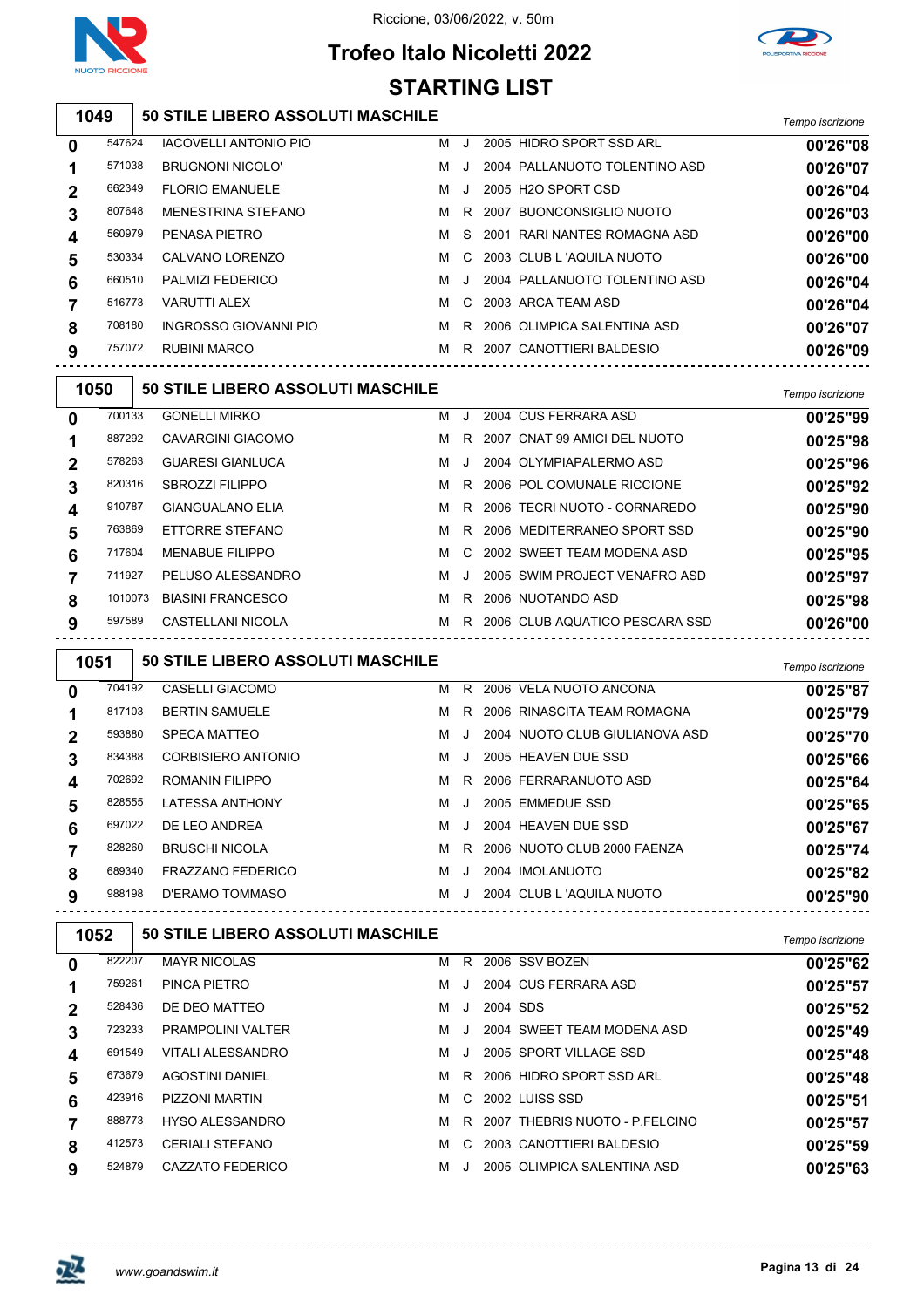

## **Trofeo Italo Nicoletti 2022 STARTING LIST**



#### **50 STILE LIBERO ASSOLUTI MASCHILE** *Tempo iscrizione*

| 0 | 885786  | <b>MINARELLI GIAN MARCO</b> | м | R       | 2007 SAVENA NUOTO TEAM       | 00'25"44 |
|---|---------|-----------------------------|---|---------|------------------------------|----------|
|   | 691985  | <b>MALATESTA MORRIS</b>     | м | J.      | 2005 SPORT VILLAGE SSD       | 00'25"42 |
| 2 | 466194  | DEL PIVO ENRICO             | м | C.      | 2003 SPORT VILLAGE SSD       | 00'25"37 |
| 3 | 1073913 | SCOLARI FLAVIO              | м | C.      | 2003 JUVENTUS NUOTO - ROMA   | 00'25"31 |
|   | 867261  | D'AGOSTINO ALESSIO          | M | R.      | 2007 EMMEDUE SSD             | 00'25"26 |
| 5 | 893379  | DI FABIO LUCA               | м | R       | 2007 RARI NANTES ROMAGNA ASD | 00'25"29 |
| 6 | 457454  | SAPONARO FRANCESCO          | м | C.      | 2002 DE AKKER TEAM SSD ARI   | 00'25"34 |
|   | 573974  | <b>MARCHESIN TOMMASO</b>    | м | $\cdot$ | 2004 GS SWIMMING VICENZA     | 00'25"39 |
| 8 | 759897  | <b>GIANMOENA PHILIP</b>     | м | $\cdot$ | 2005 SSV LEIFERS SCHWIMMEN   | 00'25"42 |
| 9 | 818927  | <b>SALVATI DENNIS</b>       | м | R.      | 2006 JUVENTUS NUOTO - ROMA   | 00'25"48 |
|   |         |                             |   |         |                              |          |

| 1054        |        | 50 STILE LIBERO ASSOLUTI MASCHILE |   |           |                               | Tempo iscrizione |
|-------------|--------|-----------------------------------|---|-----------|-------------------------------|------------------|
| $\bf{0}$    | 819384 | <b>CARLINI FILIPPO</b>            | м | R.        | 2006 POL COMUNALE RICCIONE    | 00'25"25         |
|             | 715027 | DI PIETRO ALESSANDRO              | м |           | R 2006 OLIMPIONICA SSD        | 00'25"22         |
| $\mathbf 2$ | 685195 | POLESE ANDREA                     | M |           | R 2006 TEAM VENETO ASD        | 00'25"19         |
| 3           | 642116 | <b>PAPPI RICCARDO</b>             | м | $\cdot$ . | 2004 FERRARANUOTO ASD         | 00'25"17         |
| 4           | 397293 | <b>GUAZZAROTTI PIETRO</b>         | M |           | C 2002 VELA NUOTO ANCONA      | 00'25"13         |
| 5           | 570672 | <b>MORETTI MARCO</b>              | м |           | C 2002 CN UISP - BOLOGNA      | 00'25"15         |
| 6           | 715086 | ORIFICI STEFANO                   | м | $\Box$    | 2004 JUVENTUS NUOTO - ROMA    | 00'25"18         |
|             | 676829 | <b>MOSCONI LUCA</b>               | м |           | C 2003 NS MARCHE SSD          | 00'25"21         |
| 8           | 57733  | <b>BERSAN MICHELE</b>             | м | S.        | 1993 NUOTO CL.AZZURRA 91 - BO | 00'25"25         |
| 9           | 580237 | <b>MENICONI FILIPPO</b>           | м | $\cdot$ . | 2005 SPOLETO NUOTO            | 00'25"26         |

| 1055        |        | <b>50 STILE LIBERO ASSOLUTI MASCHILE</b> |   |              |          |                             | Tempo iscrizione |
|-------------|--------|------------------------------------------|---|--------------|----------|-----------------------------|------------------|
| $\bf{0}$    | 273425 | <b>CROSATO ALBERTO</b>                   | м | -S           |          | 1996 LUISS SSD              | 00'25"10         |
|             | 828756 | TAGLIATTI NICHOLAS                       | м |              |          | R 2006 CUS FERRARA ASD      | 00'25"08         |
| $\mathbf 2$ | 705241 | ROSATELLI ALESSANDRO                     | M | $\Box$       |          | 2004 CANOTTIERI TEVERE REMO | 00'24"96         |
| 3           | 473004 | <b>CARUSONE LEONARDO</b>                 | M | . J.         |          | 2004 SPOLETO NUOTO          | 00'24"93         |
| 4           | 590691 | <b>FARINA GABRIELE</b>                   | м | J            | 2004 SDS |                             | 00'24"88         |
| 5           | 560492 | <b>ROGNONI MICHELE</b>                   | M | $\mathbf{J}$ |          | 2004 CANOTTIERI BALDESIO    | 00'24"88         |
| 6           | 513302 | <b>MENEGATTI NICOLA</b>                  | M |              |          | S 2001 SPORT VILLAGE SSD    | 00'24"96         |
|             | 463170 | <b>MEMO FRANCESCO</b>                    | м | - J          |          | 2004 TEAM VENETO ASD        | 00'25"00         |
| 8           | 633384 | RADUNA FRANCESCO                         | M |              |          | R 2007 HEAVEN DUE SSD       | 00'25"09         |
| 9           | 770014 | <b>CANTARINI GIACOMO</b>                 | м |              |          | R 2007 BLUGALLERY TEAM ASD  | 00'25"13         |

|      |      |                                                                                        |   |                                   |  | Tempo iscrizione                                                                                                                                                                                                                                                               |
|------|------|----------------------------------------------------------------------------------------|---|-----------------------------------|--|--------------------------------------------------------------------------------------------------------------------------------------------------------------------------------------------------------------------------------------------------------------------------------|
|      |      | <b>BACIU GIOVANNI</b>                                                                  | м |                                   |  | 00'24"87                                                                                                                                                                                                                                                                       |
| 4288 |      | <b>ESPOSITO RAFFAELE</b>                                                               | м | S.                                |  | 00'24"80                                                                                                                                                                                                                                                                       |
|      |      | <b>GUTANU DINU</b>                                                                     | м | $\cdot$ .                         |  | 00'24"75                                                                                                                                                                                                                                                                       |
|      |      | <b>MARCHETTI SIMONE</b>                                                                | м |                                   |  | 00'24"74                                                                                                                                                                                                                                                                       |
|      |      | LOMBARDO VALERIO                                                                       | м |                                   |  | 00'24"67                                                                                                                                                                                                                                                                       |
|      |      | <b>TORNARI ANDREA</b>                                                                  | м |                                   |  | 00'24"69                                                                                                                                                                                                                                                                       |
|      |      | D'AGOSTINO DANIEL                                                                      | м |                                   |  | 00'24"74                                                                                                                                                                                                                                                                       |
|      |      | <b>PERILLI FRANCESCO</b>                                                               | м | R.                                |  | 00'24"78                                                                                                                                                                                                                                                                       |
|      |      | <b>BRAVACCINI LUCA</b>                                                                 | м |                                   |  | 00'24"84                                                                                                                                                                                                                                                                       |
|      |      | <b>BRIDA TOMMASO LORENZO</b>                                                           | м | R                                 |  | 00'24"87                                                                                                                                                                                                                                                                       |
|      | 1056 | 775476<br>724293<br>699288<br>631119<br>592588<br>712918<br>829021<br>767001<br>691557 |   | 50 STILE LIBERO ASSOLUTI MASCHILE |  | 2005 FORUM SPORT CENTER<br>1997 CLUB AQUATICO PESCARA SSD<br>2005 CNAT 99 AMICI DEL NUOTO<br>2004 CUS FERRARA ASD<br>C 2003 SPORT VILLAGE SSD<br>2004 HEAVEN DUE SSD<br>R 2007 S.G.T. SPORT SSD<br>2006 CANOTTIERI TEVERE REMO<br>2005 POL COMUNALE RICCIONE<br>2006 SSV BOZEN |

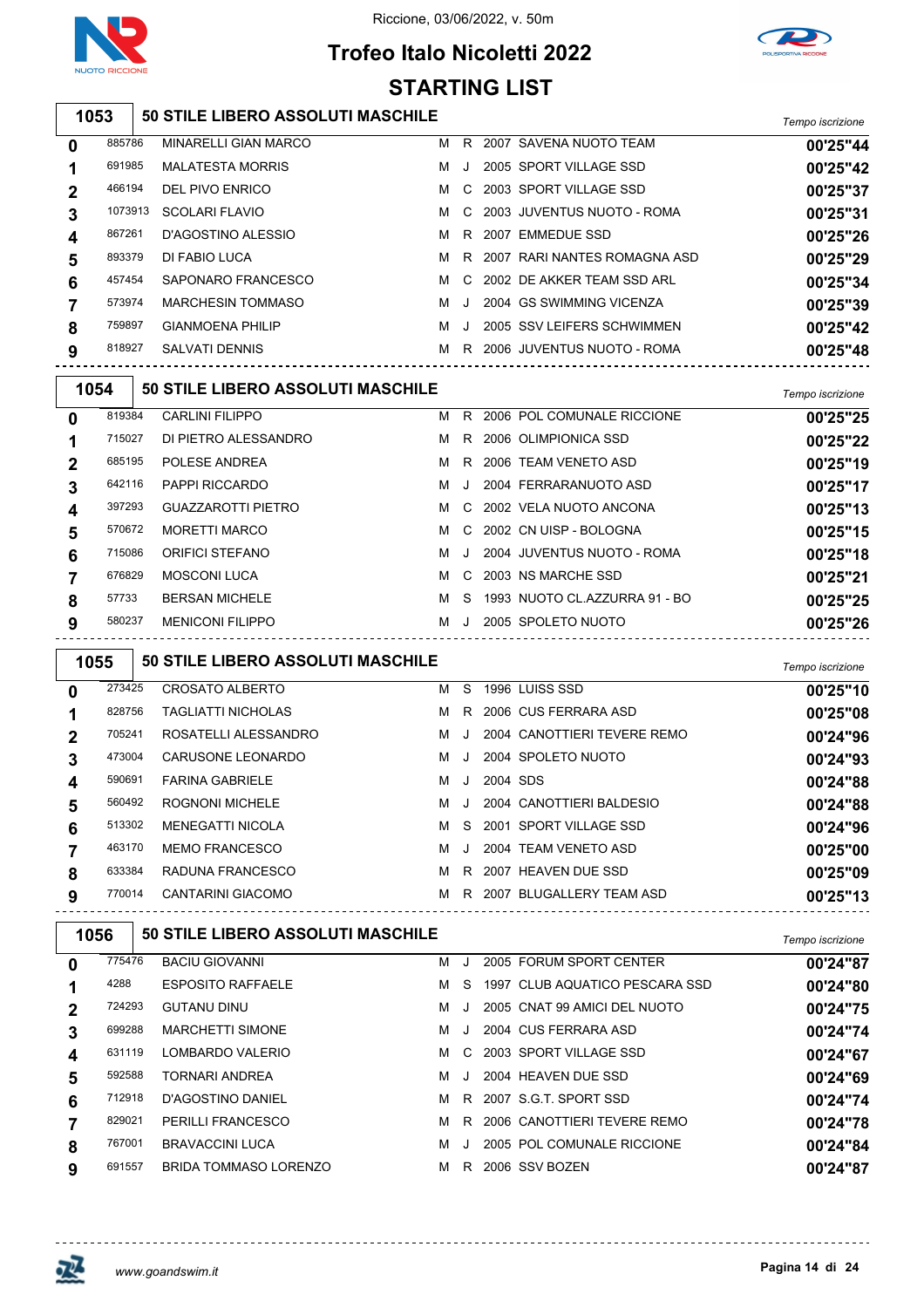

## **Trofeo Italo Nicoletti 2022 STARTING LIST**

#### **50 STILE LIBERO ASSOLUTI MASCHILE** *Tempo iscrizione*

| 0           | 758728 | <b>TOBEL MATTEO</b>     | м | $\cdot$ |          | 2005 ROBUR ET FIDES - VARESE | 00'24"66 |
|-------------|--------|-------------------------|---|---------|----------|------------------------------|----------|
|             | 564843 | CANDELORO LORENZO       | м |         |          | 2005 CENTRO NUOTO CEPAGATTI  | 00'24"62 |
| $\mathbf 2$ | 573332 | <b>MAINES MATTIA</b>    | м | C.      |          | 2003 TEAM NUOTO TRENTO ASD   | 00'24"55 |
| 3           | 505405 | <b>FERLITO ANDREA</b>   | м | S.      |          | 2001 CANOTTIERI TEVERE REMO  | 00'24"54 |
| 4           | 125072 | BERNINI ALESSANDRO      | м | C.      |          | 2003 CANOTTIERI BALDESIO     | 00'24"54 |
| 5           | 418724 | <b>FABIANO RAFFAELE</b> | м | S.      |          | 2001 LUISS SSD               | 00'24"54 |
| 6           | 441441 | CODIFAVA RICCARDO       | м | S.      |          | 1999 IMOLANUOTO              | 00'24"55 |
|             | 757064 | ROSSI LEONARDO          | м | J.      |          | 2005 POL COMUNALE RICCIONE   | 00'24"61 |
| 8           | 728022 | <b>LAUDATO MANUEL</b>   | м | R.      | 2006 SDS |                              | 00'24"65 |
| 9           | 410254 | PICONESE FEDERICO       | м | S.      |          | 2000 JUVENTUS NUOTO - ROMA   | 00'24"66 |
|             |        |                         |   |         |          |                              |          |

| 1058           |        | 50 STILE LIBERO ASSOLUTI MASCHILE |   |              |                                | Tempo iscrizione |
|----------------|--------|-----------------------------------|---|--------------|--------------------------------|------------------|
| $\bf{0}$       | 516369 | SFODERA GABRIELE                  | м | J.           | 2005 LIBERTAS R.N. PERUGIA     | 00'24"52         |
|                | 829978 | <b>ZINGARO EMANUELE</b>           | м | R.           | 2006 ROBUR ET FIDES - VARESE   | 00'24"49         |
| $\overline{2}$ | 761195 | <b>LOMBARDI BRYAN</b>             | м | $\mathbf{J}$ | 2005 DE AKKER TEAM SSD ARL     | 00'24"48         |
| 3              | 563244 | <b>VALENTI THOMAS</b>             | м |              | C 2002 POL COMUNALE RICCIONE   | 00'24"42         |
| 4              | 564288 | CURTOLO DYLAN                     | м |              | C 2002 ARCA TEAM ASD           | 00'24"40         |
| 5              | 654337 | <b>TESTINO ALESSANDRO</b>         | м |              | C 2003 NUOTATORI PUGLIESI ASD  | 00'24"40         |
| 6              | 673665 | <b>TEDESCHI ERMANNO</b>           | м | J            | 2005 HIDRO SPORT SSD ARL       | 00'24"43         |
|                | 784199 | <b>GUIDI GIACOMO</b>              | м | S.           | 1999 DE AKKER TEAM SSD ARL     | 00'24"49         |
| 8              | 755631 | <b>PARON GIOELE</b>               | м |              | 2005 SKY LINE NUOTO - C PUSTER | 00'24"51         |
| 9              | 653675 | ROSSO NICOLO'                     | м | $\cdot$      | 2005 TEAM VENETO ASD           | 00'24"52         |
|                |        |                                   |   |              |                                |                  |

| 1059           |        | <b>50 STILE LIBERO ASSOLUTI MASCHILE</b> |   |     |                                 | Tempo iscrizione |
|----------------|--------|------------------------------------------|---|-----|---------------------------------|------------------|
| $\bf{0}$       | 470832 | <b>ANDREOLI GABRIELE</b>                 |   |     | M C 2003 CANOTTIERI TEVERE REMO | 00'24"38         |
|                | 443801 | <b>BOLZONELLA EDOARDO</b>                |   |     | M S 2000 G.P. NUOTO MIRA        | 00'24"36         |
| $\overline{2}$ | 776473 | SCAMPICCHIO LUCA ANTONIO                 |   |     | M R 2007 SSV BOZEN              | 00'24"34         |
| 3              | 565109 | ANGELILLI LUCA                           |   |     | M C 2002 H2O SPORT CSD          | 00'24"26         |
| 4              | 70535  | <b>CINQUINO MATTEO</b>                   |   |     | M S 1997 DE AKKER TEAM SSD ARL  | 00'24"19         |
| 5              | 616812 | <b>MAZZONI GIOVANNI</b>                  | M |     | S 1999 NUOTO CL.AZZURRA 91 - BO | 00'24"23         |
| 6              | 698263 | MASSI ALESSANDRO                         | M |     | C 2002 G.S. FORLI' NUOTO ASD    | 00'24"33         |
|                | 398177 | <b>TOGNETTI FABIO</b>                    | м | -S  | 1999 DE AKKER TEAM SSD ARL      | 00'24"36         |
| 8              | 50105  | <b>GOLINELLI LORENZO</b>                 | M | -S. | 1997 IMOLANUOTO                 | 00'24"36         |
| 9              | 631276 | FANTUZZI ALESSANDRO                      | м | C.  | 2002 CN UISP - BOLOGNA          | 00'24"39         |
|                |        |                                          |   |     |                                 |                  |

| 1060         |        | <b>50 STILE LIBERO ASSOLUTI MASCHILE</b> | Tempo iscrizione |              |                                |          |
|--------------|--------|------------------------------------------|------------------|--------------|--------------------------------|----------|
| $\mathbf{0}$ | 806082 | <b>SANTINI DANIELE</b>                   | м                | $\cdot$      | 2005 CANOTTIERI TEVERE REMO    | 00'24"08 |
|              | 48495  | <b>BROGLIA FRANCESCO</b>                 | м                | S.           | DE AKKER TEAM SSD ARL<br>1991  | 00'23"86 |
| $\mathbf 2$  | 444607 | <b>PALUSCI ANDREA</b>                    | м                | S.           | 1999 CLUB AQUATICO PESCARA SSD | 00'23"70 |
| 3            | 757707 | <b>GAZZOTTI SIMONE</b>                   | м                | $\mathbf{C}$ | 2002 FERRARANUOTO ASD          | 00'23"31 |
| 4            | 121308 | <b>MARCHESE DAVIDE</b>                   | м                | S.           | 1996 IN SPORT RANE ROSSE       | 00'22"68 |
| 5            | 264102 | TODESCO LUCA                             | м                | S.           | 1998 IMOLANUOTO                | 00'22"92 |
| 6            | 409528 | OTTONELLO PAOLO                          | м                | S.           | 2001 FERRARANUOTO ASD          | 00'23"52 |
|              | 443517 | <b>DOSE EDGAR</b>                        | м                | S.           | 2000 DE AKKER TEAM SSD ARL     | 00'23"72 |
| 8            | 291585 | <b>CERVI RICCARDO</b>                    | м                | S.           | 1996 FERRARANUOTO ASD          | 00'23"91 |
| 9            | 616836 | DE SMET DAVIDE                           | м                | $\mathbf{C}$ | 2003 SKY LINE NUOTO - C PUSTER | 00'24"18 |

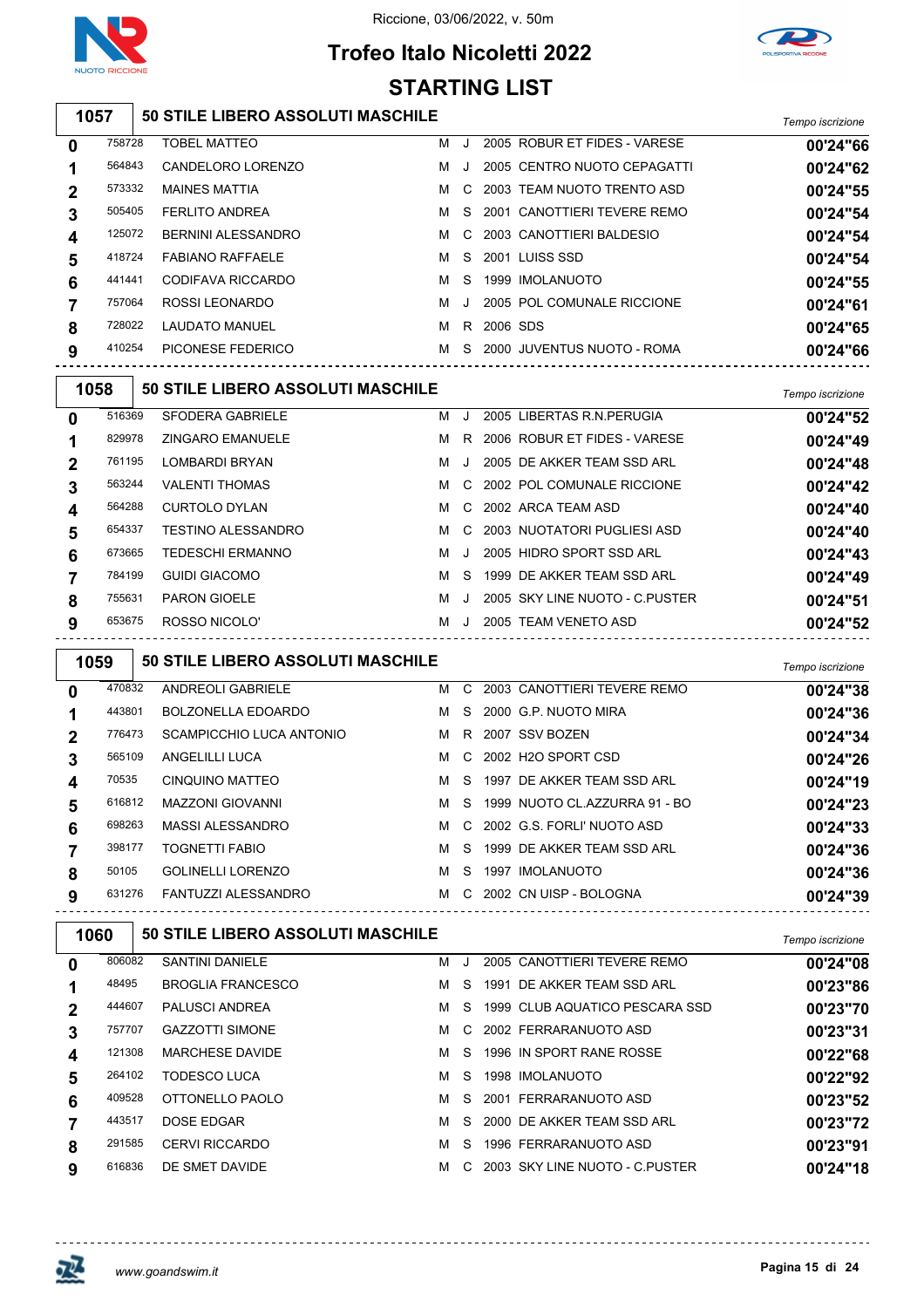

## **Trofeo Italo Nicoletti 2022 STARTING LIST**



#### **50 STILE LIBERO ASSOLUTI MASCHILE** *Tempo iscrizione*

| 0 | 761235 | <b>BERNARDONI MARCO</b>  | м | S       | 2000 IMOLANUOTO                | 00'23"92 |
|---|--------|--------------------------|---|---------|--------------------------------|----------|
|   | 692256 | <b>BELARDI FILIPPO</b>   | м | J.      | 2004 NS MARCHE SSD             | 00'23"83 |
| 2 | 411755 | <b>VALSECCHI EDOARDO</b> | м | S.      | 1997 NUOTO CL. AZZURRA 91 - BO | 00'23"61 |
| 3 | 673207 | <b>GALLESI MARCO</b>     | м | C.      | 2003 HIDRO SPORT SSD ARL       | 00'23"20 |
| 4 | 632566 | <b>SERIO LUCA</b>        | M | C.      | 2003 CANOTTIERI TEVERE REMO    | 00'22"66 |
| 5 | 78121  | <b>BASSETTI ALEX</b>     | м | S.      | 1998 DE AKKER TEAM SSD ARL     | 00'22"91 |
| 6 | 461551 | CONSALVO RAFFAELE        | м | $\cdot$ | 2004 ACSD PENTOTARY - FOGGIA   | 00'23"52 |
|   | 554406 | D'ANGELO LORENZO         | м | S.      | 2000 CANOTTIERI TEVERE REMO    | 00'23"71 |
| 8 | 453226 | PIRIA LORENZO            | м | C.      | 2002 ARCA TEAM ASD             | 00'23"89 |
| 9 | 591093 | <b>GARDINI GABRIEL</b>   | м | C.      | 2002 POL COMUNALE RICCIONE     | 00'24"12 |
|   |        |                          |   |         |                                |          |

| 1062 |        | 50 STILE LIBERO ASSOLUTI MASCHILE |   |       |                                   | Tempo iscrizione |
|------|--------|-----------------------------------|---|-------|-----------------------------------|------------------|
| 0    | 434190 | PERLINO EMANUELE ANTONIO          | м | C.    | 2003 HIDRO SPORT SSD ARL          | 00'23"92         |
|      | 268653 | FORTINI ALESSANDRO                | м | S.    | 1998 HEAVEN DUE SSD               | 00'23"74         |
| 2    | 498951 | <b>BURATTINI MICHELANGELO</b>     | м | S.    | 2000 G.S. FORLI' NUOTO ASD        | 00'23"57         |
| 3    | 394180 | <b>BRUGNONI GIULIO</b>            | м | S.    | 1998 IN SPORT RANE ROSSE          | 00'22"96         |
| 4    | 266310 | ANDOLFI GIANLUCA                  | м | S.    | 2000 SPOLETO NUOTO                | 00'22"56         |
| 5    | 685424 | <b>LOSS GABRIELE</b>              | м |       | C 2002 CANOTTIFRI TEVERE REMO     | 00'22"81         |
| 6    | 559753 | <b>TOBEL ROBIN</b>                | м |       | C 2002 ROBUR ET FIDES - VARESE    | 00'23"48         |
|      | 393712 | <b>PASSERINI LUIGI</b>            | м | S.    | 1998 HEAVEN DUE SSD               | 00'23"71         |
| 8    | 536907 | <b>TREVISI ALESSANDRO</b>         | м |       | 2005 EMMEDUE SSD                  | 00'23"86         |
| 9    | 684672 | SQUILLACE FRANCESCO PIO           | м | . J . | 2004 PRIMAVERA CAMPUS APRILIA SSD | 00'24"10         |
|      |        |                                   |   |       |                                   |                  |

| 1063   | <b>200 FARFALLA ASSOLUTI MASCHILE</b> |  |                                    | Tempo iscrizione |
|--------|---------------------------------------|--|------------------------------------|------------------|
| 955618 | PIERINI PAOLO                         |  | M R 2007 CN UISP - BOLOGNA         | 99'99"99         |
|        | 1074155 GATTA DIEGO                   |  | M R 2008 RARI NANTES ROMAGNA ASD   | 99'99"99         |
| 862648 | AMORE ALESSIO                         |  | M R 2006 IL GABBIANO SSD LADISPOLI | 99'99"99         |
|        |                                       |  |                                    |                  |

| 1064        |         | 200 FARFALLA ASSOLUTI MASCHILE |   |         |                               | Tempo iscrizione |
|-------------|---------|--------------------------------|---|---------|-------------------------------|------------------|
| 0           | 894377  | SURIANO MARCO                  | м | R.      | 2007 NUOTATORI PUGLIESI ASD   | 02'56"58         |
|             | 876879  | NOFERINI MATTEO                | м | $\cdot$ | 2005 IMOLANUOTO               | 02'52"35         |
| $\mathbf 2$ | 1044407 | D'URSI FRANCESCO ALBERTO       | м | R.      | 2008 ACCADEMIA NUOTO MARINO   | 02'42"62         |
| 3           | 1071027 | PICCHIARELLI DAVIDE            | м | R.      | 2008 TECRI NUOTO - CORNAREDO  | 02'39"01         |
| 4           | 877876  | <b>NALDI FRANCESCO</b>         | м | R       | 2007 DE AKKER TEAM SSD ARL    | 02'36"86         |
| 5           | 883981  | D'ACCOLTI ANTONIO              | м | R.      | 2006 CN UISP - BOLOGNA        | 02'37"81         |
| 6           | 849577  | CANULLI CLAUDIO                | м | R.      | 2008 H2O SPORT CSD            | 02'41"23         |
|             | 942910  | PRETOLANI JORDI                | м | R       | 2008 ALDEBARAN SSD            | 02'44"28         |
| 8           | 899025  | DI FRANGIA EMANUELE            | м | R       | 2006 SWIM PROJECT VENAFRO ASD | 02'54"32         |

 $\Gamma$ 

<u>-------------</u>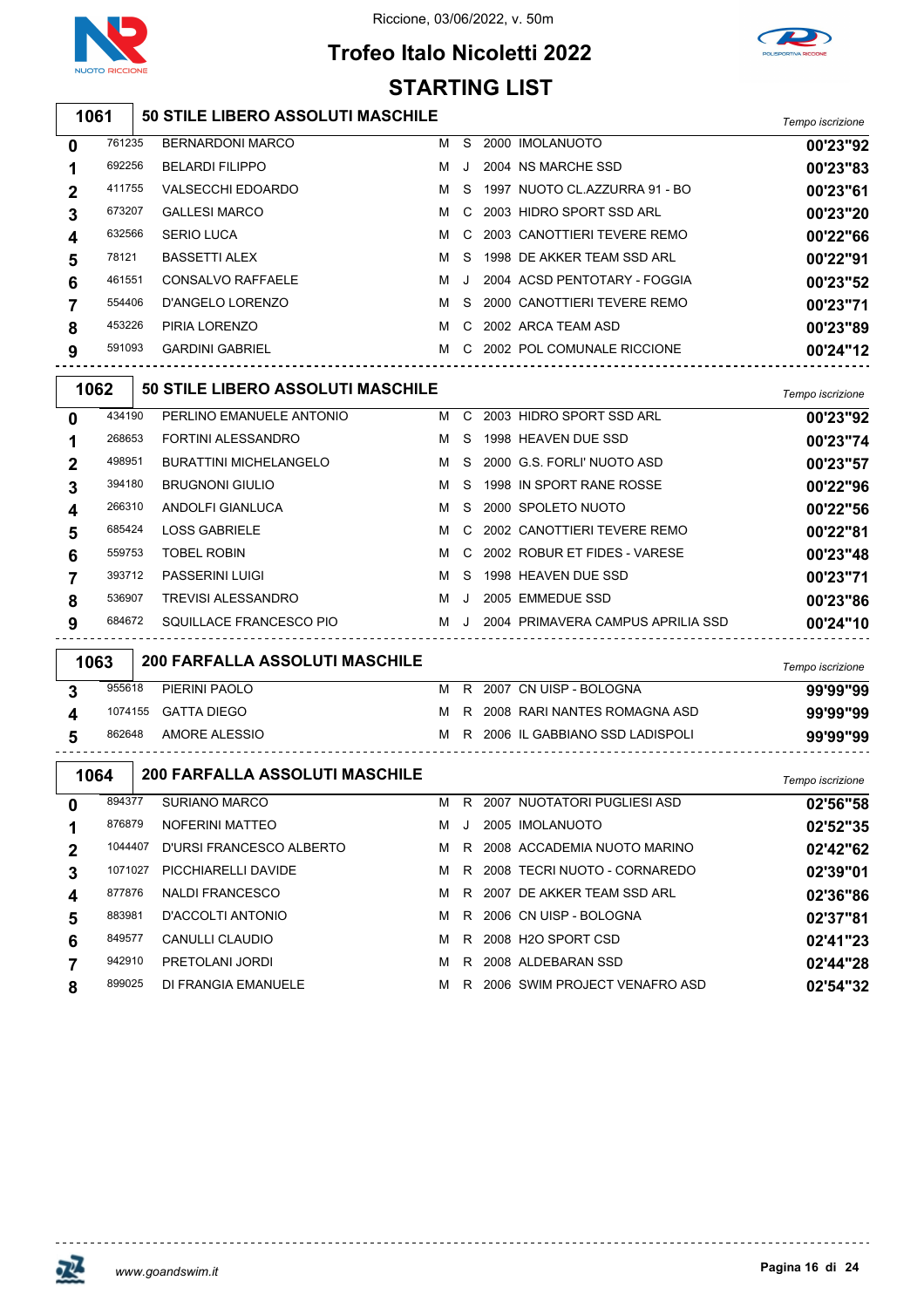

## **Trofeo Italo Nicoletti 2022 STARTING LIST**



#### **200 FARFALLA ASSOLUTI MASCHILE** *Tempo iscrizione*

| 0           | 1010938 | PRANDINA CRISTIAN          | м | R  | 2007 MIOCLUB SSD               | 02'35"20 |
|-------------|---------|----------------------------|---|----|--------------------------------|----------|
|             | 849355  | CENTILLO JACOPO            | м | R  | 2007 H2O SPORT CSD             | 02'34"89 |
| $\mathbf 2$ | 664447  | <b>RESTA GIANMARCO</b>     | м | R  | 2007 SPORT CENTER POLISPORTIVA | 02'34"17 |
| 3           | 829222  | CORRADINI MATTEO FRANCESCO | M | R  | 2008 CANOTTIERI BALDESIO       | 02'32"95 |
| 4           | 795035  | <b>FRATONI ELIA</b>        | м | R. | 2007 SPORT VILLAGE SSD         | 02'32"72 |
| 5           | 795034  | RONCONI PIETRO             | м | R  | 2007 SPORT VILLAGE SSD         | 02'32"74 |
| 6           | 748792  | CASUBALDO FEDERICO         | м | R  | 2007 THEBRIS NUOTO - P.FELCINO | 02'33"78 |
|             | 877004  | <b>HUEBER ELIA</b>         | м | R  | 2007 POL COMUNALE RICCIONE     | 02'34"46 |
| 8           | 789384  | MARZOCCHI MARCO            | м | R  | 2008 VELA NUOTO ANCONA         | 02'34"92 |
| 9           | 942644  | <b>GROSSI LORENZO</b>      | м | R  | 2008 POL COMUNALE RICCIONE     | 02'35"32 |
|             |         |                            |   |    |                                |          |

| 1066        |         | <b>200 FARFALLA ASSOLUTI MASCHILE</b> |   |    |                                   | Tempo iscrizione |
|-------------|---------|---------------------------------------|---|----|-----------------------------------|------------------|
| $\bf{0}$    | 918602  | MOSANER SAMUEL KAILASH                | м | R. | 2008 NUOTATORI TRENTINI           | 02'31"57         |
|             | 1010071 | <b>TOTTI RICCARDO</b>                 | м |    | R 2008 DE AKKER TEAM SSD ARL      | 02'31"35         |
| $\mathbf 2$ | 775548  | <b>CONTI MATTEO</b>                   | м | R. | 2008 PRIMAVERA CAMPUS APRILIA SSD | 02'30"11         |
| 3           | 776622  | ECCEL ALESSANDRO                      | м |    | R 2008 NUOTATORI TRENTINI         | 02'27"39         |
| 4           | 553432  | AMATORI DAVIDE                        | M |    | R 2007 SPORT VILLAGE SSD          | 02'26"72         |
| 5           | 888441  | <b>NEGRI RICCARDO</b>                 | м |    | R 2007 SWEET TEAM MODENA ASD      | 02'26"92         |
| 6           | 818200  | <b>RICCIOTTI SAMUELE</b>              | м |    | R 2007 VELA NUOTO ANCONA          | 02'28"40         |
|             | 732120  | SANVITALE TOMMASO                     | м |    | R 2007 S.G.T. SPORT SSD           | 02'30"48         |
| 8           | 927132  | PALVARINI ALESSANDRO                  | M |    | R 2007 TECRI NUOTO - CORNAREDO    | 02'31"41         |
| 9           | 887313  | <b>MARINELLI DIEGO</b>                | м | R. | 2007 CNAT 99 AMICI DEL NUOTO      | 02'32"66         |
|             |         |                                       |   |    |                                   |                  |

| 1067 |         | <b>200 FARFALLA ASSOLUTI MASCHILE</b> |   |    |          |                               | Tempo iscrizione |
|------|---------|---------------------------------------|---|----|----------|-------------------------------|------------------|
| 0    | 660188  | <b>VENTUROLI LORENZO</b>              | м |    |          | C 2002 CN UISP - BOLOGNA      | 02'25"69         |
|      | 663026  | CAVALLO FABRIZIO                      | м |    |          | R 2007 CENTRO NUOTO CEPAGATTI | 02'24"78         |
| 2    | 944744  | <b>FELISARI MANUEL</b>                | м | R. |          | 2008 CANOTTIERI BALDESIO      | 02'24"39         |
| 3    | 718927  | <b>GABRIELE ANDREA</b>                | м |    |          | R 2006 H2O SPORT CSD          | 02'23"26         |
| 4    | 868495  | CANTALUPO GIUSEPPE                    | м | R  |          | 2008 EMMEDUE SSD              | 02'23"13         |
| 5    | 825482  | TARANTINO CRISTIANO                   | м | J  |          | 2005 CN UISP - BOLOGNA        | 02'23"19         |
| 6    | 1008891 | NATALE DANIEL                         | M |    |          | R 2006 NUOTANDO ASD           | 02'24"38         |
|      | 890376  | SAVORANI LORENZO                      | м | R. |          | 2006 DE AKKER TEAM SSD ARL    | 02'24"40         |
| 8    | 842661  | D'ADAMO ALESSANDRO                    | м | R. | 2008 SDS |                               | 02'25"66         |
| 9    | 882124  | <b>GASBARRINO MICHELE PIO</b>         | M |    |          | R 2008 HIDRO SPORT SSD ARL    | 02'26"56         |

| 1068        |        | <b>200 FARFALLA ASSOLUTI MASCHILE</b> |   |         |      |                                   | Tempo iscrizione |
|-------------|--------|---------------------------------------|---|---------|------|-----------------------------------|------------------|
| 0           | 942969 | <b>GADDONI ALEX</b>                   | м | R.      |      | 2008 NUOTO CLUB 2000 FAENZA       | 02'22"95         |
|             | 890347 | <b>SPANO EMANUELE</b>                 | м | R.      |      | 2008 PRIMAVERA CAMPUS APRILIA SSD | 02'22"47         |
| $\mathbf 2$ | 945776 | SAMORI' GIOVANNI                      | м | R.      |      | 2008 RARI NANTES ROMAGNA ASD      | 02'21"48         |
| 3           | 732105 | FRANCAZIO EDOARDO                     | м | $\cdot$ |      | 2005 CENTRO NUOTO CEPAGATTI       | 02'20"19         |
| 4           | 730478 | EVANGELISTA GABRIELE                  | м | R.      |      | 2008 PINGUINO NUOTO - AVEZZANO    | 02'19"71         |
| 5           | 817528 | CIMATTI NICOLO'                       | м | R.      |      | 2006 SWIM TEAM LUGO ASD           | 02'20"16         |
| 6           | 828824 | CHICCOLI EDOARDO                      | м | R.      |      | 2006 NS EMILIA SSD                | 02'20"55         |
|             | 946763 | <b>VERRILLI ALEX</b>                  | м | R.      | 2007 | <b>IMOLANUOTO</b>                 | 02'21"49         |
| 8           | 874926 | PALADINI ALESSANDRO                   | M | R.      |      | 2007 ALDEBARAN SSD                | 02'22"90         |
| 9           | 795167 | DI DEO NICOLO'                        | м | R.      |      | 2006 CENTRO NUOTO CEPAGATTI       | 02'23"12         |

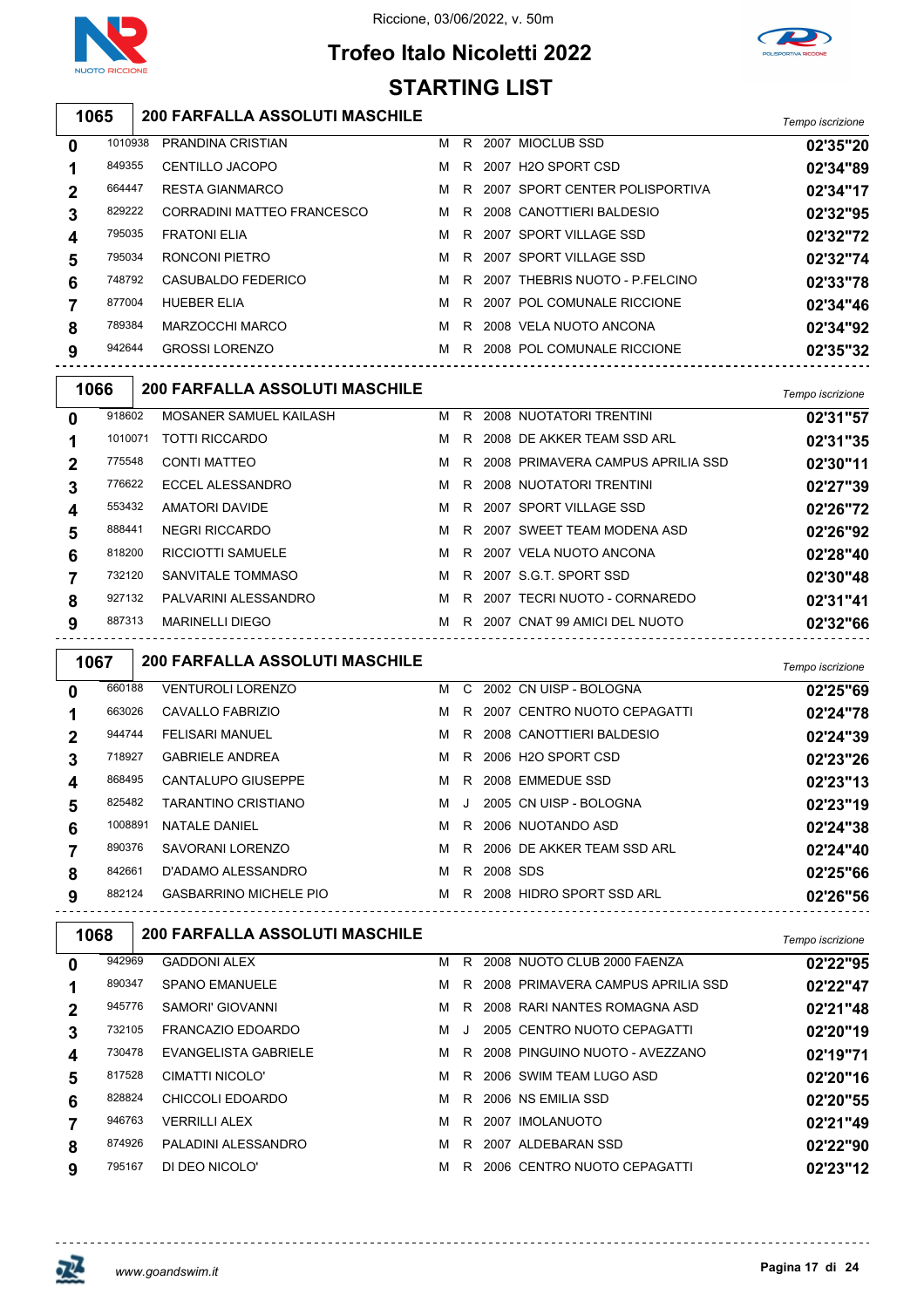



## **Trofeo Italo Nicoletti 2022 STARTING LIST**

**200 FARFALLA ASSOLUTI MASCHILE** *Tempo iscrizione*

| $\mathbf 0$      | 791122 | <b>GOVERNATORINI TIZIANO</b> | м | R.     | 2006 LIBERTAS R.N. PERUGIA     | 02'19"29 |
|------------------|--------|------------------------------|---|--------|--------------------------------|----------|
| 1                | 804177 | STINZIANI FRANCESCO          | м | R.     | 2006 H2O SPORT CSD             | 02'19"02 |
| $\mathbf 2$      | 623409 | MNATACANIAN THOMAS           | м | R.     | 2006 CANOTTIERI BALDESIO       | 02'18"55 |
| 3                | 741974 | <b>IANNONE EMANUELE</b>      | м | J.     | 2005 HIDRO SPORT SSD ARL       | 02'18"03 |
| $\boldsymbol{4}$ | 877050 | CALIGIANA MATTEO VALENTINO   | M | . J. . | 2005 LIBERTAS R.N. PERUGIA     | 02'17"71 |
| 5                | 951566 | <b>BARBERA LUIGI</b>         | м | R.     | 2008 CLUB AQUATICO PESCARA SSD | 02'18"02 |
| 6                | 887686 | <b>FARFALLA NICHOLAS</b>     | м | R.     | 2007 HEAVEN DUE SSD            | 02'18"39 |
| 7                | 724293 | <b>GUTANU DINU</b>           | м |        | 2005 CNAT 99 AMICI DEL NUOTO   | 02'18"62 |
| 8                | 673951 | DE GREGORIO GABRIELE         | м | R.     | 2006 H2O SPORT CSD             | 02'19"28 |
| 9                | 666170 | <b>MICHELI NICOLA</b>        | м | R.     | 2008 NUOTATORI TRENTINI        | 02'19"65 |
|                  |        |                              |   |        |                                |          |

| 1070         |        | <b>200 FARFALLA ASSOLUTI MASCHILE</b> |   |              |                                   | Tempo iscrizione |
|--------------|--------|---------------------------------------|---|--------------|-----------------------------------|------------------|
| $\mathbf{0}$ | 765605 | <b>TERZIARI TOMMASO</b>               | м | . J          | 2005 IMOLANUOTO                   | 02'17"56         |
| 1            | 820490 | DI MARCO NICCOLO'                     | м |              | R 2006 SAVENA NUOTO TEAM          | 02'17"25         |
| $\mathbf{2}$ | 673711 | VARRIANO JACOPO                       | м | R            | 2006 EMMEDUE SSD                  | 02'16"92         |
| 3            | 713901 | SORACE MARCO JUNIO MASSIMO            | м | $\mathbf{J}$ | 2005 OLYMPIAPALERMO ASD           | 02'15"29         |
| 4            | 816785 | <b>BELLEI ALESSANDRO</b>              | м |              | R 2006 NS EMILIA SSD              | 02'14"74         |
| 5            | 768446 | SITA' RICCARDO                        | м | J.           | 2004 DE AKKER TEAM SSD ARL        | 02'14"87         |
| 6            | 825510 | <b>GRILLO FRANCESCO</b>               | м | $\mathbf{J}$ | 2005 CN UISP - BOLOGNA            | 02'16"87         |
|              | 591735 | ORSATTI ALESSIO                       | м |              | C 2003 CENTRO NUOTO CEPAGATTI     | 02'17"01         |
| 8            | 584447 | <b>FERRANTE DAVIDE</b>                | м | $\cdot$      | 2005 PRIMAVERA CAMPUS APRILIA SSD | 02'17"35         |
| 9            | 685704 | <b>VALENTINI TOMMASO</b>              | м |              | 2004 SWEET TEAM MODENA ASD        | 02'17"64         |
|              |        |                                       |   |              |                                   |                  |

| 1071         |        | <b>200 FARFALLA ASSOLUTI MASCHILE</b> |   |           |                                      | Tempo iscrizione |
|--------------|--------|---------------------------------------|---|-----------|--------------------------------------|------------------|
| $\mathbf{0}$ | 615974 | <b>FARINA NICOLAS</b>                 | M |           | C 2003 SWEET TEAM MODENA ASD         | 02'14"34         |
|              | 574935 | <b>BALLARDIN MATTEO</b>               | м | J         | 2005 GS SWIMMING VICENZA             | 02'13"75         |
|              | 927133 | <b>SISTI GABRIELE</b>                 | м |           | R 2007 TECRI NUOTO - CORNAREDO       | 02'13"51         |
| 3            | 525976 | PIZZONI SIMON PIETRO                  | м | $\cdot$   | 2005 SPOLETO NUOTO                   | 02'12"74         |
| 4            | 744912 | <b>FINOTTO ANDREA</b>                 | м | $\Box$    | 2005 SSD STILELIBERO - PREGANZ       | 02'12"47         |
| 5            | 714007 | DARDI ALEX                            | м | $\cdot$ . | 2004 IMOLANUOTO                      | 02'12"70         |
| 6            | 558288 | <b>CUDIA RICCARDO</b>                 | м |           | S 2001 CN UISP - BOLOGNA             | 02'13"19         |
|              | 710821 | SALVATI LORENZO                       | M |           | R 2008 ASD DIMENSIONE NUOTO L'AQUILA | 02'13"52         |
| 8            | 453090 | <b>FAZIO ANDREA</b>                   | м |           | S 2000 CN UISP - BOLOGNA             | 02'13"79         |
| 9            | 828914 | RAVAIOLI RICCARDO                     | м |           | R 2006 RARI NANTES ROMAGNA ASD       | 02'14"43         |

| 1072        |        | <b>200 FARFALLA ASSOLUTI MASCHILE</b> |   |         |                                   | Tempo iscrizione |
|-------------|--------|---------------------------------------|---|---------|-----------------------------------|------------------|
| $\mathbf 0$ | 584446 | <b>CARETTA DANIELE</b>                | м |         | 2005 PRIMAVERA CAMPUS APRILIA SSD | 02'10"37         |
|             | 652849 | STEFANI' EMANUELE                     | м | R.      | 2007 NUOTATORI PUGLIESI ASD       | 02'08"99         |
| $\mathbf 2$ | 406860 | RIGNANESE FEDERICO                    | м | C.      | 2002 VELA NUOTO ANCONA            | 02'07"58         |
| 3           | 815517 | PIRELLI GABRIEL                       | м | $\cdot$ | 2005 IMOLANUOTO                   | 02'04"87         |
| 4           | 403491 | DEANO MARCO                           | м | S.      | 2000 ARCA TEAM ASD                | 02'01"81         |
| 5           | 447756 | <b>CESARI GIORGIO</b>                 | м | S.      | 1999 DE AKKER TEAM SSD ARL        | 02'04"26         |
| 6           | 691540 | RAGAINI ALESSANDRO                    | м | R       | 2006 SPORT VILLAGE SSD            | 02'06"02         |
|             | 759553 | <b>BUGATTI IVAN</b>                   | м |         | 2004 MIOCLUB SSD                  | 02'08"05         |
| 8           | 577353 | <b>BOATO EDOARDO</b>                  | м | $\cdot$ | 2004 G.P. NUOTO MIRA              | 02'09"58         |
| 9           | 817110 | <b>SENNI SAMUEL</b>                   | м | R       | 2006 RINASCITA TEAM ROMAGNA       | 02'12"26         |

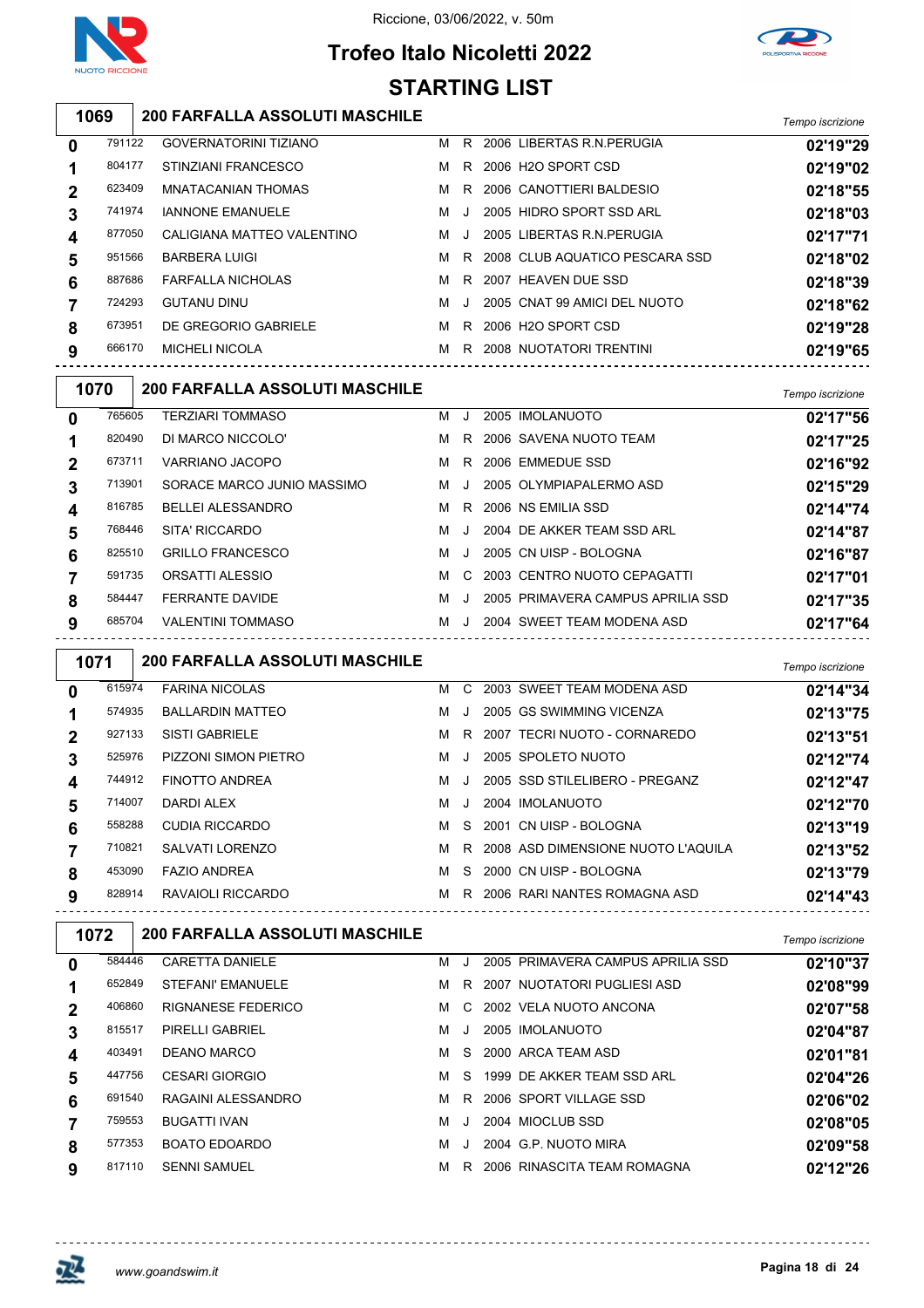



## **Trofeo Italo Nicoletti 2022 STARTING LIST**

| 1073 200 FARFALLA ASSOLUTI MASCHILE |                  |
|-------------------------------------|------------------|
|                                     | Tempo iscrizione |

| $\mathbf 0$ | 758722 | <b>BASSANI MARCO</b>    | м   | - 1 | 2005 ROBUR ET FIDES - VARESE        | 02'10"24 |
|-------------|--------|-------------------------|-----|-----|-------------------------------------|----------|
| 1           | 60342  | <b>BALDACCI MANUEL</b>  | M   | S.  | 2000 EMMEBI SHARK SWIM TEAM AS      | 02'08"33 |
| $\mathbf 2$ | 474528 | MESCOLI FRANCESCO       | M   |     | C 2002 GS SWIMMING VICENZA          | 02'07"09 |
| 3           | 522966 | CIUFFREDA MAURIZIO      | MJ. |     | 2004 ACSD PENTOTARY - FOGGIA        | 02'04"72 |
| 4           | 512335 | PERNA GIANFRANCO        | M   |     | C 2002 OLYMPIAPALERMO ASD           | 02'01"73 |
| 5           | 514106 | <b>BAZZONI FEDERICO</b> | M   |     | C 2003 PRIMAVERA CAMPUS APRILIA SSD | 02'04"13 |
| 6           | 524256 | CHIARINI MIRCO          | м   | S.  | 2001 CN UISP - BOLOGNA              | 02'05"34 |
| 7           | 793334 | LICCHELLI ANDREA        | M   | R   | 2006 NUOTATORI PUGLIESI ASD         | 02'08"03 |
| 8           | 514108 | <b>CLAZZER VALERIO</b>  | NJ. |     | 2005 PRIMAVERA CAMPUS APRILIA SSD   | 02'09"28 |
| 9           | 876884 | PELLICONI DARIO         | м   | R.  | 2006 IMOLANUOTO                     | 02'11"46 |
|             |        |                         |     |     |                                     |          |

| 1074 |        | <b>200 FARFALLA ASSOLUTI MASCHILE</b> |   |                |                                | Tempo iscrizione |
|------|--------|---------------------------------------|---|----------------|--------------------------------|------------------|
| 0    | 646271 | <b>MORICONI LEONARDO</b>              | M |                | C 2003 VELA NUOTO ANCONA       | 02'09"63         |
|      | 949991 | <b>DESIDERIO LUCA</b>                 | м | R.             | 2007 NS EMILIA SSD             | 02'08"26         |
| 2    | 623518 | DELBIANCO DIEGO                       | M |                | C 2003 POL COMUNALE RICCIONE   | 02'06"45         |
| 3    | 591093 | <b>GARDINI GABRIEL</b>                | м |                | C 2002 POL COMUNALE RICCIONE   | 02'04"57         |
| 4    | 50024  | <b>BERTOLDI MATTEO</b>                | м | S.             | 1997 DE AKKER TEAM SSD ARL     | 02'00"65         |
| 5    | 559734 | <b>VEZZINI ANDREA</b>                 | M |                | C 2002 ROBUR ET FIDES - VARESE | 02'02"42         |
| 6    | 416978 | <b>MASSEI MARCELLO</b>                | м |                | C 2003 RARI NANTES ALA         | 02'05"15         |
|      | 705026 | LUTECKI ALESSANDRO                    | м | $\overline{C}$ | 2003 JUVENTUS NUOTO - ROMA     | 02'07"71         |
| 8    | 712505 | FIORENTINO DIEGO                      | м | $\cdot$ .      | 2005 OLIMPICA SALENTINA ASD    | 02'09"09         |
| 9    | 547624 | <b>IACOVELLI ANTONIO PIO</b>          | м | - . 1          | 2005 HIDRO SPORT SSD ARL       | 02'11"06         |

| 1075    | 100 RANA ASSOLUTI MASCHILE |   |  |                                        | Tempo iscrizione |
|---------|----------------------------|---|--|----------------------------------------|------------------|
| 1002828 | REGGIANI ANDREA            | м |  | 2003 FINP - ASD POL. COM. RICCIONE     | 02'01"14         |
|         | 731015 LAURIOLA FRANCESCO  |   |  | M R 2006 SPORT VILLAGE SSD             | 01'42"61         |
| 1002827 | <b>BERNINI GIULIO</b>      |   |  | M S 1990 FINP - ASD POL. COM. RICCIONE | 01'59"00         |
|         |                            |   |  |                                        |                  |

| 1076        |         | <b>100 RANA ASSOLUTI MASCHILE</b> |   |    |      |                            | Tempo iscrizione |
|-------------|---------|-----------------------------------|---|----|------|----------------------------|------------------|
| 0           | 925924  | DE LUCA ANDREA                    | м | R. |      | 2008 HEAVEN DUE SSD        | 01'31"07         |
|             | 894383  | MASTROMAURO DAVIDE                | м | R. |      | 2008 ROSETANA NUOTO        | 01'29"09         |
| $\mathbf 2$ | 946979  | CANDIDO SERGIO                    | м | R. |      | 2008 DE AKKER TEAM SSD ARL | 01'26"90         |
| 3           | 949660  | RONDINA FEDERICO                  | м | R. |      | 2008 NS EMILIA SSD         | 01'25"84         |
| 4           | 849391  | <b>TUCCI ANTONIO</b>              | м | R  |      | 2008 H2O SPORT CSD         | 01'25"00         |
| 5           | 714356  | <b>BABUCCI LEONARDO</b>           | м | R. |      | 2007 LIBERTAS R.N.PERUGIA  | 01'25"12         |
| 6           | 784546  | LIGNOLA PIETRO                    | м | R. |      | 2007 SPORT VILLAGE SSD     | 01'26"03         |
|             | 1136211 | <b>MEZZINI MATTEO</b>             | м | R. |      | 2007 SAVENA NUOTO TEAM     | 01'28"47         |
| 8           | 1101751 | <b>NORI ANDREA</b>                | м | R. | 2007 | AMICI NUOTO ROMAGNA ASD    | 01'30"34         |
| 9           | 853113  | SAVOIA MATTIA                     | м | R. |      | 2007 AOSTA NUOTO           | 01'32"02         |



<u>-------------</u>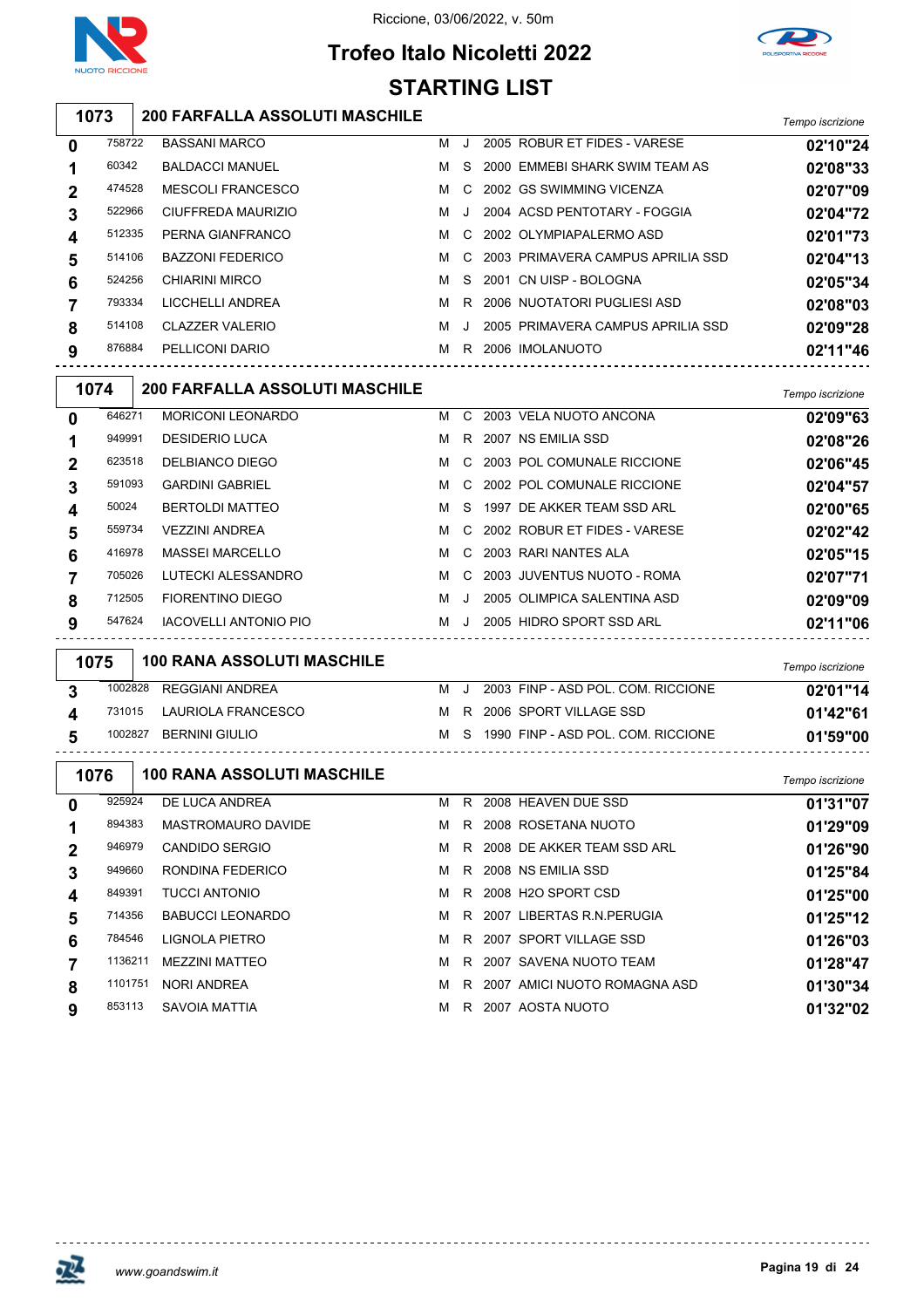

## **Trofeo Italo Nicoletti 2022** Riccione, 03/06/2022, v. 50m



# **STARTING LIST**

| 100 RANA ASSOLUTI MASCHILE | Tempo iscrizione |
|----------------------------|------------------|
|                            |                  |

| 0              | 924210  | <b>MARRA DAVIDE</b>          | м | R. | 2008 SDS |                                  | 01'23"87 |
|----------------|---------|------------------------------|---|----|----------|----------------------------------|----------|
| 1              | 728215  | <b>MERLOTTI PATRIZIO</b>     | M |    |          | R 2007 ROSETANA NUOTO            | 01'23"61 |
| $\overline{2}$ | 877005  | SASSATELLI DAVIDE            |   |    |          | M R 2007 IMOLANUOTO              | 01'22"99 |
| 3              | 725823  | COCCIA LEONARDO RAOUL        | M |    |          | R 2008 NUOTO CLUB GIULIANOVA ASD | 01'22"62 |
| 4              | 849366  | <b>BERNABE' NICOLAS</b>      | M |    |          | R 2008 CANOTTIERI BALDESIO       | 01'21"92 |
| 5              | 942905  | <b>GAUDENZI MATTEO</b>       |   |    |          | M R 2008 ALDEBARAN SSD           | 01'22"42 |
| 6              | 1004041 | <b>CRISTEA LORENZO</b>       | м |    |          | R 2008 IMOLANUOTO                | 01'22"89 |
| 7              | 776808  | <b>CANCELLOTTI GABRIELE</b>  | M |    |          | R 2007 THEBRIS NUOTO - P.FELCINO | 01'23"16 |
| 8              | 884067  | RUBINACCIO CARMINE BENEDETTO |   |    |          | M R 2007 MIOCLUB SSD             | 01'23"62 |
| 9              | 884113  | <b>LASAGNA MANUELE</b>       | м | R. |          | 2008 CANOTTIERI BALDESIO         | 01'24"53 |
|                |         |                              |   |    |          |                                  |          |

| 1078         |         | <b>100 RANA ASSOLUTI MASCHILE</b> |   |       |            |                                  | Tempo iscrizione |
|--------------|---------|-----------------------------------|---|-------|------------|----------------------------------|------------------|
| $\mathbf{0}$ | 1008024 | SARAGONI ALESSANDRO               | M |       |            | R 2007 PRESIDENT BOLOGNA         | 01'21"85         |
|              | 730960  | <b>MORI GABRIELE</b>              | M |       |            | R 2007 CNAT 99 AMICI DEL NUOTO   | 01'21"23         |
| $\mathbf{2}$ | 947109  | EVANGELISTI DIEGO                 | M |       |            | R 2007 CN UISP - BOLOGNA         | 01'20"62         |
| 3            | 852791  | ROBERTI LUCA                      | M |       | R 2008 SDS |                                  | 01'19"82         |
| 4            | 882130  | <b>PALMIERI EMANUELE</b>          | M |       |            | R 2008 HIDRO SPORT SSD ARL       | 01'19"41         |
| 5            | 690905  | KINZNER JAKOB                     | м | J     |            | 2004 BRESSANONE NUOTO            | 01'19"80         |
| 6            | 740778  | DI VICO LORENZO                   | м | . . I |            | 2005 HIDRO SPORT SSD ARL         | 01'20"37         |
|              | 982167  | DI CIANO MARCO                    | м |       |            | R 2007 CLUB AQUATICO PESCARA SSD | 01'20"90         |
| 8            | 1043702 | <b>MANNI TOMMASO</b>              | м | J.    |            | 2005 ACCADEMIA NUOTO MARINO      | 01'21"28         |
| 9            | 955615  | <b>GUERRA GIANPAOLO</b>           | M |       |            | R 2007 CN UISP - BOLOGNA         | 01'21"90         |

| 1079 |         | <b>100 RANA ASSOLUTI MASCHILE</b> |   |    |                               | Tempo iscrizione |
|------|---------|-----------------------------------|---|----|-------------------------------|------------------|
| 0    | 958148  | <b>OBERRAUCH PAUL</b>             | м | R. | 2008 SSV LEIFERS SCHWIMMEN    | 01'19"09         |
|      | 1043739 | <b>NUCCI DAMIANO</b>              | м |    | R 2008 ACCADEMIA NUOTO MARINO | 01'18"83         |
| 2    | 856637  | <b>SELVAGGI YURI</b>              | м |    | R 2008 S.G.T. SPORT SSD       | 01'18"76         |
| 3    | 885805  | NAVARRETTA TOMMASO                | м |    | R 2008 AOSTA NUOTO            | 01'18"58         |
| 4    | 799734  | BERTOLDO ANTONIO                  | м |    | R 2008 HIDRO SPORT SSD ARL    | 01'18"53         |
| 5    | 912014  | <b>COLETTA TOMMASO</b>            | м |    | R 2007 AOSTA NUOTO            | 01'18"56         |
| 6    | 595689  | SPERANZA GIACOMO                  | м | J  | 2005 CENTRO NUOTO CEPAGATTI   | 01'18"62         |
|      | 958130  | <b>COLAONE MATTEO</b>             | м |    | R 2007 SSV LEIFERS SCHWIMMEN  | 01'18"78         |
| 8    | 987114  | TORTOLA ANDREA                    | м |    | 2005 SWIM PROJECT VENAFRO ASD | 01'19"00         |
| 9    | 876327  | <b>CONTE GABRIELE</b>             | м | R. | 2007 MIOCLUB SSD              | 01'19"38         |

| <b>100 RANA ASSOLUTI MASCHILE</b> |                                                                                                  |           |          | Tempo iscrizione                                                                                                                                                                                                                                                                                     |
|-----------------------------------|--------------------------------------------------------------------------------------------------|-----------|----------|------------------------------------------------------------------------------------------------------------------------------------------------------------------------------------------------------------------------------------------------------------------------------------------------------|
| <b>IRANO CHRISTIAN</b>            | м                                                                                                | R         |          | 01'18"32                                                                                                                                                                                                                                                                                             |
| <b>VALMORI GIACOMO</b>            | м                                                                                                |           |          | 01'17"79                                                                                                                                                                                                                                                                                             |
| CONGEDO DAVIDE                    | M                                                                                                |           |          | 01'17"35                                                                                                                                                                                                                                                                                             |
| ANDRISANI FRANCESCO               | м                                                                                                | R.        |          | 01'17"04                                                                                                                                                                                                                                                                                             |
| <b>MENCARELLI LORENZO</b>         | м                                                                                                | $\cdot$ . |          | 01'16"84                                                                                                                                                                                                                                                                                             |
| <b>BIANCHI MATTHIAS</b>           | м                                                                                                | R.        |          | 01'16"92                                                                                                                                                                                                                                                                                             |
| <b>GAGLIARDI GIACOMO CARLO</b>    | м                                                                                                |           |          | 01'17"25                                                                                                                                                                                                                                                                                             |
| <b>GIULI MARCO</b>                | м                                                                                                | $\Box$    |          | 01'17"63                                                                                                                                                                                                                                                                                             |
| RAGAINI YURI                      | м                                                                                                | R.        |          | 01'18"07                                                                                                                                                                                                                                                                                             |
| <b>VANERIO MATTEO</b>             | м                                                                                                | R.        |          | 01'18"35                                                                                                                                                                                                                                                                                             |
| 1080                              | 849593<br>956114<br>579167<br>715122<br>649867<br>817730<br>884122<br>706831<br>731017<br>845291 |           | R.<br>R. | 2007 H2O SPORT CSD<br>2007 SPORT CENTER POLISPORTIVA<br>2006 LIBERTAS R.N. PERUGIA<br>2007 MEDITERRANEO SPORT SSD<br>2005 THEBRIS NUOTO - P.FELCINO<br>2006 SSV LEIFERS SCHWIMMEN<br>R 2007 ROBUR ET FIDES - VARESE<br>2004 HEAVEN DUE SSD<br>2008 SPORT VILLAGE SSD<br>2008 ROBUR ET FIDES - VARESE |

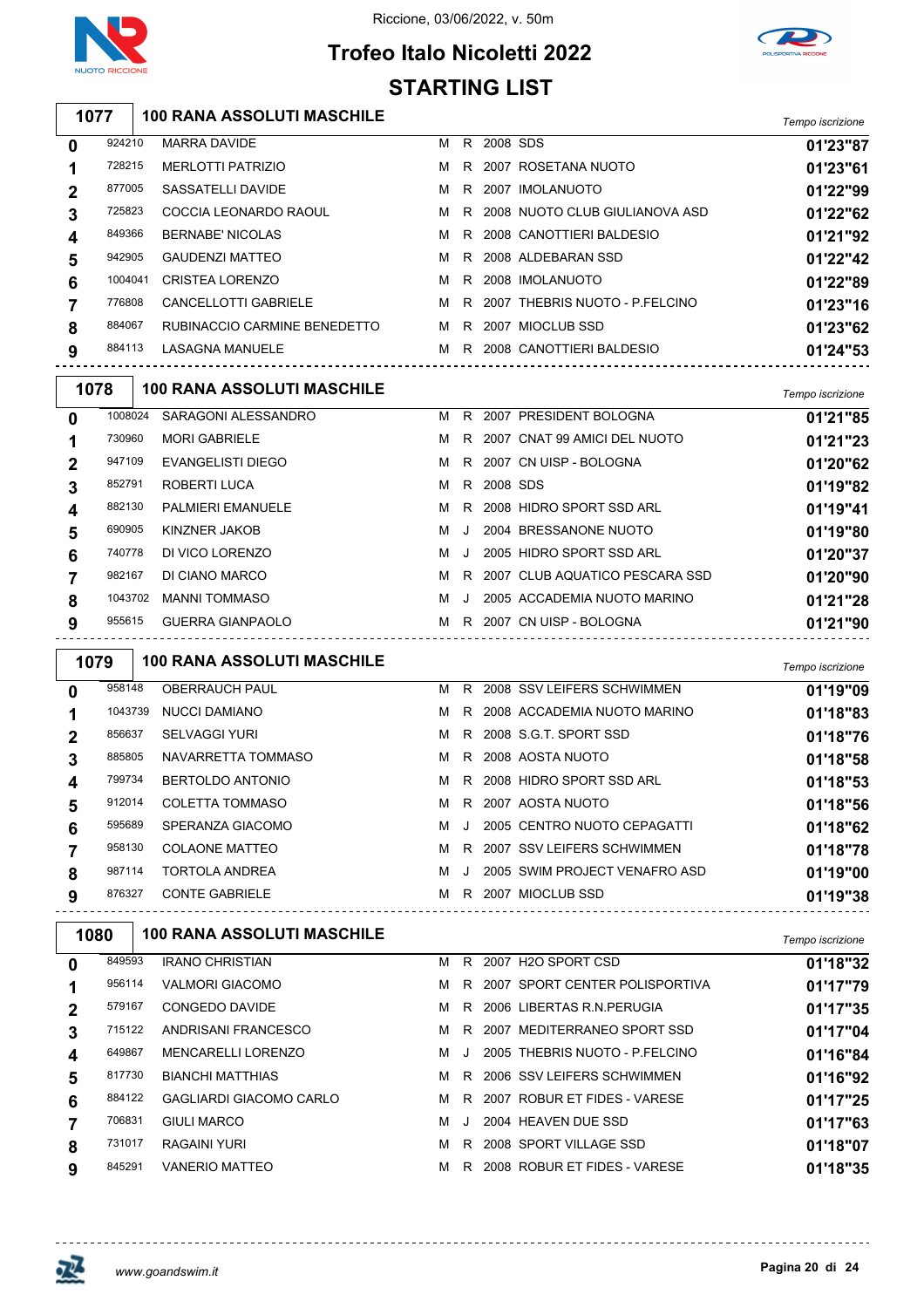

## **Trofeo Italo Nicoletti 2022 STARTING LIST**



| 1081        |        | <b>100 RANA ASSOLUTI MASCHILE</b> |   |              |                                | Tempo iscrizione |
|-------------|--------|-----------------------------------|---|--------------|--------------------------------|------------------|
| $\mathbf 0$ | 745271 | <b>PIRCHER GABRIEL</b>            | м | ٠.           | 2005 SSV BOZEN                 | 01'16"32         |
|             | 696333 | <b>SANTUCCI FEDERICO</b>          | м |              | C 2003 JUVENTUS NUOTO - ROMA   | 01'15"79         |
|             | 893381 | <b>GODOLI MATTIA</b>              | м |              | R 2007 RARI NANTES ROMAGNA ASD | 01'15"63         |
| 3           | 853876 | DELL'ORCO VALERIO                 | м | R.           | 2006 HEAVEN DUE SSD            | 01'15"50         |
| 4           | 688223 | SANDROLINI STEFANO                | м | $\mathbf{I}$ | 2004 SAVENA NUOTO TEAM         | 01'15"14         |
| 5           | 886556 | <b>GRASSILLI FRANCESCO</b>        | м | R.           | 2007 NUOTO PIOMBINO            | 01'15"38         |
| 6           | 946520 | MOSCATELLI FRANCESCO              | м | . . 1        | 2005 HEAVEN DUE SSD            | 01'15"61         |
|             | 868882 | <b>ZIN FRANCESCO</b>              | м | R.           | 2008 GS SWIMMING VICENZA       | 01'15"78         |
| 8           | 910787 | <b>GIANGUALANO ELIA</b>           | м | R.           | 2006 TECRI NUOTO - CORNAREDO   | 01'16"11         |
| 9           | 717630 | PIAZZA RICCARDO                   | м | J.           | 2005 OLYMPIAPALERMO ASD        | 01'16"56         |

| 1082         |         | <b>100 RANA ASSOLUTI MASCHILE</b> |   |    |      |                                   | Tempo iscrizione |
|--------------|---------|-----------------------------------|---|----|------|-----------------------------------|------------------|
| $\mathbf{0}$ | 890371  | D'ADAMO FRANCESCO                 | м | R  |      | 2006 CN UISP - BOLOGNA            | 01'15"09         |
| 1            | 570672  | <b>MORETTI MARCO</b>              | м | C. |      | 2002 CN UISP - BOLOGNA            | 01'15"04         |
| $\mathbf 2$  | 846267  | FASCIANI ALESSANDRO               | м | R  |      | 2006 CLUB AQUATICO PESCARA SSD    | 01'14"73         |
| 3            | 827337  | <b>FANI ENEA</b>                  | M | R. |      | 2006 SSV BOZEN                    | 01'14"58         |
| 4            | 718704  | <b>FORCONI TOMMASO</b>            | м | R  | 2007 | BLUGALLERY TEAM ASD               | 01'14"31         |
| 5            | 580150  | <b>TRENTINAGLIA IVAN</b>          | м | R. |      | 2007 NUOTATORI TRENTINI           | 01'14"35         |
| 6            | 878516  | <b>FRACCON ALEX</b>               | м | R  |      | 2007 NS EMILIA SSD                | 01'14"67         |
| 7            | 841782  | LAPENTA NICOLO'                   | м | R  |      | 2007 PRIMAVERA CAMPUS APRILIA SSD | 01'14"78         |
| 8            | 893563  | <b>MITRINI DANIEL</b>             | м |    |      | 2005 RARI NANTES ROMAGNA ASD      | 01'15"05         |
| 9            | 1007754 | BENFENATI EDOARDO                 | м | R  |      | 2007 NUOTO CLUB GIULIANOVA ASD    | 01'15"10         |

| 1083        |        | <b>100 RANA ASSOLUTI MASCHILE</b> |   |         |                                  | Tempo iscrizione |
|-------------|--------|-----------------------------------|---|---------|----------------------------------|------------------|
| 0           | 718020 | <b>BISTONI MATTIA</b>             | м | R.      | 2006 LIBERTAS R.N. PERUGIA       | 01'14"24         |
|             | 686886 | <b>VALERI EDOARDO</b>             | м |         | 2004 TECRI NUOTO - CORNAREDO     | 01'14"20         |
| $\mathbf 2$ | 887664 | <b>CARDINALI TOMMASO</b>          | м | $\cdot$ | 2005 HEAVEN DUE SSD              | 01'13"83         |
| 3           | 953790 | <b>SPITALER PAUL</b>              | м |         | R 2008 SSV BOZEN                 | 01'13"71         |
| 4           | 625494 | <b>ZILIANI RICCARDO</b>           | м | R.      | 2006 CANOTTIERI BALDESIO         | 01'13"54         |
| 5           | 645671 | PALLADINO VINCENZO                | м |         | C 2003 H2O SPORT CSD             | 01'13"62         |
| 6           | 834413 | PITONE JACOPO                     | м | R.      | 2008 SSV BOZEN                   | 01'13"78         |
|             | 730428 | <b>GIFFI FEDERICO</b>             | м |         | R 2008 PINGUINO NUOTO - AVEZZANO | 01'14"18         |
| 8           | 685195 | POLESE ANDREA                     | м | R.      | 2006 TEAM VENETO ASD             | 01'14"23         |
| 9           | 752119 | <b>BUGANI ALESSANDRO</b>          | м | $\cdot$ | 2005 CN UISP - BOLOGNA           | 01'14"26         |

| 1084         |        | <b>100 RANA ASSOLUTI MASCHILE</b> |   |    |                                | Tempo iscrizione |
|--------------|--------|-----------------------------------|---|----|--------------------------------|------------------|
| 0            | 821277 | <b>RAULE FILIPPO</b>              | м |    | 2005 FERRARANUOTO ASD          | 01'13"37         |
|              | 718062 | PIERMATTEI LUCA                   | м |    | 2004 PALLANUOTO TOLENTINO ASD  | 01'13"07         |
| $\mathbf{2}$ | 786144 | <b>FALASCONI GIOELE</b>           | м |    | 2004 POL COMUNALE RICCIONE     | 01'13"00         |
| 3            | 817528 | CIMATTI NICOLO'                   | м | R. | 2006 SWIM TEAM LUGO ASD        | 01'12"88         |
| 4            | 591811 | D'EMILIO LORENZO MARIA            | м |    | 2004 NUOTO CLUB GIULIANOVA ASD | 01'12"63         |
| 5            | 876995 | <b>GHINELLI ANDREA</b>            | м | R. | 2007 POL COMUNALE RICCIONE     | 01'12"69         |
| 6            | 623790 | <b>BERTOLANI LORENZO</b>          | м |    | R 2006 NUOTO PIOMBINO          | 01'12"89         |
|              | 516773 | <b>VARUTTI ALEX</b>               | м |    | C 2003 ARCA TEAM ASD           | 01'13"01         |
| 8            | 623356 | <b>MARINUCCI FEDERICO</b>         | м | R. | 2007 SPORT VILLAGE SSD         | 01'13"23         |
| 9            | 645082 | CARTA TOMMASO                     | м | R. | 2008 LIBERTAS R.N. PERUGIA     | 01'13"42         |



 $\mathsf{r}$ 

<u>. . . . . . . . . . . . . . .</u>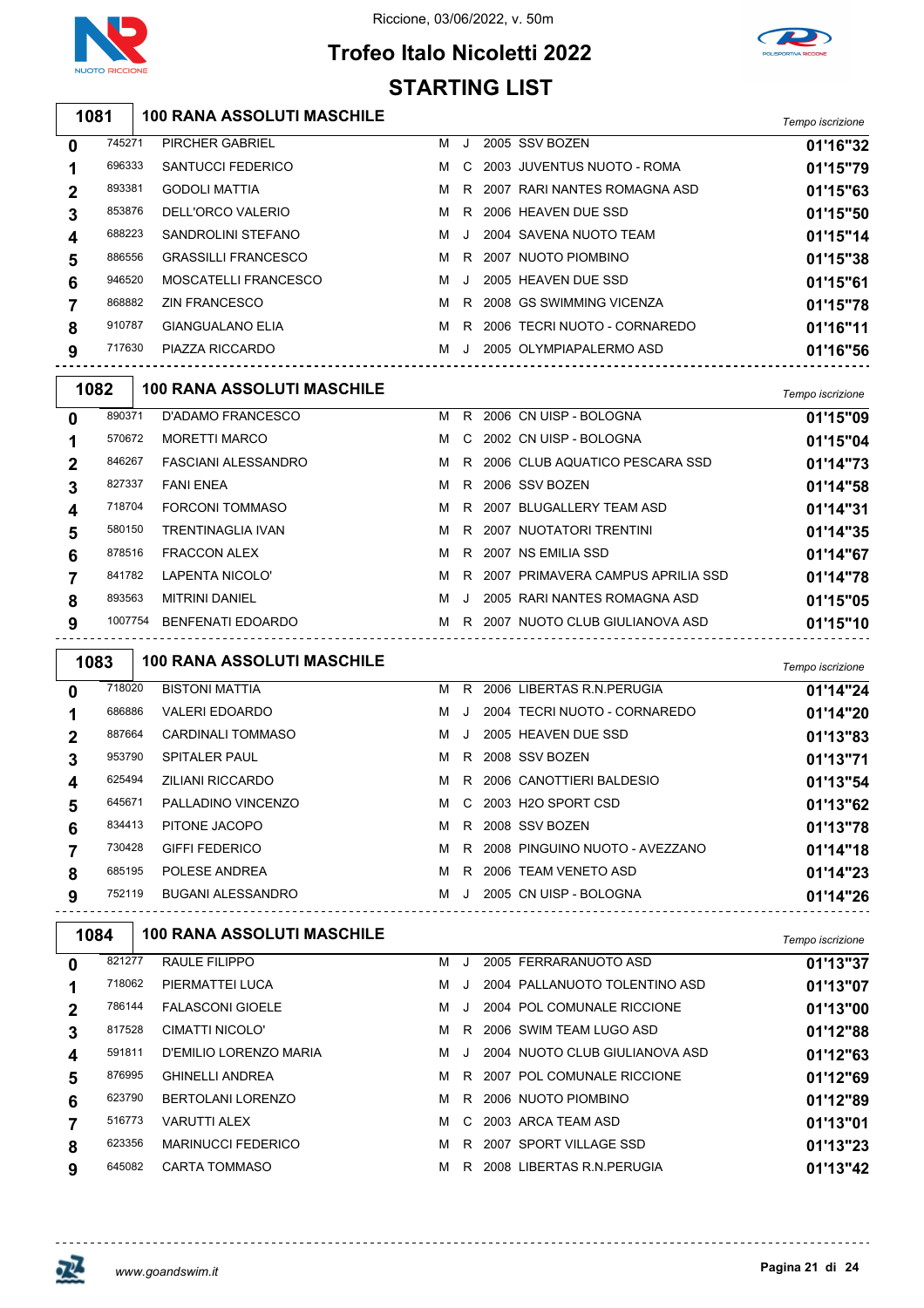



## **Trofeo Italo Nicoletti 2022 STARTING LIST**

**100 RANA ASSOLUTI MASCHILE** *Tempo iscrizione*

|         |                          |   |         |  | 1.911189.10011210110                                                                                                                                                                                                                                             |
|---------|--------------------------|---|---------|--|------------------------------------------------------------------------------------------------------------------------------------------------------------------------------------------------------------------------------------------------------------------|
| 704968  | <b>CARBONE SAMUELE</b>   | м | R       |  | 01'12"52                                                                                                                                                                                                                                                         |
| 1004027 | <b>MERCALDI MATTIA</b>   | м | R       |  | 01'12"24                                                                                                                                                                                                                                                         |
| 846667  | <b>GRAMMA SERGIO</b>     | м | R       |  | 01'12"04                                                                                                                                                                                                                                                         |
| 825531  | TAMARRI SIMONE           | M | -J      |  | 01'11"68                                                                                                                                                                                                                                                         |
| 530357  | <b>VANNELLI MAXIM</b>    | м | J.      |  | 01'11"27                                                                                                                                                                                                                                                         |
| 719748  | NASONI MATTEO            | м | J.      |  | 01'11"35                                                                                                                                                                                                                                                         |
| 752677  | <b>BIAGETTI GIUSEPPE</b> | м | $\cdot$ |  | 01'11"85                                                                                                                                                                                                                                                         |
| 711766  | TRANI MARCO              | м | R       |  | 01'12"13                                                                                                                                                                                                                                                         |
| 941585  | <b>COCCHI MATTEO</b>     | м | R       |  | 01'12"31                                                                                                                                                                                                                                                         |
| 519078  | RISPOLI ALESSANDRO       | м | S.      |  | 01'12"52                                                                                                                                                                                                                                                         |
|         |                          |   |         |  | 2006 JUVENTUS NUOTO - ROMA<br>2006 TECRI NUOTO - CORNAREDO<br>2007 CNAT 99 AMICI DEL NUOTO<br>2005 CN UISP - BOLOGNA<br>2004 SDS<br>2005 NS MARCHE SSD<br>2005 POL COMUNALE RICCIONE<br>2006 NUOTO PIOMBINO<br>2008 IMOLANUOTO<br>2001 SSD SORRENTO INFINITY ARL |

| 1086 |        | <b>100 RANA ASSOLUTI MASCHILE</b> |   |    |                                   | Tempo iscrizione |
|------|--------|-----------------------------------|---|----|-----------------------------------|------------------|
| 0    | 787003 | <b>MANCINI RICCARDO</b>           | м |    | 2005 CNAT 99 AMICI DEL NUOTO      | 01'11"22         |
|      | 570224 | <b>IERMANO VALERIO</b>            | м |    | 2004 PRIMAVERA CAMPUS APRILIA SSD | 01'11"19         |
| 2    | 514263 | <b>GALASSI MICHELE</b>            | м |    | 2004 FERRARANUOTO ASD             | 01'11"11         |
| 3    | 948533 | <b>LEO DAVIDE</b>                 | м | R. | 2007 S.G.T. SPORT SSD             | 01'10"91         |
| 4    | 734684 | <b>CASAGRANDE FILIPPO</b>         | м | J. | 2005 THEBRIS NUOTO - P.FELCINO    | 01'10"87         |
| 5    | 703116 | <b>BONI LUCA</b>                  | м | J  | 2004 DE AKKER TEAM SSD ARL        | 01'10"88         |
| 6    | 732112 | NEVICONI NICOLO'                  | м |    | 2005 CENTRO NUOTO CEPAGATTI       | 01'11"08         |
|      | 624118 | FACOTTO ANDREA                    | м | R. | 2006 NUOTO PIOMBINO               | 01'11"17         |
| 8    | 944832 | <b>FERRONI MARCO</b>              | м | R  | 2008 NS EMILIA SSD                | 01'11"21         |
| 9    | 688220 | <b>SWENNEN MANUEL</b>             | м |    | 2004 DE AKKER TEAM SSD ARL        | 01'11"26         |

| 1087 |        | <b>100 RANA ASSOLUTI MASCHILE</b> |   |              |                                | Tempo iscrizione |
|------|--------|-----------------------------------|---|--------------|--------------------------------|------------------|
| 0    | 478194 | CASTELLAZZI LORENZO               | M | C.           | 2002 SKY LINE NUOTO - C PUSTER | 01'10"74         |
|      | 826580 | <b>MARCHETTI CRISTIAN</b>         | м | R.           | 2006 IMOLANUOTO                | 01'10"49         |
| 2    | 516364 | <b>FEI GIOVANNI</b>               | м | . . 1        | 2005 LIBERTAS R.N. PERUGIA     | 01'10"44         |
| 3    | 796526 | SPAGNOLO MARCO                    | M |              | R 2006 RINASCITA TEAM ROMAGNA  | 01'10"43         |
| 4    | 616620 | <b>FARFALLA MARCO</b>             | м | $\mathbf{C}$ | 2003 HEAVEN DUE SSD            | 01'10"38         |
| 5    | 564288 | <b>CURTOLO DYLAN</b>              | м |              | C 2002 ARCA TEAM ASD           | 01'10"39         |
| 6    | 827741 | NUCCI EDOARDO                     | м | . . 1        | 2005 DE AKKER TEAM SSD ARL     | 01'10"44         |
|      | 647406 | <b>MANZELLA GIUSEPPE</b>          | м | $\cdot$      | 2005 OLYMPIAPALERMO ASD        | 01'10"48         |
| 8    | 639248 | <b>FELISARI TOMMASO</b>           | м | R.           | 2006 CANOTTIERI BALDESIO       | 01'10"68         |
| 9    | 722565 | <b>BRUNI MARCO</b>                | м | $\cdot$      | 2005 CNAT 99 AMICI DEL NUOTO   | 01'10"76         |

| 1088        |        | <b>100 RANA ASSOLUTI MASCHILE</b> |   |    |                                     | Tempo iscrizione |
|-------------|--------|-----------------------------------|---|----|-------------------------------------|------------------|
| 0           | 829021 | <b>PERILLI FRANCESCO</b>          | м | R  | 2006 CANOTTIERI TEVERE REMO         | 01'10"32         |
|             | 699288 | <b>MARCHETTI SIMONE</b>           | м |    | 2004 CUS FERRARA ASD                | 01'10"09         |
| $\mathbf 2$ | 822827 | SIMONETTI CRISTIAN                | м | R  | 2007 MEDITERRANEO SPORT SSD         | 01'09"99         |
| 3           | 825476 | PIFERI LORENZO                    | м |    | C 2002 LUISS SSD                    | 01'09"87         |
| 4           | 679139 | BERGOMI LEONARDO                  | м | R  | 2007 CANOTTIERI BALDESIO            | 01'09"71         |
| 5           | 559757 | CONTE RICCARDO SIMONE             | м | S. | 2001 TECRI NUOTO - CORNAREDO        | 01'09"77         |
| 6           | 630200 | <b>PAOLINI LORENZO</b>            | м | C. | 2002 LUISS SSD                      | 01'09"88         |
|             | 578586 | <b>SERA GABRIELE</b>              | м |    | S 2000 PRIMAVERA CAMPUS APRILIA SSD | 01'10"09         |
| 8           | 881478 | <b>BENEDETTI LORENZO</b>          | м | R  | 2007 SSV BOZEN                      | 01'10"25         |
| 9           | 795106 | RINALDI ANGELO ALESSANDRO         | м | R  | 2006 OLIMPIONICA SSD                | 01'10"36         |

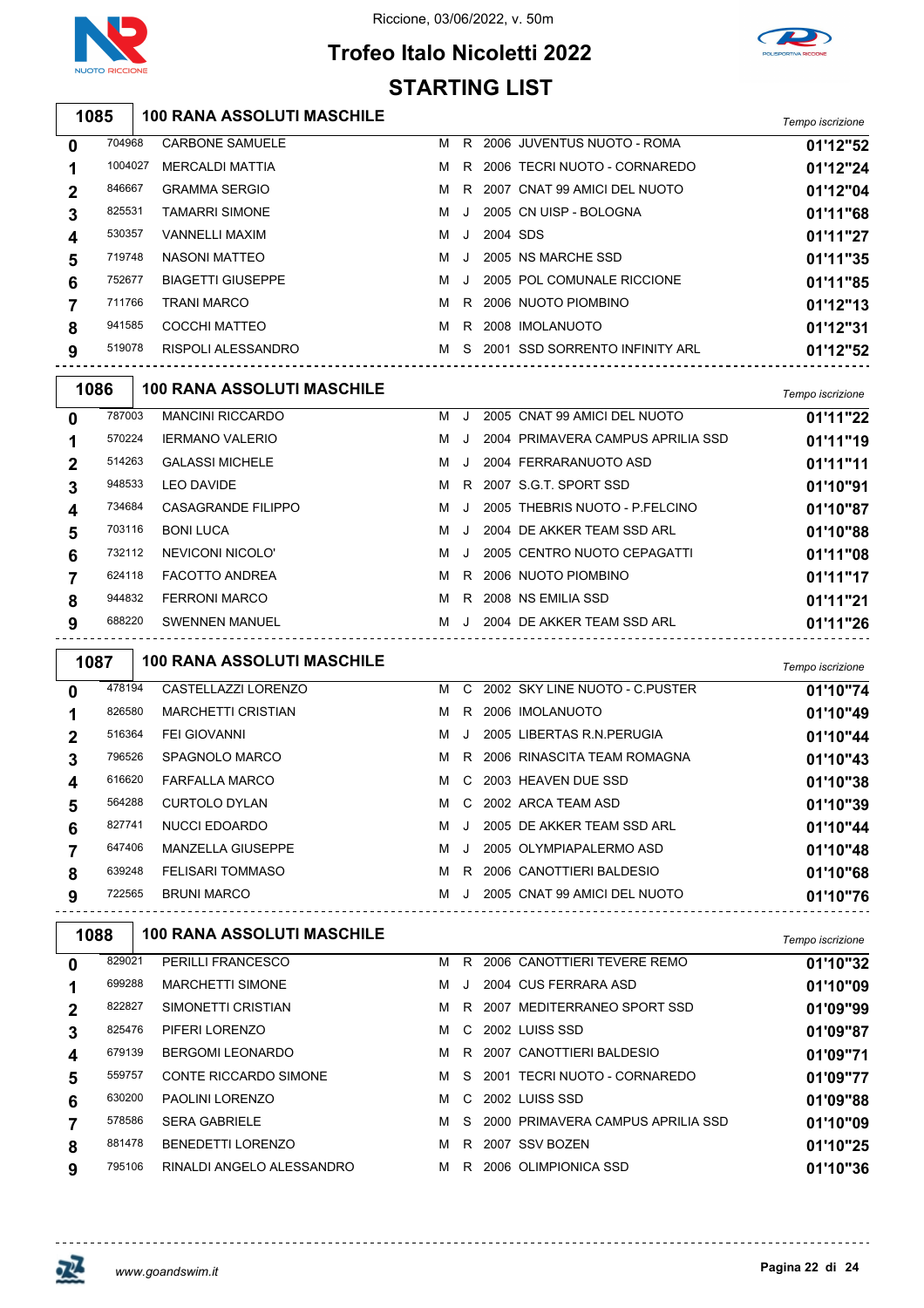



## **Trofeo Italo Nicoletti 2022 STARTING LIST**

|                | 1089   | <b>100 RANA ASSOLUTI MASCHILE</b>                             |   |     |          |                                    | Tempo iscrizione |
|----------------|--------|---------------------------------------------------------------|---|-----|----------|------------------------------------|------------------|
| $\mathbf 0$    | 691985 | <b>MALATESTA MORRIS</b>                                       |   |     |          | M J 2005 SPORT VILLAGE SSD         | 01'09"53         |
| 1              | 582747 | <b>COLONNA MIRKO</b>                                          |   |     |          | M R 2006 NUOTATORI PUGLIESI ASD    | 01'09"34         |
| $\mathbf 2$    | 685706 | BETTUZZI LORENZO                                              |   | MJ. |          | 2004 SWEET TEAM MODENA ASD         | 01'08"87         |
| 3              | 946769 | <b>BATTILANI RICCARDO</b>                                     | M |     |          | R 2007 IMOLANUOTO                  | 01'08"60         |
| 4              | 590692 | LAUDADIO MATTEO                                               | м | J   | 2004 SDS |                                    | 01'08"52         |
| 5              | 987035 | CATELLI ALESSANDRO                                            |   |     |          | M R 2006 HIDRO SPORT SSD ARL       | 01'08"54         |
| 6              | 685898 | <b>TELO' GIACOMO</b>                                          |   |     |          | M C 2003 ALDEBARAN SSD             | 01'08"83         |
| $\overline{7}$ | 776853 | <b>BRUGNARA LEONARDO</b>                                      |   |     |          | M R 2006 TEAM NUOTO TRENTO ASD     | 01'09"02         |
| 8              | 444078 | <b>CANESI GABRIELE</b>                                        |   |     |          | M S 2000 ROBUR ET FIDES - VARESE   | 01'09"39         |
| 9              | 691557 | BRIDA TOMMASO LORENZO<br>------------------------------------ |   |     |          | M R 2006 SSV BOZEN                 | 01'09"60         |
|                | 1090   | <b>100 RANA ASSOLUTI MASCHILE</b>                             |   |     |          |                                    | Tempo iscrizione |
| 0              | 3543   | DI FRANCESCO GIOVANNI                                         |   |     |          | M S 1996 CLUB AQUATICO PESCARA SSD | 01'08"27         |
| 1              | 753417 | LA ROSA GIORGIO                                               |   | M J |          | 2005 TECRI NUOTO - CORNAREDO       | 01'08"03         |
| $\mathbf 2$    | 472865 | DEL BARONE ALESSANDRO                                         |   | M J | 2004 SDS |                                    | 01'07"83         |
| 3              | 448323 | SASSOLI LEONARDO                                              |   | M S |          | 2000 IMOLANUOTO                    | 01'07"67         |
| 4              | 819088 | <b>LAZZATI MARCO</b>                                          |   |     |          | M R 2006 ROBUR ET FIDES - VARESE   | 01'07"53         |
| 5              | 467185 | POLATO ELIA                                                   |   | M S |          | 2001 G.P. NUOTO MIRA               | 01'07"66         |
| 6              | 819380 | <b>TOTTI LUCA</b>                                             |   |     |          | M R 2006 POL COMUNALE RICCIONE     | 01'07"75         |
| $\overline{7}$ | 571038 | <b>BRUGNONI NICOLO'</b>                                       |   | M J |          | 2004 PALLANUOTO TOLENTINO ASD      | 01'07"92         |
| 8              | 705241 | ROSATELLI ALESSANDRO                                          |   |     |          | M J 2004 CANOTTIERI TEVERE REMO    | 01'08"20         |
| 9              | 732146 | <b>VARONE MARCO</b><br>------------------------------         |   |     |          | M R 2007 CENTRO NUOTO CEPAGATTI    | 01'08"47         |
|                | 1091   | 100 RANA ASSOLUTI MASCHILE                                    |   |     |          |                                    | Tempo iscrizione |
| 0              | 690715 | FORNARO MASSIMILIANO                                          |   |     |          | M J 2005 PALLANUOTO TOLENTINO ASD  | 01'07"45         |
| 1              | 704484 | <b>BACHER JAN</b>                                             |   |     |          | M J 2004 BRESSANONE NUOTO          | 01'07"20         |
| $\mathbf 2$    | 516369 | <b>SFODERA GABRIELE</b>                                       |   |     |          | M J 2005 LIBERTAS R.N. PERUGIA     | 01'07"03         |
| 3              | 661028 | STRAGAPEDE FABIO                                              |   | M J |          | 2004 NUOTATORI PUGLIESI ASD        | 01'06"83         |
| 4              | 755444 | ARMAROLI RICCARDO                                             |   |     |          | M J 2005 DE AKKER TEAM SSD ARL     | 01'06"69         |
| 5              | 528841 | DE SIMONE LUCA                                                |   |     |          | M C 2002 NUOTATORI PUGLIESI ASD    | 01'06"74         |
| 6              | 653681 | <b>SILVERI SIMONE</b>                                         |   |     |          | M J 2005 TEAM VENETO ASD           | 01'06"96         |
| 7              | 601905 | SOFIA FRANCESCO KAROL                                         |   |     |          | M S 2001 OLYMPIAPALERMO ASD        | 01'07"04         |
| 8              | 825547 | <b>MONARI RICCARDO</b>                                        |   |     |          | M J 2005 DE AKKER TEAM SSD ARL     | 01'07"41         |
| 9              | 773833 | <b>ANTONELLI GIOELE</b>                                       |   |     |          | M R 2006 CIRCOLO CANOTTIERI ANIENE | 01'07"53         |
|                | 1092   | <b>100 RANA ASSOLUTI MASCHILE</b>                             |   |     |          |                                    | Tempo iscrizione |
| 0              | 445513 | <b>LAPENNA CRISTIAN</b>                                       |   |     |          | M S 2000 IL GABBIANO SSD LADISPOLI | 01'06"30         |
|                |        |                                                               |   |     |          |                                    |                  |

| Tempo iscrizione |  |  |
|------------------|--|--|
|                  |  |  |

| 0           | 445513 | LAPENNA CRISTIAN        | м | S.      | 2000 IL GABBIANO SSD LADISPOLI | 01'06"30 |
|-------------|--------|-------------------------|---|---------|--------------------------------|----------|
|             | 464191 | PIERINI ANDREA          | M |         | C 2002 NUOTO CLAZZURRA 91 - BO | 01'05"30 |
| $\mathbf 2$ | 401614 | TRAINI FRANCESCO        | м | C.      | 2002 NUOTO CL.AZZURRA 91 - BO  | 01'04"18 |
| 3           | 192348 | SALADINI STEFANO        | м | S.      | 1997 IMOLANUOTO                | 01'02"50 |
| 4           | 206849 | CASTELLO ANDREA         | м | S.      | 1998 IMOLANUOTO                | 01'00"23 |
| 5           | 443451 | PINCA LUCA              | м |         | S 2000 DE AKKER TEAM SSD ARL   | 01'02"35 |
| 6           | 440413 | MOSCA GIACOMO           | м | S.      | 2000 IMOLANUOTO                | 01'03"63 |
|             | 585777 | DI GIULIO ALESSANDRO    | м | $\cdot$ | 2004 DE AKKER TEAM SSD ARL     | 01'04"79 |
| 8           | 444082 | <b>LAVIZZARI SIMONE</b> | м | S.      | 1999 ROBUR ET FIDES - VARESE   | 01'05"86 |
| 9           | 511410 | <b>ANDREONI LORENZO</b> | м | C.      | 2002 VELA NUOTO ANCONA         | 01'06"61 |
|             |        |                         |   |         |                                |          |

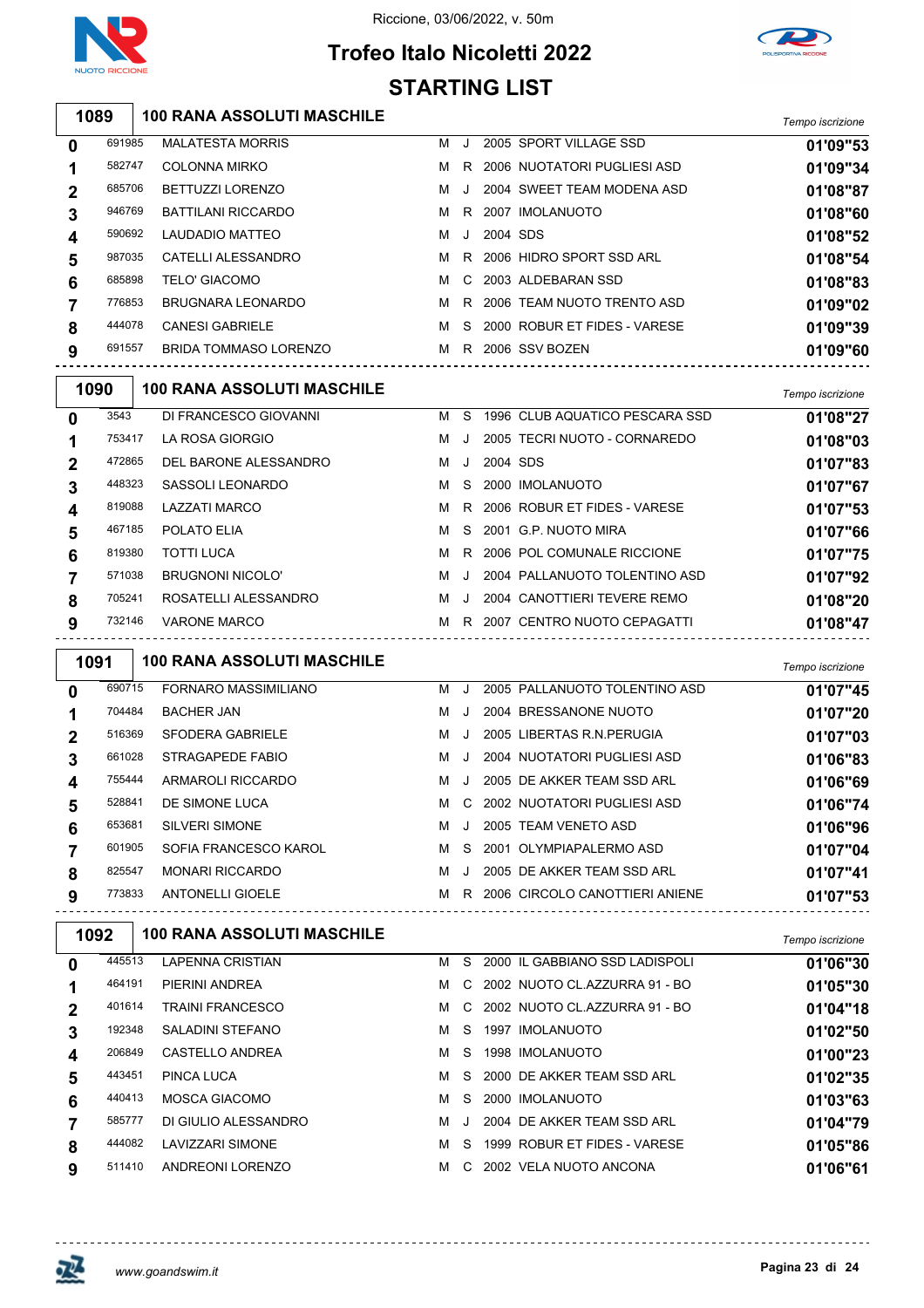

#### Riccione, 03/06/2022, v. 50m





#### **100 RANA ASSOLUTI MASCHILE** *Tempo iscrizione* FERLINI ANDREA M S 2000 JUVENTUS NUOTO - ROMA **01'06"20** ANGELILLI LUCA M C 2002 H2O SPORT CSD **01'05"28** MARIANI LUIGI M S 2000 IMOLANUOTO **01'03"94** CERVI RICCARDO M S 1996 FERRARANUOTO ASD **01'02"41** POGGIO FEDERICO M S 1998 IMOLANUOTO **00'59"33** RIZZARDI FEDERICO M J 2004 TEAM VENETO ASD **01'02"03** PELUSO LEONARDO M J 2004 NUOTO CL.AZZURRA 91 - BO **01'03"32** LAPENNA DAVIDE M C 2002 CANOTTIERI TEVERE REMO **01'04"59** TURCO BOVOLENTA MARCO M J 2004 TEAM VENETO ASD **01'05"67**

| <b>100 RANA ASSOLUTI MASCHILE</b><br>1094<br>877929<br>2007 NS EMILIA SSD<br><b>FAGNINI DENIS</b><br>R<br>м<br>$\bf{0}$<br>1999 DE AKKER TEAM SSD ARL<br><b>BECCARIA SIMONE</b><br>398789<br>м<br>-S.<br>1<br>FORTINI ALESSANDRO<br>268653<br>1998 HEAVEN DUE SSD<br>м<br>S.<br>$\mathbf 2$<br><b>BARAVELLI TOMMASO</b><br>2001 NUOTO CL.AZZURRA 91 - BO<br>498620<br>м<br>S.<br>3<br><b>CERASUOLO SIMONE</b><br>2003 IMOLANUOTO<br>630716<br>м<br>C.<br>4<br>689351<br>SABATTANI ALEX<br>2004 IMOLANUOTO<br>5<br>м<br>J<br>492487<br>COPPOLA FABIO<br>2001 IMOLANUOTO<br>м<br>S.<br>6<br>561269<br>C 2002 CENTRO NUOTO ROSA 'SSD<br><b>MENTA MARCO</b><br>7<br>м<br>692256<br><b>BELARDI FILIPPO</b><br>2004 NS MARCHE SSD<br>8<br>м<br>J<br>PENNETTA FRANCESCO<br>2005 FERRARANUOTO ASD<br>591233<br>M<br>9<br>J. |  |  |  |                  |
|---------------------------------------------------------------------------------------------------------------------------------------------------------------------------------------------------------------------------------------------------------------------------------------------------------------------------------------------------------------------------------------------------------------------------------------------------------------------------------------------------------------------------------------------------------------------------------------------------------------------------------------------------------------------------------------------------------------------------------------------------------------------------------------------------------------------|--|--|--|------------------|
|                                                                                                                                                                                                                                                                                                                                                                                                                                                                                                                                                                                                                                                                                                                                                                                                                     |  |  |  | Tempo iscrizione |
|                                                                                                                                                                                                                                                                                                                                                                                                                                                                                                                                                                                                                                                                                                                                                                                                                     |  |  |  | 01'05"98         |
|                                                                                                                                                                                                                                                                                                                                                                                                                                                                                                                                                                                                                                                                                                                                                                                                                     |  |  |  | 01'05"11         |
|                                                                                                                                                                                                                                                                                                                                                                                                                                                                                                                                                                                                                                                                                                                                                                                                                     |  |  |  | 01'03"78         |
|                                                                                                                                                                                                                                                                                                                                                                                                                                                                                                                                                                                                                                                                                                                                                                                                                     |  |  |  | 01'02"39         |
|                                                                                                                                                                                                                                                                                                                                                                                                                                                                                                                                                                                                                                                                                                                                                                                                                     |  |  |  | 00'59"26         |
|                                                                                                                                                                                                                                                                                                                                                                                                                                                                                                                                                                                                                                                                                                                                                                                                                     |  |  |  | 01'01"95         |
|                                                                                                                                                                                                                                                                                                                                                                                                                                                                                                                                                                                                                                                                                                                                                                                                                     |  |  |  | 01'03"09         |
|                                                                                                                                                                                                                                                                                                                                                                                                                                                                                                                                                                                                                                                                                                                                                                                                                     |  |  |  | 01'04"51         |
|                                                                                                                                                                                                                                                                                                                                                                                                                                                                                                                                                                                                                                                                                                                                                                                                                     |  |  |  | 01'05"52         |
|                                                                                                                                                                                                                                                                                                                                                                                                                                                                                                                                                                                                                                                                                                                                                                                                                     |  |  |  | 01'06"39         |

ROSATELLI MATTIA M J 2004 CANOTTIERI TEVERE REMO **01'06"39**

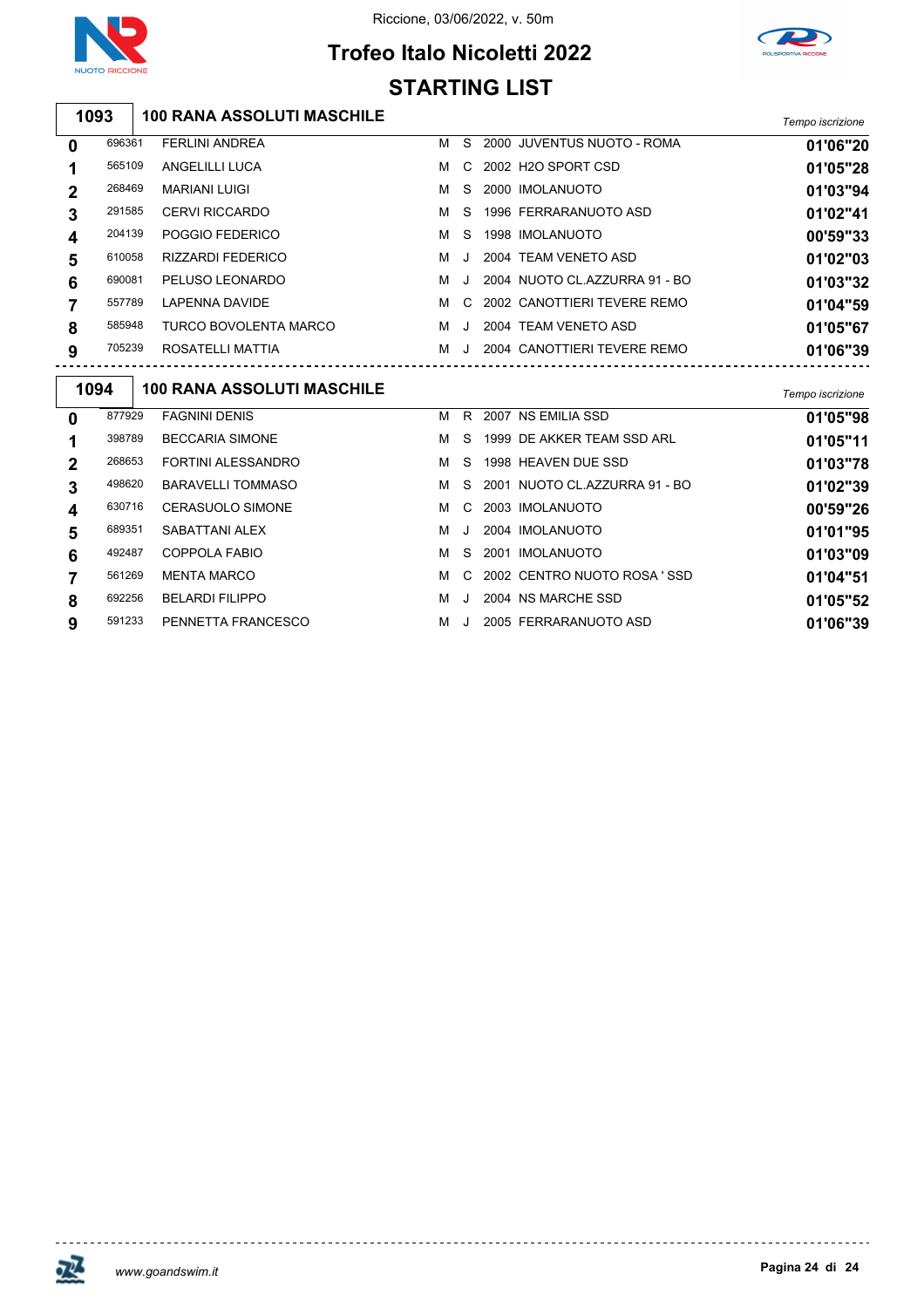



*DAY 1 - 03/06/2022*

#### **400 STILE LIBERO ASSOLUTI MASCHILE**

| 133 | <b>FUSCALDO ANDREA</b>          | 2007 | R | ACCADEMIA NUOTO MARINO           | S.T.        |
|-----|---------------------------------|------|---|----------------------------------|-------------|
| 132 | <b>TUFANO MICHELE</b>           | 2008 | R | CENTRO NUOTO CEPAGATTI           | <b>S.T.</b> |
| 131 | <b>CASTRATARO MANUEL</b>        | 2005 | J | SWIM PROJECT VENAFRO ASD         | <b>S.T.</b> |
| 130 | LUCARELLI CRISTIAN              | 1970 | S | FINP - ASD POL. COM. RICCIONE    | 09'47"00    |
| 129 | <b>MARCHETTI FEDERICO</b>       | 1993 | S | FINP - FERRARANUOTO A.S.D.       | 08'35"00    |
| 128 | <b>BERNINI GIULIO</b>           | 1990 | S | FINP - ASD POL. COM. RICCIONE    | 07'25"00    |
| 127 | <b>KRESHPA BEXHET</b>           | 2008 | R | CNAT 99 AMICI DEL NUOTO          | 06'04"80    |
| 126 | <b>LOQMANE ADAM</b>             | 2008 | R | SPORT CENTER POLISPORTIVA        | 05'34"05    |
| 125 | <b>MANNI FILIPPO</b>            | 2008 | R | ACCADEMIA NUOTO MARINO           | 05'31"86    |
| 124 | <b>FESTA MARCO</b>              | 2008 | R | SPORT CENTER POLISPORTIVA        | 05'29"34    |
| 123 | <b>GALLIANI CAVENAGO PIETRO</b> | 2007 | R | TECRI NUOTO - CORNAREDO          | 05'28"28    |
| 122 | <b>DELMONTE ANDREA</b>          | 2008 | R | SPORT CENTER POLISPORTIVA        | 05'28"14    |
| 121 | MISEROCCHI LORENZO KWESI        | 2008 | R | AOSTA NUOTO                      | 05'23"75    |
| 120 | CARDINALI LEONARDO              | 2006 | R | CNAT 99 AMICI DEL NUOTO          | 05'20"33    |
| 119 | <b>BUSETTI MARCO</b>            | 2008 | R | <b>SSV BOZEN</b>                 | 05'20"32    |
| 118 | PRETOLANI JORDI                 | 2008 | R | ALDEBARAN SSD                    | 05'10"40    |
| 117 | <b>LISCIO TOMMASO</b>           | 2008 | R | LIBERTAS R.N. PERUGIA            | 05'05"89    |
| 116 | PALMIERI MATTEO FRANCESCO       | 2008 | R | <b>VELA NUOTO ANCONA</b>         | 05'03"95    |
| 115 | <b>LAMIO FEDERICO</b>           | 2007 | R | <b>G.S. FORLI' NUOTO ASD</b>     | 05'01"93    |
| 114 | D'URSI FRANCESCO ALBERTO        | 2008 | R | ACCADEMIA NUOTO MARINO           | 05'00"97    |
| 113 | LANZI MAURIZIO                  | 2007 | R | S.G.T. SPORT SSD                 | 05'00"53    |
| 112 | <b>SANTORO LINO</b>             | 2008 | R | <b>HIDRO SPORT SSD ARL</b>       | 04'59"69    |
| 111 | <b>MAGNANINI GIANMARCO</b>      | 2008 | R | SPORT CENTER POLISPORTIVA        | 04'56"23    |
| 110 | NUCCI DAMIANO                   | 2008 | R | ACCADEMIA NUOTO MARINO           | 04'54"97    |
| 109 | <b>FERRARI FRANCESCO</b>        | 2007 | R | <b>IMOLANUOTO</b>                | 04'53"16    |
| 108 | DI MUZIO FRANCESCO              | 2007 | R | CENTRO NUOTO CEPAGATTI           | 04'52"02    |
| 107 | <b>BETTELLI LEONARDO</b>        | 2007 | R | SWEET TEAM MODENA ASD            | 04'51"74    |
| 106 | <b>ZELGER ALEX</b>              | 2007 | R | <b>SSV LEIFERS SCHWIMMEN</b>     | 04'51"50    |
| 105 | <b>CEPPI MATTIA</b>             | 2002 | С | <b>MIOCLUB SSD</b>               | 04'50"84    |
| 104 | <b>TELO' FILIPPO</b>            | 2008 | R | ALDEBARAN SSD                    | 04'50"15    |
| 103 | DALL'OLIO UMBERTO               | 2008 | R | <b>CLUB AQUATICO PESCARA SSD</b> | 04'48"75    |
| 102 | COCCHI DYLAN                    | 2004 | J | SWEET TEAM MODENA ASD            | 04'48"74    |
| 101 | CAZZETTA WALTER                 | 2003 | С | <b>CENTRO NUOTO CEPAGATTI</b>    | 04'47"59    |
| 100 | <b>SPERA LORENZO</b>            | 2006 | R | IL GABBIANO SSD LADISPOLI        | 04'47"37    |
| 99  | <b>FABRIS MICHELE</b>           | 2008 | R | <b>GS SWIMMING VICENZA</b>       | 04'47"00    |
| 98  | <b>SGARBOSSA PIERGIORGIO</b>    | 2008 | R | CENTRO NUOTO ROSA ' SSD          | 04'47"00    |
| 97  | AMINOLESLAMI SAM                | 2007 | R | S.G.T. SPORT SSD                 | 04'46"50    |
| 96  | VARRIANO JACOPO                 | 2006 | R | <b>EMMEDUE SSD</b>               | 04'44"56    |
| 95  | <b>TOTTI RICCARDO</b>           | 2008 | R | DE AKKER TEAM SSD ARL            | 04'44"41    |
| 94  | <b>MIANI ROBERTO</b>            | 2008 | R | S.G.T. SPORT SSD                 | 04'43"47    |
| 93  | <b>GROSSI LORENZO</b>           | 2008 | R | POL COMUNALE RICCIONE            | 04'42"73    |
| 92  | <b>RENZI GIACOMO</b>            | 2008 | R | <b>BLUGALLERY TEAM ASD</b>       | 04'42"26    |
| 91  | <b>GIOVANNINI MANUEL</b>        | 2006 | R | SSV BOZEN                        | 04'42"11    |
| 90  | <b>GOVERNATORINI TIZIANO</b>    | 2006 | R | LIBERTAS R.N. PERUGIA            | 04'41"96    |
| 89  | <b>FINOCCHIO MATTEO</b>         | 2007 | R | S.G.T. SPORT SSD                 | 04'41"44    |
| 88  | <b>BIOLCHINI ALEXANDER</b>      | 2006 | R | DE AKKER TEAM SSD ARL            | 04'40"54    |
| 87  | COTUGNO TOMMASO                 | 2007 | R | TECRI NUOTO - CORNAREDO          | 04'40"40    |
| 86  | <b>RESTA GIANMARCO</b>          | 2007 | R | SPORT CENTER POLISPORTIVA        | 04'40"33    |
| 85  | GIAMMARINO LORENZO              | 2006 | R | CENTRO NUOTO CEPAGATTI           | 04'39"81    |
| 84  | PINTO ALESSANDRO                | 2006 | R | SPORT VILLAGE SSD                | 04'38"30    |
| 83  | <b>BOCCOLARI FRANCO</b>         | 2004 | J | <b>BRESSANONE NUOTO</b>          | 04'38"25    |
| 82  | <b>BOFFILO ALESSIO</b>          | 2004 | J | SWEET TEAM MODENA ASD            | 04'37"99    |
| 81  | <b>SILVESTRINI LUCA</b>         | 2004 | J | <b>VELA NUOTO ANCONA</b>         | 04'37"82    |
| 80  | PETACCIATO JACOPO               | 2005 | J | <b>HIDRO SPORT SSD ARL</b>       | 04'35"94    |
| 79  | <b>BIAGETTI GIUSEPPE</b>        | 2005 | J | POL COMUNALE RICCIONE            | 04'35"50    |
| 78  | <b>TORELLI GIACOMO</b>          | 2007 | R | SPORT CENTER POLISPORTIVA        | 04'35"42    |
| 77  | <b>MASCILONGO ANTONY</b>        | 2007 | R | <b>H2O SPORT CSD</b>             | 04'35"14    |
| 76  | <b>LEO DAVIDE</b>               | 2007 | R | S.G.T. SPORT SSD                 | 04'34"63    |
| 75  | <b>CRISTIANI GIULIO</b>         | 2006 | R | TECRI NUOTO - CORNAREDO          | 04'34"51    |
|     |                                 |      |   |                                  |             |

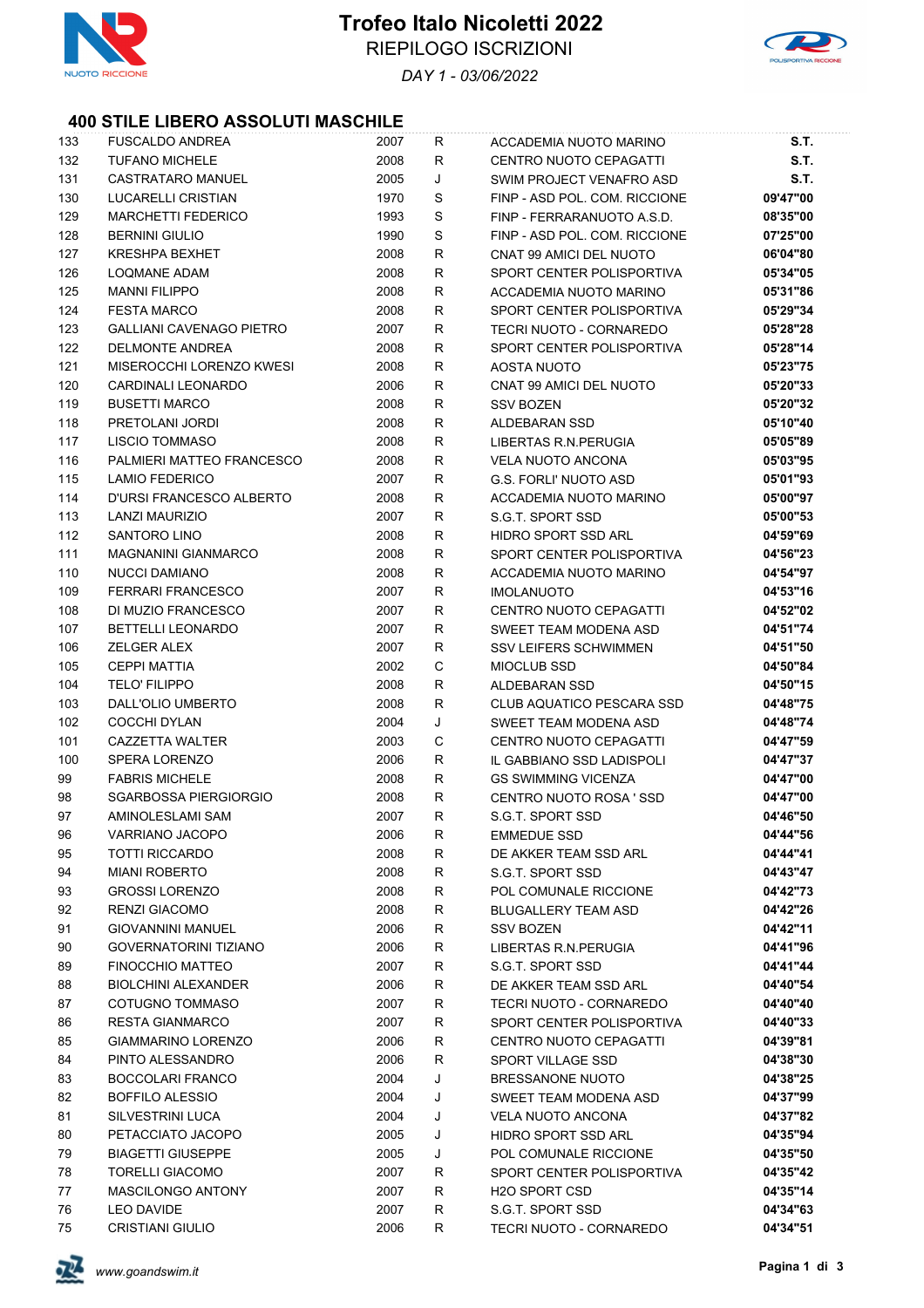

#### **Trofeo Italo Nicoletti 2022** RIEPILOGO ISCRIZIONI



#### *DAY 1 - 03/06/2022*

| 74 | <b>BOSELLI ELIA</b>                                | 2007 | R            | <b>MIOCLUB SSD</b>            | 04'33"20 |
|----|----------------------------------------------------|------|--------------|-------------------------------|----------|
| 73 | <b>BUCIARDINI CHRISTIAN</b>                        | 2007 | $\mathsf{R}$ | <b>H2O SPORT CSD</b>          | 04'33"16 |
| 72 | PARLANGELI ANDREA                                  | 2007 | R            | SAVENA NUOTO TEAM             | 04'32"73 |
| 71 | <b>MORO FEDERICO</b>                               | 2007 | R            | <b>TEAM VENETO ASD</b>        | 04'32"38 |
| 70 | PICCININI FEDERICO                                 | 2007 | R            | PINGUINO NUOTO - AVEZZANO     | 04'32"26 |
| 69 | <b>MELE RICCARDO</b>                               | 2007 | R            | <b>IMOLANUOTO</b>             | 04'32"16 |
| 68 | RINALDO DAVIDE                                     | 2007 | R            | NUOTATORI PUGLIESI ASD        | 04'30"29 |
| 67 | <b>FERRAGOSTO PAOLO</b>                            | 2003 | C            | <b>SDS</b>                    | 04'29"73 |
| 66 | <b>CAVARGINI GIACOMO</b>                           | 2007 | R            | CNAT 99 AMICI DEL NUOTO       | 04'29"66 |
| 65 | <b>ANTONELLI GIOELE</b>                            | 2006 | R            | CIRCOLO CANOTTIERI ANIENE     | 04'29"06 |
| 64 | <b>BEVILACQUA PATRICK</b>                          | 2007 | R            | <b>SSV BOZEN</b>              | 04'28"94 |
| 63 | <b>BETTUZZI LORENZO</b>                            | 2004 | J            | SWEET TEAM MODENA ASD         | 04'28"86 |
| 62 | <b>BARCHETTI ANDREA</b>                            | 2007 | R            | CN UISP - BOLOGNA             | 04'28"50 |
| 61 | DISTEFANO FRANCESCO                                | 2006 | R            | CN UISP - BOLOGNA             | 04'28"26 |
| 60 | <b>TURCATO FILIPPO</b>                             | 2008 | R            | CENTRO NUOTO ROSA ' SSD       | 04'28"22 |
| 59 | <b>BRUNI MARCO</b>                                 | 2005 | J            | CNAT 99 AMICI DEL NUOTO       | 04'27"79 |
| 58 | <b>ADAMI MARTINO</b>                               | 2007 | R            | <b>BUONCONSIGLIO NUOTO</b>    | 04'27"43 |
| 57 | <b>SCIBETTA NICOLO'</b>                            | 2008 | R            | PRIMAVERA CAMPUS APRILIA SSD  | 04'27"07 |
| 56 | PALADINI ALESSANDRO                                | 2007 | R            | ALDEBARAN SSD                 | 04'26"98 |
| 55 | <b>MOROSINI MATTIA</b>                             | 2005 | J            | VELA NUOTO ANCONA             | 04'26"70 |
| 54 | <b>ROGNONI MICHELE</b><br>SCAMPICCHIO LUCA ANTONIO | 2004 | J            | <b>CANOTTIERI BALDESIO</b>    | 04'26"64 |
| 53 |                                                    | 2007 | R            | <b>SSV BOZEN</b>              | 04'24"62 |
| 52 | <b>ROMANIN FILIPPO</b>                             | 2006 | R            | FERRARANUOTO ASD              | 04'24"12 |
| 51 | CALIGIANA MATTEO VALENTINO                         | 2005 | J            | <b>LIBERTAS R.N.PERUGIA</b>   | 04'23"62 |
| 50 | ROMAGNOLI MANUELE                                  | 2007 | R            | CN UISP - BOLOGNA             | 04'23"39 |
| 49 | MONTALBANO ALESSANDRO                              | 2005 | J            | PRIMAVERA CAMPUS APRILIA SSD  | 04'23"28 |
| 48 | <b>GHIRO EDOARDO</b>                               | 2007 | R            | PRIMAVERA CAMPUS APRILIA SSD  | 04'23"25 |
| 47 | <b>CARLINI FILIPPO</b>                             | 2006 | R            | POL COMUNALE RICCIONE         | 04'22"94 |
| 46 | DE FABRITIIS EDOARDO                               | 2006 | R            | CENTRO NUOTO CEPAGATTI        | 04'22"21 |
| 45 | ORIENTE GIOVANNI                                   | 2004 | J            | HIDRO SPORT SSD ARL           | 04'22"19 |
| 44 | <b>TEDESCHI ERMANNO</b>                            | 2005 | J            | HIDRO SPORT SSD ARL           | 04'21"70 |
| 43 | <b>BASSI MATTIA</b>                                | 2006 | R            | SPORT CENTER POLISPORTIVA     | 04'21"34 |
| 42 | PELLICONI DARIO                                    | 2006 | R            | <b>IMOLANUOTO</b>             | 04'21"03 |
| 41 | <b>MICHELI NICOLA</b>                              | 2008 | R            | NUOTATORI TRENTINI            | 04'20"99 |
| 40 | PALMISANO CHRISTIAN                                | 2005 | J            | MEDITERRANEO SPORT SSD        | 04'20"83 |
| 39 | <b>ZIN GIACOMO</b>                                 | 2005 | J            | <b>GS SWIMMING VICENZA</b>    | 04'20"28 |
| 38 | <b>RUBINI MARCO</b>                                | 2007 | R            | CANOTTIERI BALDESIO           | 04'19"99 |
| 37 | PERLA EDOARDO                                      | 2001 | S            | POL COMUNALE RICCIONE         | 04'19"99 |
| 36 | <b>GOATELLI ANDREA</b>                             | 2006 | R            | TEAM NUOTO TRENTO ASD         | 04'19"31 |
| 35 | RINALDI GIULIO                                     | 2006 | R            | CANOTTIERI BALDESIO           | 04'18"92 |
| 34 | ORIFICI STEFANO                                    | 2004 | J            | JUVENTUS NUOTO - ROMA         | 04'17"51 |
| 33 | PETRIGLIA LORENZO                                  | 2007 | R            | PRIMAVERA CAMPUS APRILIA SSD  | 04'17"25 |
| 32 | <b>VACCHI GIACOMO</b>                              | 2005 | J            | SWIM TEAM LUGO ASD            | 04'17"22 |
| 31 | PIZZO ALESSANDRO                                   | 2006 | R            | PRIMAVERA CAMPUS APRILIA SSD  | 04'16"22 |
| 30 | <b>BORTOLI TOMMASO</b>                             | 2005 | J            | <b>BRESSANONE NUOTO</b>       | 04'15"78 |
| 29 | SURIANO VITO JOE                                   | 2004 | J            | <b>NUOTATORI PUGLIESI ASD</b> | 04'15"13 |
| 28 | <b>MACKENBERG MATTIA</b>                           | 2005 | J            | <b>HEAVEN DUE SSD</b>         | 04'15"05 |
| 27 | <b>BERTONCINI ALESSIO</b>                          | 2005 | J            | FERRARANUOTO ASD              | 04'14"66 |
| 26 | DE ROSA STEFANO                                    | 2005 | J            | <b>BUONCONSIGLIO NUOTO</b>    | 04'14"07 |
| 25 | <b>MARCHESIN MICHELE</b>                           | 2005 | J            | <b>GS SWIMMING VICENZA</b>    | 04'13"30 |
| 24 | PIZZI ALESSANDRO                                   | 2002 | С            | CN UISP - BOLOGNA             | 04'12"30 |
| 23 | <b>COMODO PATRICK</b>                              | 2003 | С            | HIDRO SPORT SSD ARL           | 04'11"78 |
| 22 | DOSE DENIS                                         | 2001 | S            | DE AKKER TEAM SSD ARL         | 04'11"67 |
| 21 | NUGHES LORENZO                                     | 2004 | J            | FERRARANUOTO ASD              | 04'11"62 |
| 20 | <b>MESTRONI FEDERICO</b>                           | 1999 | S            | ARCA TEAM ASD                 | 04'11"44 |
| 19 | GIORDANO ANTONIO                                   | 2006 | R            | SPORT CENTER POLISPORTIVA     | 04'11"40 |
| 18 | RAMPAZZO EDOARDO                                   | 2004 | J            | <b>GS SWIMMING VICENZA</b>    | 04'11"20 |
| 17 | <b>CIRELLI MARCO</b>                               | 2004 | J            | PRIMAVERA CAMPUS APRILIA SSD  | 04'10"86 |
| 16 | <b>BEVILACQUA THOMAS</b>                           | 2004 | J            | SSV BOZEN                     | 04'10"68 |
| 15 | <b>BARUFFALDI MICHAEL</b>                          | 2003 | C            | DE AKKER TEAM SSD ARL         | 04'09"58 |
| 14 | DAVANZO SIMONE                                     | 1999 | S            | TECRI NUOTO - CORNAREDO       | 04'09"09 |